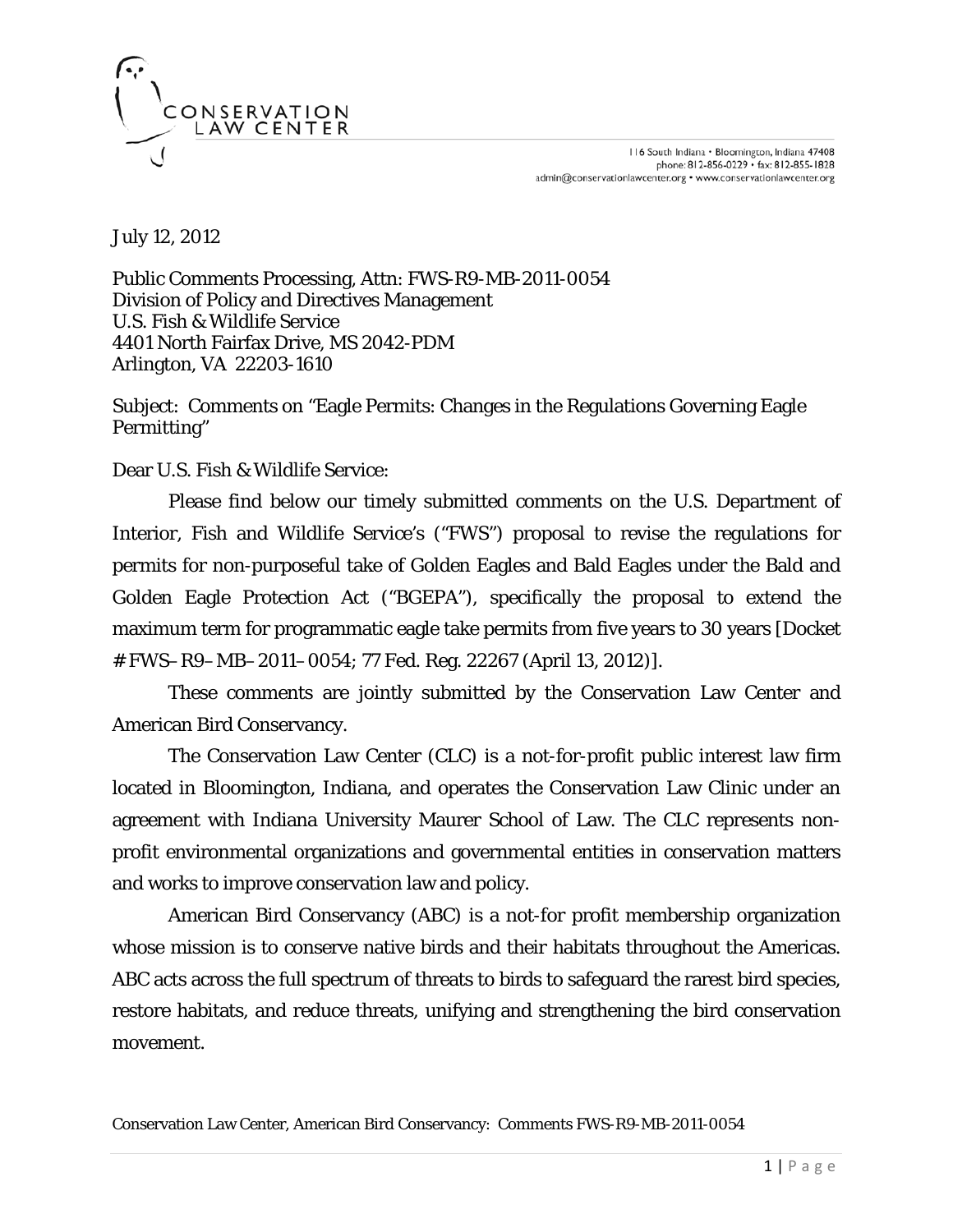FWS has requested comments on the following:

- 1. The FWS proposal to extend the maximum term for programmatic permits under the BGEPA from five years to 30 years;
- 2. The FWS proposal to require commitment from long-term programmatic permit applicants to implement additional specified mitigation measures if take exceeds predicted levels or if monitoring or new scientific information indicates that such measures are necessary to protect eagles adequately; how this proposal could be developed in a way that would be practicable and could be implemented in a way that is not unduly burdensome;
- 3. Suggestions for identifying and specifically defining what we are referring to as "programmatic, small-impact" projects that are expected to result in take of eagles over the life of their operations but are expected to have negligible impacts on Bald or Golden Eagle populations, individually;
- 4. Changes to the regulations concerning right of succession and transferability of programmatic permits;
- 5. Whether the fee proposal should be revised in the final regulation to consist of a processing fee to be paid on submission of the permit application and an administration fee to be paid if the applicant is advised that the permit has been approved. Whether the administration fee that would recoup the costs of monitoring during the life of the permit should be a one-time expense paid when the permit is issued or whether the permittee would pay for those costs periodically over the life of the permit.

Our comments focus on and address the first, second, and fourth issue. We also comment on FWS's characterization of this rule change as "strictly administrative."

In Part I we express our opposition to extending the maximum programmatic permit duration to 30 years, in the context of permitting wind power projects, and set forth the reasons for our opposition. In Part II we argue that FWS should require commitment from permit applicants to implement additional specified mitigation measures if take exceeds predicted levels or if monitoring or new scientific information indicates that such measures are necessary to protect eagles adequately, regardless of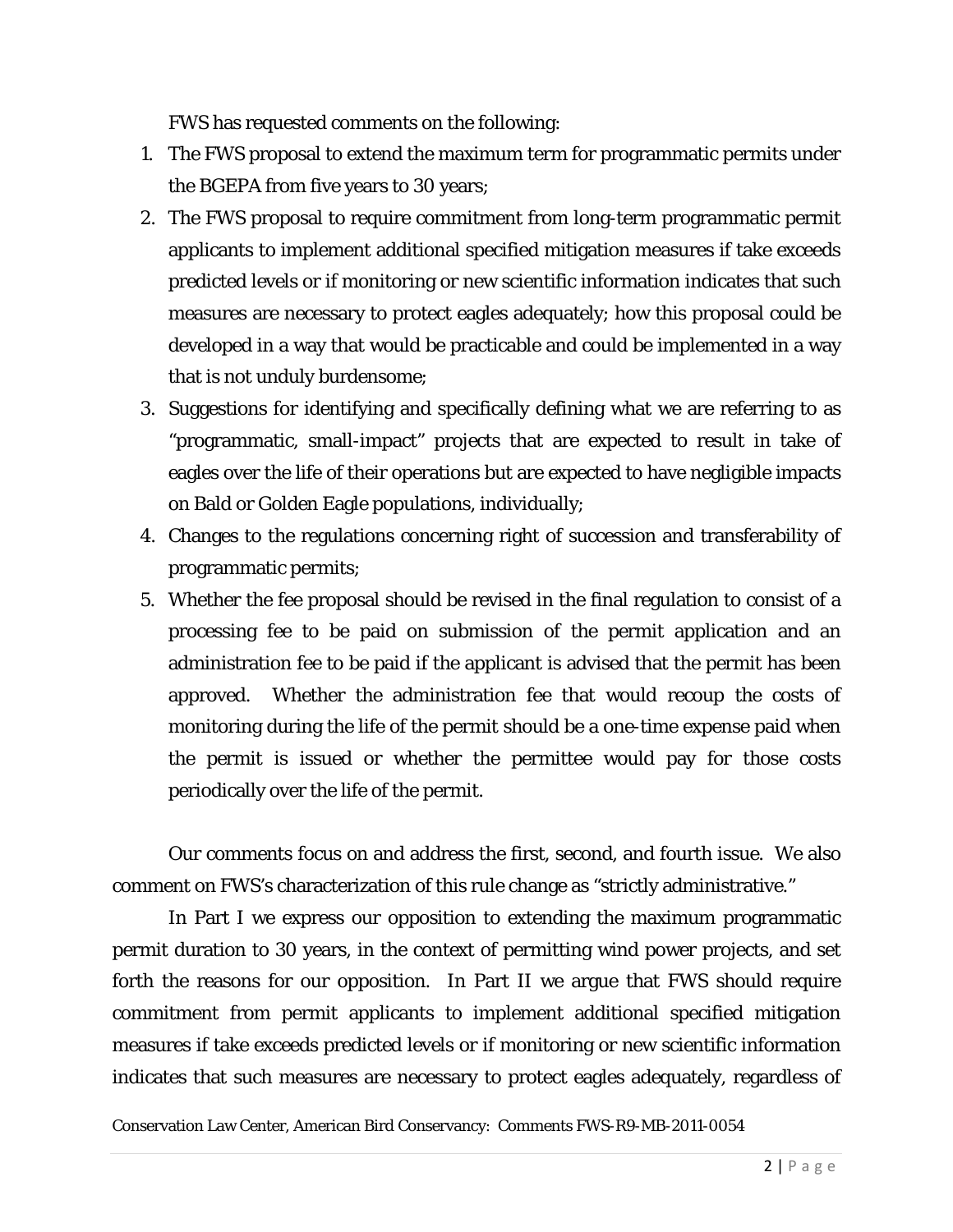the maximum permit duration, but also argue that FWS's application of "adaptive management" will be unlikely to adequately trigger and evaluate such additional conservation measures. In Part III we address the permit transferability issue. In Part IV we express our opposition to FWS's claim that the change in maximum programmatic permit duration from five to 30 years is categorically excluded from National Environmental Policy Act of 1969 ("NEPA") requirements.

Although the proposed rule changes apply to any project that seeks a programmatic eagle take permit, including energy production, transportation, and other types of projects, we focus our comments on how the proposed rule changes affect permitting for wind power facilities. FWS should be able to extend and apply our comments to other types of projects as well.

We incorporate by reference our comments on Docket # FWS–R9–MB–2011– 0094, 77 Fed. Reg. 22278 (April 13, 2012), "Comments on Eagle Permits: Revisions to Regulations Governing Take Necessary to Protect Interests in Particular Localities." That FWS proposal is related to the proposal to extend the permit duration, which is the subject of the comments below. Specifically, issues identified in our comments on FWS–R9–MB–2011–0094 are exacerbated if programmatic permits are issued for more than five years in duration, and the effects of extending the permit duration are exacerbated if the permit standards are weakened.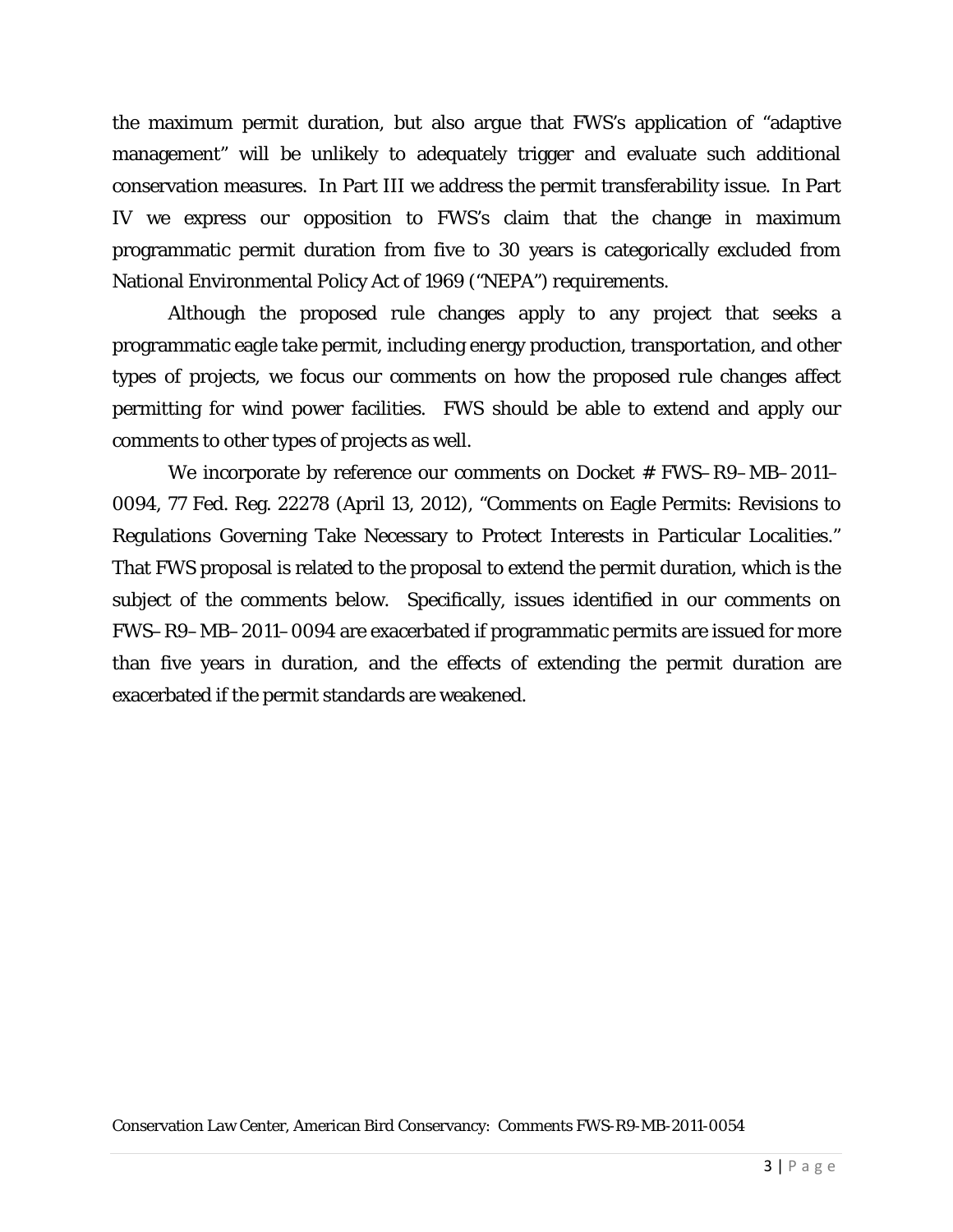#### **PART I: THE PROPOSAL TO EXTEND THE MAXIMUM TERM FOR PROGRAMMATIC PERMITS TO 30 YEARS IS UNSUPPORTED BY EVIDENCE AND WOULD COMPROMISE EAGLE PRESERVATION.**

#### **SUMMARY**

*We oppose extending the maximum duration for programmatic permits under the BGEPA from the current 5 years to 30 years, for both scientific and legal reasons including the following: (1) a 30-year programmatic permit puts FWS at a disadvantage relative to periodic renewal of a short-term programmatic permit; (2) uncertainties about eagle populations and project impacts are too large to justify 30 year permits; (3) FWS's framework and plans for adaptive management are inadequate to support a 30-year programmatic permit; (4) a 30-year programmatic permit may significantly decrease opportunities for public involvement compared to a five-year programmatic permit; (5) a 30-year programmatic permit is not necessary for long-term projects because the time frame of investment and financing for wind energy generation projects is relatively short and short-term renewable permits are common; (6) extending take permits to 30 years is inconsistent with past statements and priorities made by FWS; (7) Golden Eagles may require listing under the Endangered Species Act during the next 30 years.*

#### **COMMENT 1. A 30-Year Programmatic Permit Puts FWS at a Disadvantage Relative to Periodic Renewal of a Short-Term Programmatic Permit and May Significantly Affect Eagle Preservation.**

Issuance of a 30-year programmatic eagle take permit is not equivalent to repeated renewal of a five-year programmatic eagle take permit over thirty years. The differences between these options are legally significant if changes need to be made to the terms of the permit due to an unexpected increase in take or other new information. Specifically, issuing a long-term permit shifts the burden of proof to FWS, relative to a short-term permit, if permit amendment, suspension, or revocation is needed to preserve eagles.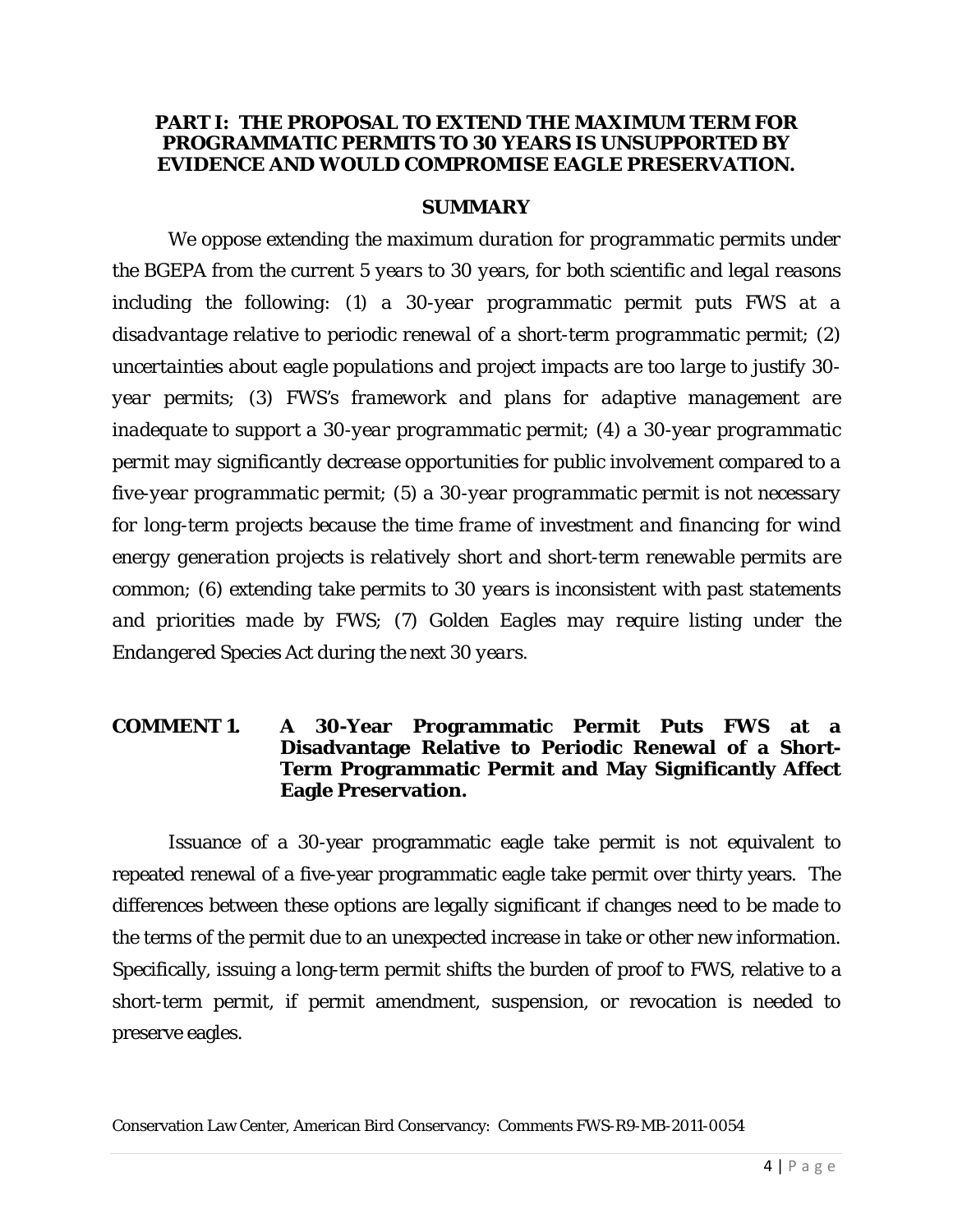#### **A. Issuance Criteria for a Programmatic Permit.**

The criteria for issuance of a programmatic eagle take permit, regardless of duration, is governed by 50 C.F.R. § 22.26(f). That section provides, among other things, that FWS must find that the direct and indirect effects of the take and required mitigation, together with the cumulative effects of other permitted take and additional factors affecting eagle populations, are compatible with the "preservation" of Bald Eagles and Golden Eagles, that the permitted take is "unavoidable," and that "the taking will occur despite application of advanced conservation practices."

### **B. Amendment, Suspension, and Revocation of an Existing Long-Term Programmatic Permit.**

Once a programmatic take permit is issued, any amendment, suspension, or revocation of the permit during the duration of the permit is governed by 50 C.F.R. § 22.26(c)(7), § 13.23, § 13.27, and § 13.28. As highlighted below in Comments 2–4, the probability that amendment, suspension, or revocation will be needed to maintain the 50 C.F.R. § 22.26(f) issuance criteria is much greater for a 30-year permit than for a five-year permit because of the difficult-to-predict changes that are likely to occur in a 30-year period, such as climate change and habitat loss.

50 C.F.R. § 22.26(c)(7) states that FWS may amend, suspend, or revoke a programmatic permit "if new information indicates that revised permit conditions are necessary, or that suspension or revocation is necessary, to safeguard local or regional eagle populations." Thus, FWS has the burden to show that amendment, suspension, or revocation is "necessary to safeguard local or regional eagle populations." The provision in 50 C.F.R. § 22.26 $(c)(7)$  is in addition to the general criteria for amendment, suspension, and revocation of permits set forth in §§ 13.23, 13.27, and 13.28. Those criteria require FWS to show "just cause" and "necessity" for amendment; to show noncompliance with permit terms, law, or fees for suspension; and to show willful violation of law or failure to correct deficiencies, or that the eagle population that is the subject of the permit "declines to the extent that continuation of the permitted activity would be detrimental to maintenance or recovery of the affected population." Note that

Conservation Law Center, American Bird Conservancy: Comments FWS-R9-MB-2011-0054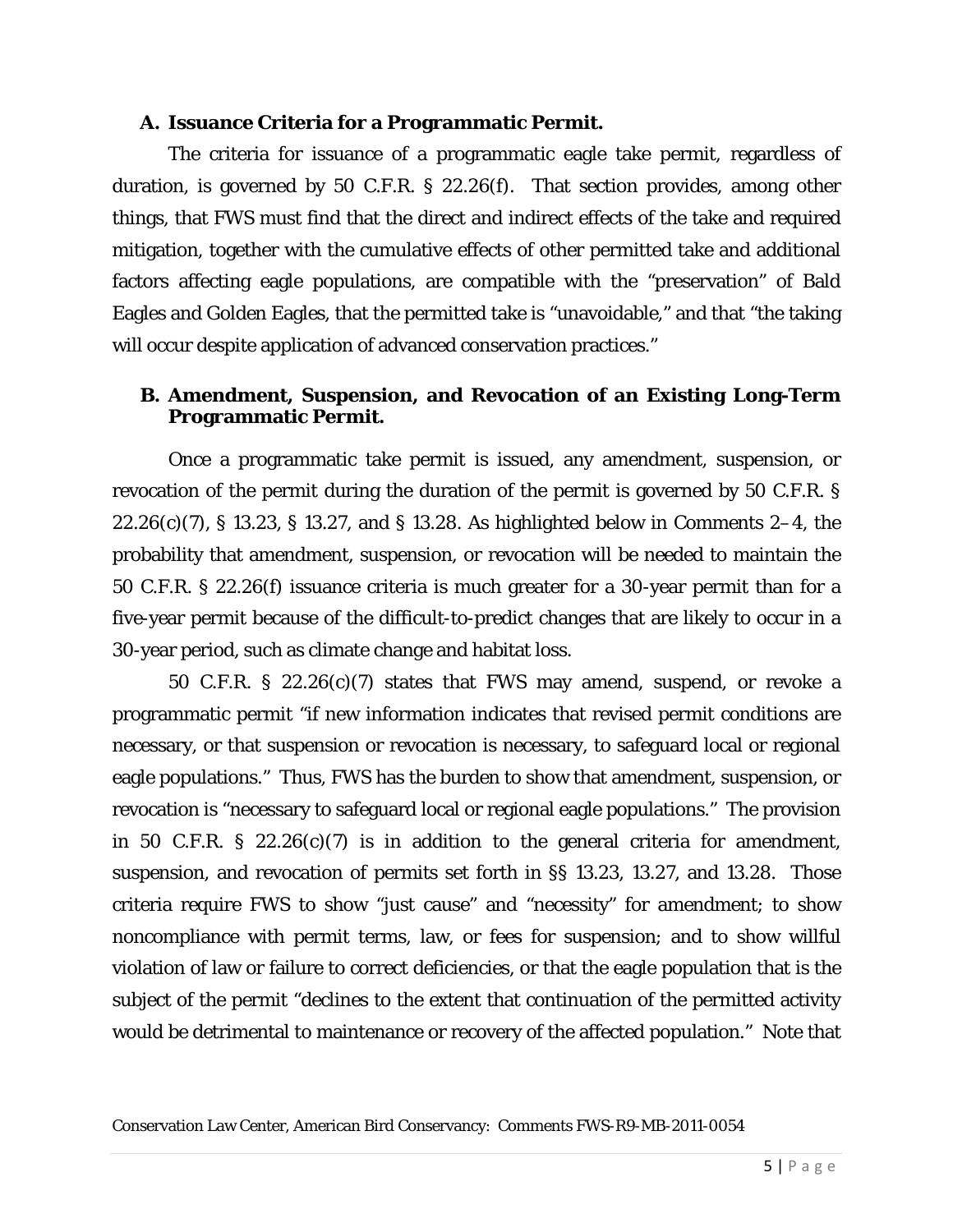FWS has the burden to show that amendment, suspension, or revocation is triggered. See Table 1.

#### **C. Renewal of a Short-Term Programmatic Permit.**

Renewal of a programmatic permit is governed by 50 C.F.R. § 13.21 and § 13.22. Under 50 C.F.R. § 13.22(b), when FWS decides whether to renew a permit the agency must consider the criteria for issuance in  $\S 13.21(b)$  $\S 13.21(b)$  $\S 13.21(b)$ .<sup>1</sup> The agency must also consider the criteria for issuance in 50 C.F.R. § 22.26(f) – pursuant to 50 C.F.R. § 13.22(d), FWS may deny renewal of a permit to any applicant who fails to meet the issuance criteria set forth either in § 13.21 or in the regulations "specifically governing the activity for which the renewal is requested," which is 50 C.F.R.  $\S$  22.26(f) for eagle take permits.<sup>2</sup> The agency must periodically make an affirmative decision whether to renew the permit based on the applicant's application for renewal.

According to the issuance criteria in § 13.21(b), FWS need not issue a programmatic permit if, among other things, "the applicant has failed to demonstrate a valid justification for the permit and a showing of responsibility" or "the authorization requested potentially threatens a wildlife or plant population." According to the issuance criteria in 50 C.F.R. § 22.26(f), FWS need not issue a permit if, among other things, the effects of the take, together with the cumulative effects of other permitted take and additional factors affecting eagle populations, are incompatible with the

 $\overline{\phantom{a}}$ 

<span id="page-5-0"></span><sup>1</sup> 50 C.F.R. § 13.21(b) provides: "(b) Upon receipt of a properly executed application for a permit, the Director shall issue the appropriate permit unless: (1) The applicant has been assessed a civil penalty or convicted of any criminal provision of any statute or regulation relating to the activity for which the application is filed, if such assessment or conviction evidences a lack of responsibility. (2) The applicant has failed to disclose material information required, or has made false statements as to any material fact, in connection with his application; (3) The applicant has failed to demonstrate a valid justification for the permit and a showing of responsibility; (4) The authorization requested potentially threatens a wildlife or plant population, or (5) The Director finds through further inquiry or investigation, or otherwise, that the applicant is not qualified."

<span id="page-5-1"></span><sup>2</sup> 50 C.F.R. § 22.26(f) provides: "(f) Required determinations. Before we issue a permit, we must find that: (1) The direct and indirect effects of the take and required mitigation, together with the cumulative effects of other permitted take and additional factors affecting eagle populations, are compatible with the preservation of Bald Eagles and Golden Eagles; (2) The taking is necessary to protect a legitimate interest in a particular locality; (3) The taking is associated with, but not the purpose of, the activity; (4) The taking cannot practicably be avoided; or for programmatic authorizations, the take is unavoidable; (5) The applicant has avoided and minimized impacts to eagles to the extent practicable, and for programmatic authorizations, the taking will occur despite application of advanced conservation practices; and (6) Issuance of the permit will not preclude issuance of another permit necessary to protect an interest of higher priority as set forth in paragraph (e)(4) of this section."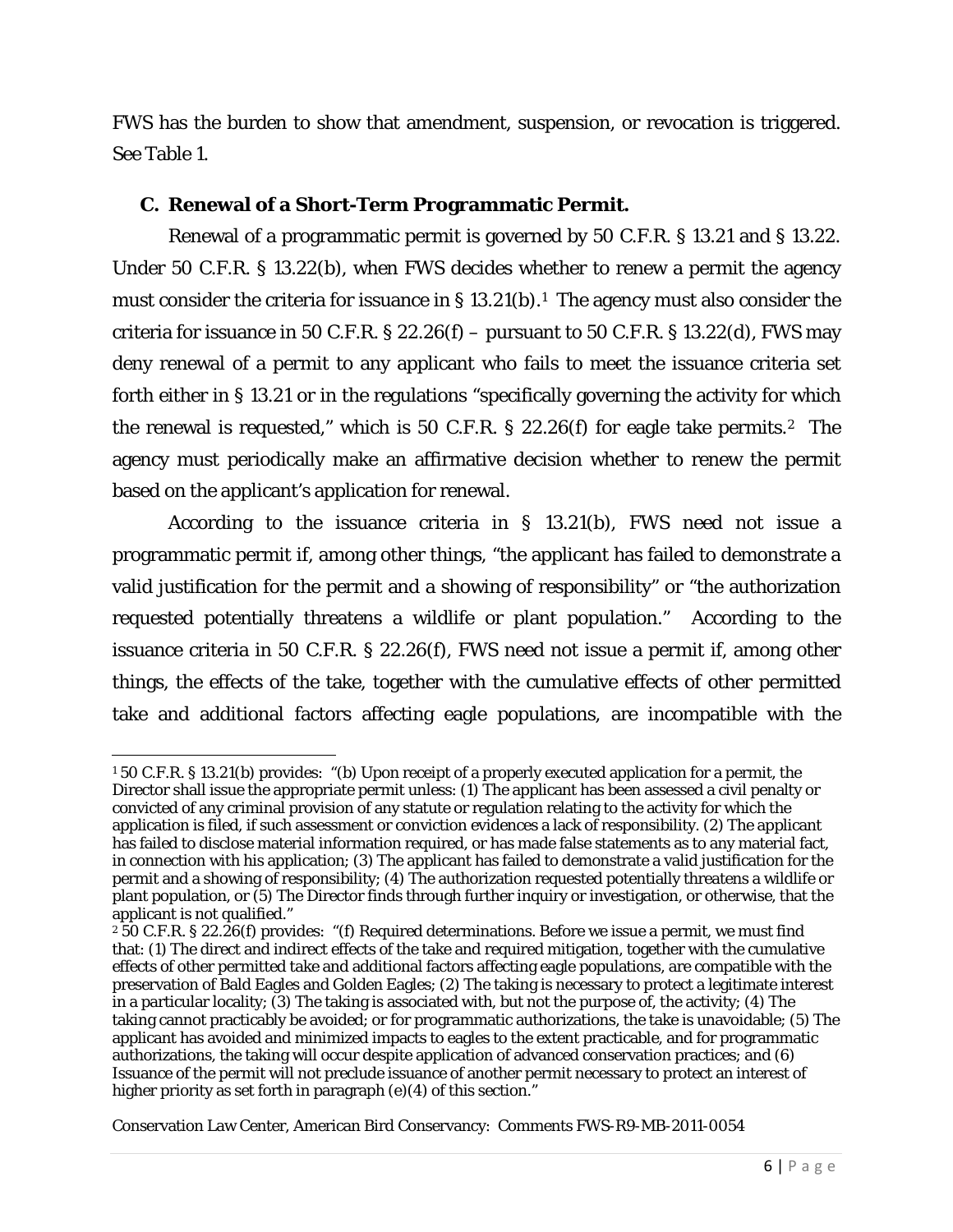"preservation" of Bald Eagles and Golden Eagles; or if any portion of the permitted take is avoidable and could be avoided by the implementation of advanced conservation practices. Note that, in contrast to FWS's required showings of necessity for amendment, suspension, or revocation of an existing permit, the *applicant* has the burden to show that the criteria for issuance in § 13.21(b) and § 22.26(f) are satisfied before the agency renews the permit. See Table 1.

### **D. The Permittee Has the Burden to Prove That the Project Meets the Criteria for Permit Renewal, Whereas the Agency Has the Burden to Prove That an Existing Permit Should Be Amended, Suspended, or Revoked.**

For FWS's administration of the BGEPA, the difference between the renewal of a short-term programmatic permit and the amendment, suspension, or revocation of a long-term programmatic permit is significant. For a five-year or other short-term permit that is up for renewal, the permittee, which has the resources to gather the necessary information and a critical need to do so in order to secure permit renewal, is charged with showing that the permit issuance criteria are still met or would be met by an amended permit. This requirement includes showing that the take of eagles continues to be "unavoidable."[3](#page-6-0)

In contrast, under a 30-year permit duration, no changes will be made unless the agency can show that amendment, suspension, or revocation of the permit is "necessary to safeguard local or regional eagle populations."[4](#page-6-1) Moreover, even if the agency has good intentions to periodically review a long-term permit, scarce resources and the press of other work in the agency may mean that a permit may be unexamined or only cursorily reviewed for periods of time exceeding 5 years.

l

<span id="page-6-0"></span><sup>3</sup> 50 C.F.R. § 22.26(f).

<span id="page-6-1"></span><sup>4</sup> 50 C.F.R. § 22.26(c)(7).

Conservation Law Center, American Bird Conservancy: Comments FWS-R9-MB-2011-0054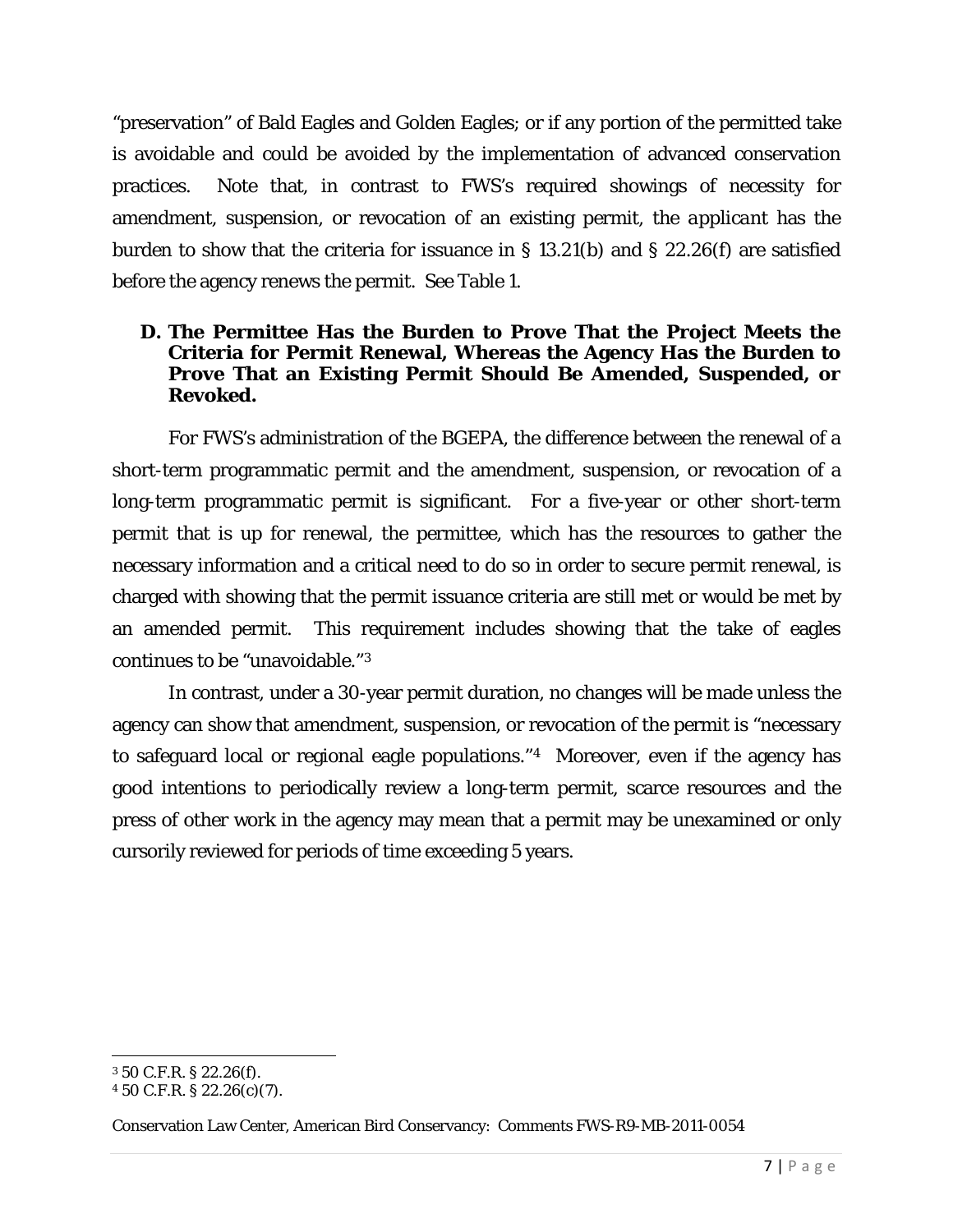|               | <b>FWS-Initiated</b>     | <b>FWS-Initiated</b>    | <b>FWS-Initiated Revocation</b>                         | <b>Application for Renewal</b>      |
|---------------|--------------------------|-------------------------|---------------------------------------------------------|-------------------------------------|
|               | Amendment                | Suspension              |                                                         |                                     |
| Decision      | $\S 22.26(c)(7):$ [I]f   | $\S 22.26(c)(7):$ "[I]f | § 22.26(c)(7): "[I]f new information indicates          | §§ 13.22(b) and (d), and §          |
| Criteria      | new information          | new information         | that revised permit conditions are necessary, or        | 13.21(b): FWS may deny              |
|               | indicates that revised   | indicates that revised  | that suspension or revocation is necessary, to          | renewal of a permit to an           |
|               | permit conditions are    | permit conditions are   | safeguard local or regional eagle populations."         | applicant who fails to              |
|               | necessary, or that       | necessary, or that      |                                                         | "demonstrate a valid                |
|               | suspension or            | suspension or           | § 13.28(a): "(1) The permittee willfully violates       | justification for the permit and    |
|               | revocation is            | revocation is           | any federal or state statute or regulation, or any      | a showing of responsibility" or     |
|               | necessary, to            | necessary, to           | Indian tribal law or regulation, or any law or          | who fails to show that the          |
|               | safeguard local or       | safeguard local or      | regulation of any foreign country, which                | renewal does not "potentially       |
|               | regional eagle           | regional eagle          | involves a violation of the conditions of the           | threaten a wildlife or plant        |
|               | populations."            | populations."           | permit or of the laws or regulations governing          | population."                        |
|               |                          |                         | the permitted activity; or                              |                                     |
|               | § 13.23(b): "The         | § 13.27(a): "[I]f the   | (2) The permittee fails within 60 days to               | § 13.22(d) and § 22.26(f): FWS      |
|               | Service reserves the     | permittee is not in     | correct deficiencies that were the cause of a           | need not issue a permit if the      |
|               | right to amend any       | compliance with the     | permit suspension; or                                   | effects of the take, together with  |
|               | permit for just cause at | conditions of the       | (3) The permittee becomes disqualified under §          | the cumulative effects of other     |
|               | any time during its      | permit, or with any     | $13.21(c) \ldots$ ; or                                  | permitted take and additional       |
|               | term, upon written       | applicable laws or      | (4) A change occurs in the statute or regulation        | factors affecting eagle             |
|               | finding of necessity[.]" | regulations governing   | authorizing the permit that prohibits the               | populations, are incompatible       |
|               |                          | the conduct of the      | continuation of a permit issued by the Service;         | with the "preservation" of Bald     |
|               |                          | permitted activity"     | or                                                      | Eagles and Golden Eagles; or if     |
|               |                          | or "if the permittee    | (5) [T] he population(s) $\dots$ that is the subject of | any portion of the permitted        |
|               |                          | fails to pay any fees,  | the permit declines to the extent that                  | take is not unavoidable and         |
|               |                          | penalties or costs      | continuation of the permitted activity would be         | could be avoided by the             |
|               |                          | owed to the             | detrimental to maintenance or recovery of the           | implementation of advanced          |
|               |                          | Government."            | affected population."                                   | conservation practices.             |
| <b>Burden</b> | FWS must show that       | FWS must show that      | FWS must show that revocation is necessary.             | <b>Permit Applicant must show</b>   |
| to show       | amendment is             | suspension is           |                                                         | that FWS must issue permit          |
| criteria      | necessary.               | necessary and           |                                                         | because all criteria are satisfied. |
| satisfied     |                          | permittee is            |                                                         |                                     |
|               |                          | noncompliant.           |                                                         |                                     |

Table 1. Criteria and burden of proof for eagle take permit amendment, suspension, and revocation versus renewal.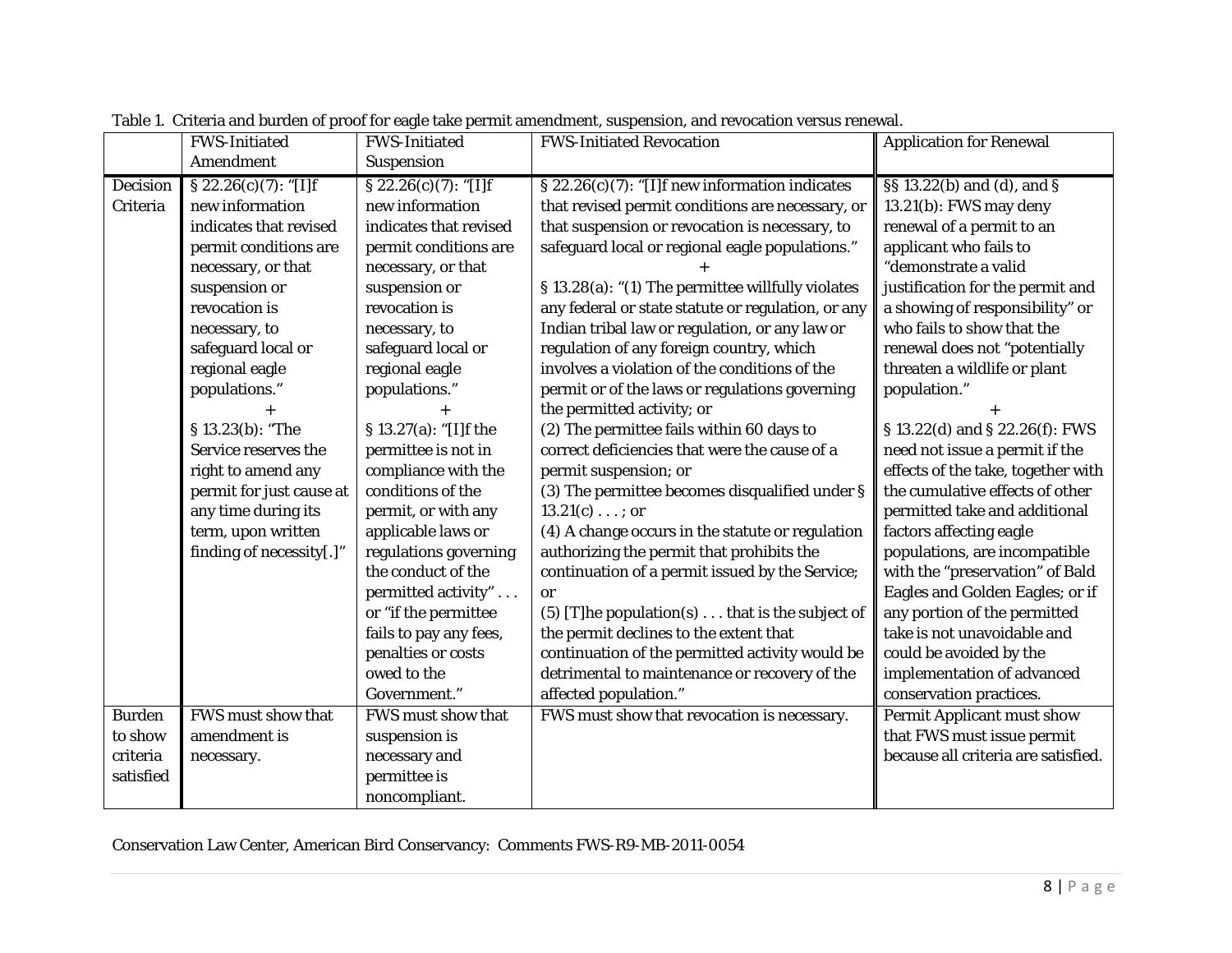#### **COMMENT 2. The Uncertainties About Population Trajectories of Eagles and the Impacts of Wind Energy Facilities on Eagles Are Too Large to Justify Issuing Long-Term Programmatic Take Permits.**

#### **A. Issuing Long-Term Permits for Eagle Take Is Irresponsible Given the High Uncertainty About Current and Future Golden Eagle Population Abundance and Given the Suspected Declining Trends.**

The BGEPA states that the Secretary of the Interior may authorize the take of eagles pursuant to regulations BGEPA authorizes him to make, after investigating and determining that the take would be "compatible with the preservation of eagles."[5](#page-8-0) The Federal Register notice for the 2009 eagle take permit rules defines "compatible with the preservation of eagles" as "consistent with the goal of stable or increasing breeding populations."[6](#page-8-1) To know if take is consistent with this goal, FWS must know both the population numbers and trends of both eagle species. However, neither is currently known by FWS.

FWS does not know with the degree of certainty required for issuing programmatic eagle take permits what the population abundances and population trends of eagles are now, much less what they will be in 30 years. This uncertainty is especially pronounced with regard to Golden Eagles, which may in fact be declining in abundance. Increasing the maximum duration of programmatic eagle take permits is therefore particularly ill-advised for Golden Eagles.

A number of examples illustrate the uncertain but suspected declining state of Golden Eagle populations, demonstrating that FWS does not have the knowledge necessary to grant eagle take permits lasting 30 years.

1. When FWS published the 2009 eagle take permit rules, it stated, "In contrast to Bald Eagles, Golden Eagle populations do not appear to be increasing, and may be declining in some parts of their range, possibly due to loss of habitat to support their prey base. Overall, our data for Golden Eagles are not as

l

<span id="page-8-0"></span><sup>5</sup> 16 U.S.C. § 22.26.

<span id="page-8-1"></span><sup>6</sup> *See* 74 Fed.Reg. 46836, 46837 (September 11, 2009), *Eagle Permits; Take Necessary to Protect Interests in Particular Localities*.

Conservation Law Center, American Bird Conservancy: Comments FWS-R9-MB-2011-0054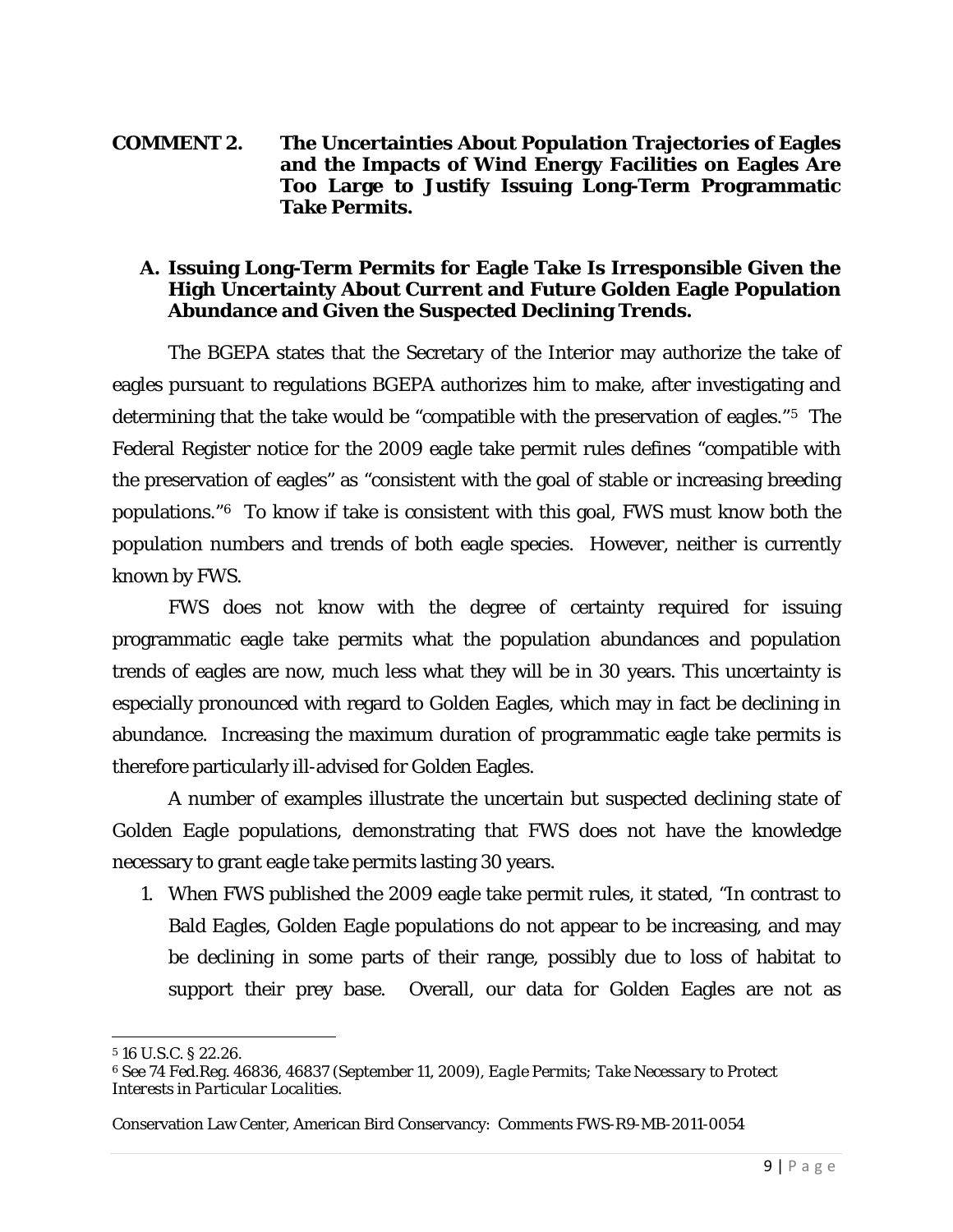comprehensive as for Bald Eagles, and, under the Eagle Act, we cannot issue take permits for Golden Eagles unless we have enough data to make the determination that the take to be authorized will be compatible with the preservation of Golden Eagles."[7](#page-9-0)

- 2. In 2010, four FWS eagle experts authored an invited presentation on conserving Bald and Golden Eagles in the context of energy development for the annual meeting of the Raptor Research Foundation, an international scientific society. The presentation acknowledged "basic knowledge gaps" in demographic data, including age‐specific survival rates; dispersal characteristics, both natal and breeding; estimates of breeding population size; long‐term monitoring of occupancy and productivity; and other basic data for setting defendable population goals.[8](#page-9-1)
- 3. A 2012 scholarly paper co-authored by 26 experts from government agencies, universities, environmental consulting firms, and environmental NGOs states that "[t]he Golden Eagle (*Aquila chrysaetos*) population in North America is declining."[9](#page-9-2) The paper cites estimates of 21,000 to 35,000 Golden Eagles in the western lower 48 states, and estimates 1,000 to 2,500 Golden Eagles east of the Mississippi River.[10](#page-9-3)
- 4. The most comprehensive recent attempt to gather regional population data about Golden Eagles has been the surveys conducted by WEST, Inc. in four Bird Conservation Regions (BCRs), under contract to FWS.[11](#page-9-4) These surveys now have six consecutive years of annual data for portions of Arizona, California, Colorado,

l <sup>7</sup> See 74 Fed. Reg. at 46867.

<span id="page-9-1"></span><span id="page-9-0"></span><sup>8</sup> See Diana M. Whittington, Joel E. Pagel, Robert Murphy, and Eric L. Kershner, *Long*‐*term Strategies and Information Needs for Conserving Golden Eagles (*Aquila chrysaetos*) and Bald Eagles (*Haliaeetus leucocephalus*)in an Energy Development Environment* (September 25, 2010), given at the 2010 annual meeting of the Raptor Research Foundation, Ft. Collins, CO, available at [http://www.rmrp.info/presentations/Whittington001.pdf.](http://www.rmrp.info/presentations/Whittington001.pdf)

<span id="page-9-2"></span><sup>9</sup> Todd Katzner et al., *Status, Biology, and Conservation Priorities for North America's Eastern Golden Eagle (*Aquila Chrysaetos*) Populations,* The Auk 129 (1), pp. 168-176 (January 2012) [Attachment 1]. <sup>10</sup> Katzner et al., (January 2012), p. 168 [Attachment 1].

<span id="page-9-4"></span><span id="page-9-3"></span><sup>11</sup>Ryan M. Nielson, Troy Rintz, Lindsay McManus, and Lyman McDonald, *A Survey of Golden Eagles (*Aquila chrysaetos*) in the Western U.S*., *2011 Annual Report* (Jan. 26, 2012), available at http://www.west-inc.com/reports/2010GoldenEagleSurvey.pdf.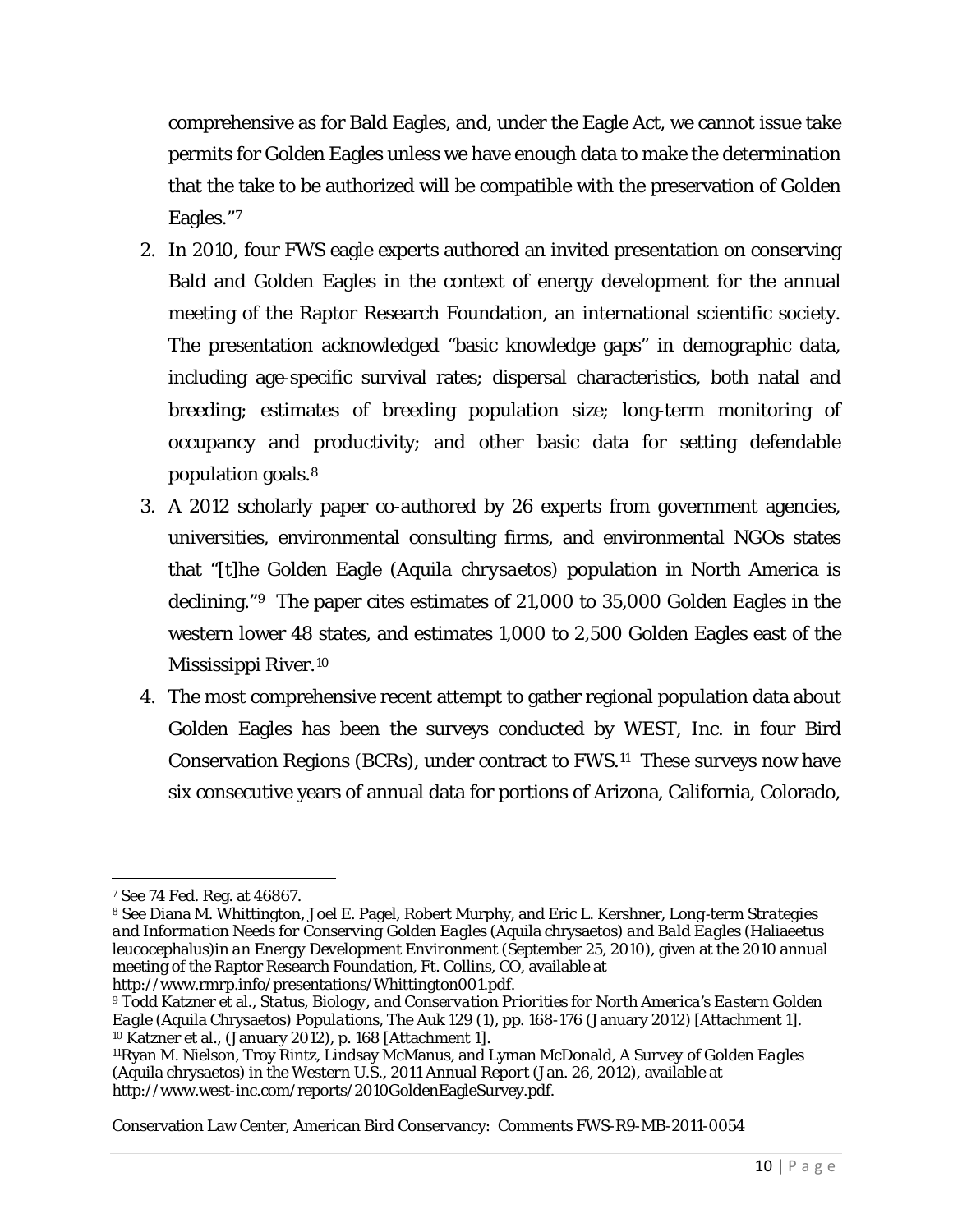Idaho, Montana, Nevada, New Mexico, Oregon, Washington, and Wyoming.[12](#page-10-0) The surveys have five consecutive years of annual data for portions of North and South Dakota.[13](#page-10-1) Although the West report for the 2011 survey concludes that the population trend for all age classes of Golden Eagles in the study area comprising the three BCRs with six years of data is stable, it also stated that this conclusion is "not totally corroborated by the estimated population sizes, because of the relatively large standard errors associated with the point estimates."[14](#page-10-2) In addition, the report states that "patterns for the individual BCRs are less clear" and only based on six years of survey data, "so our conclusion should be viewed with caution."<sup>15</sup> This is an understatement. Because of the nature of Golden Eagle population dynamics, six years of survey data is clearly inadequate for drawing definitive conclusions. Even more disturbingly, the 2010 and 2011 survey reports show declining population trends for juvenile Golden Eagles, which were estimated to be declining by 21% annually in BCR 16 (Southern Rockies/Colorado Plateau ), 26% annually in BCR 10 (Northern Rockies), and 32% in BCR 17 (Badlands and Prairies).[16](#page-10-4) Since Golden Eagle prey surveys are not being conducted, no one knows if these Golden Eagle juvenile declines are related to prey abundance cycles. If the juvenile declines are not related to prey abundance cycles, the declines could be cause for serious concern. The fact that no one knows if the declines are related to prey cycles is another indicator of the large uncertainty regarding Golden Eagle population trends.

<span id="page-10-0"></span> $\overline{\phantom{a}}$ <sup>12</sup> The WEST, Inc. Golden Eagle survey coverage in California has been very small and does not include all of the state's ecosystems that support Golden Eagles. See map in Ryan M. Nielson, Troy Rintz, Lyman L. McDonald, and Trent L. McDonald, *Results of the 2010 Survey of Golden Eagles (*Aquila chrysaetos*) in the Western United States* (Jan. 7, 2011), p. 33 [Attachment 2].

<span id="page-10-1"></span><sup>&</sup>lt;sup>13</sup> These WEST, Inc. surveys are the source of the western U.S. Golden Eagle estimate in the Todd Katzner, et all paper. Bird Conservation Regions 9, 10, and 16 were surveyed in 2003, 2006, 2007, 2008, 2009, 2010, and 2011. Bird Conservation Region 17 was surveyed in 2003, 2006, 2007, 2008, 2009, and 2010. See Nielson et al., (Jan. 26, 2012), pp. 4-6.

<span id="page-10-2"></span><sup>14</sup> Nielson et al., (Jan. 26, 2012), p. 28.

<span id="page-10-3"></span><sup>15</sup> Nielson et al., (Jan. 26, 2012), pp. 28-29.

<span id="page-10-4"></span><sup>16</sup> Nielson et al., (Jan. 7, 2011), p. 17 [Attachment 2].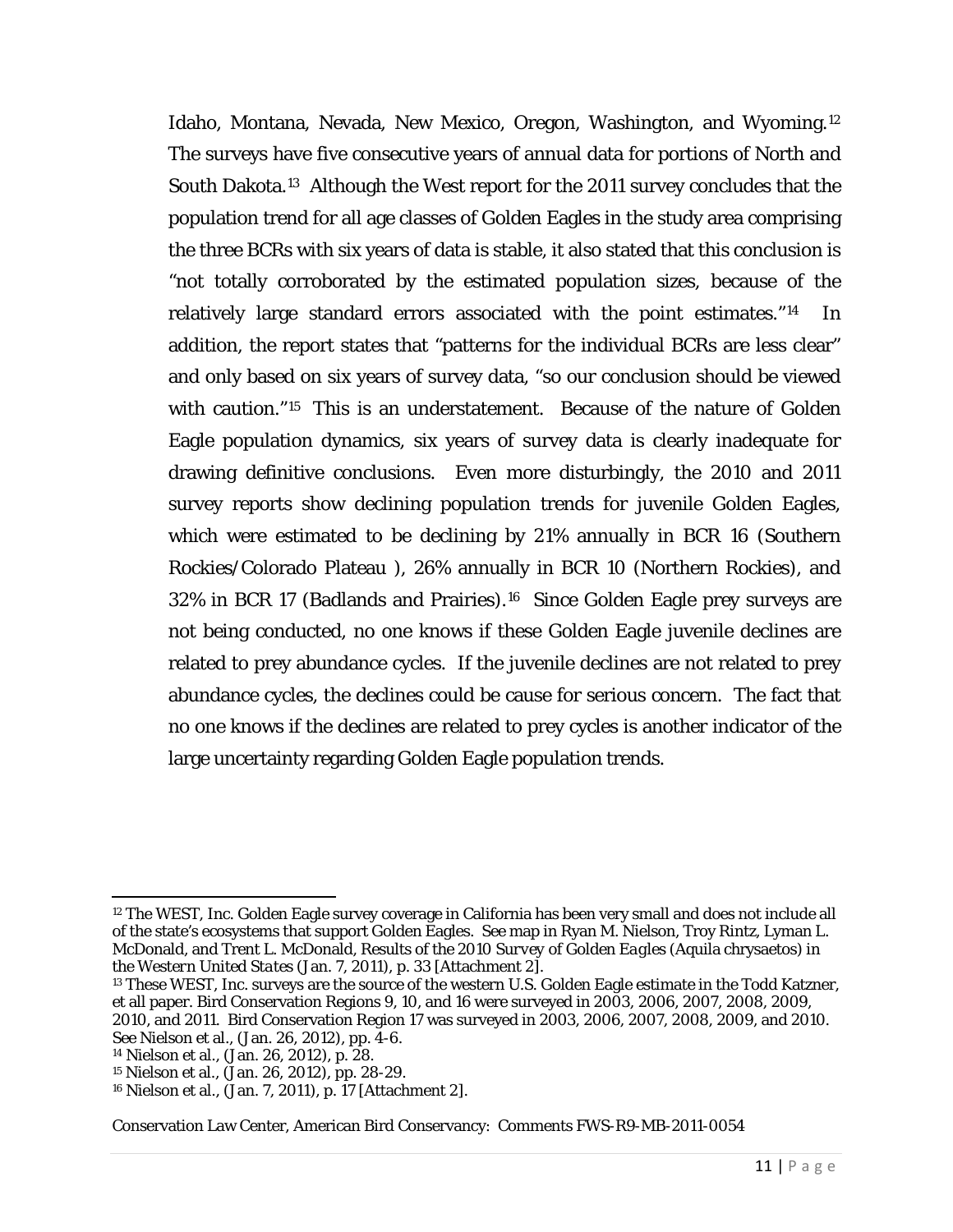- 5. Although the WEST surveys are providing Golden Eagle population data for four BCRs, there is no comprehensive Golden Eagle survey effort in California, the Pacific Northwest, eastern U.S., Alaska, and Canada.[17](#page-11-0)
- 6. The Oregon Eagle Foundation's 2011 study states, "The trends in size and productivity of the [Golden Eagle] nesting population statewide in Oregon are unknown because of insufficient monitoring, and trends may vary by region and have different causes."[18](#page-11-1)
- 7. A 2011 presentation given by FWS staff at a meeting of government agencies, NGOs, and wind industry representatives in California discussed the uncertainty regarding California Golden Eagles: "The status of the [Golden Eagle] population in the western U.S. is unclear. Few published data on Golden Eagle abundance and population trend are available for CA. Of the data that [are] available (published and unpublished) a declining population in some portions [of] western North America was noted. Declines have been documented in San Diego County assessing nesting records spanning over 100 years."[19](#page-11-2)
- 8. According to the Prospectus for the California/Nevada Golden Eagle Working Group, a collaboration between "state and federal agencies, NGOs, researchers, landowners, and other interested parties,"[20](#page-11-3) the number of Golden Eagles in California is unknown but is believed to have declined from historic and recent abundances. Nevada Golden Eagles have not been regularly monitored since 1985 and their population trends "are poorly understood."[21](#page-11-4) At the Golden Eagle Working Group's May 2011 meeting, raptor expert Pete Bloom stated that there are data "suggesting Golden Eagle populations may be in a downward trend."[22](#page-11-5)

<span id="page-11-0"></span> <sup>17</sup> See question attributed to J. Pagel, a FWS raptor expert, in *Golden Eagle Working Group Notes, May 2011*, p. 9, available at

<span id="page-11-1"></span>http://www.dfg.ca.gov/wildlife/nongame/GEWG/docs/meetings/MeetingNotesMay2011.pdf. <sup>18</sup> Frank B. Isaacs, *Golden Eagles (*Aquila Chrysaetos*) Nesting in Oregon, 2011*, p. 11 (April 16, 2012), available at [http://www.blm.gov/or/energy/opportunity/files/GE\\_2011AnnualReport.pdf.](http://www.blm.gov/or/energy/opportunity/files/GE_2011AnnualReport.pdf) <sup>19</sup> FWS, *Tehachapi Mountains, Wind Projects and Golden Eagles* (Dec. 2, 2011), slides 7–8, available at [http://www.fws.gov/cno/Condor-Eagle%20Workshop%20EAGLE%20presentation\\_12\\_02\\_11\\_.pdf.](http://www.fws.gov/cno/Condor-Eagle%20Workshop%20EAGLE%20presentation_12_02_11_.pdf)

<span id="page-11-3"></span><span id="page-11-2"></span><sup>&</sup>lt;sup>20</sup> See California Dept. Fish & Game, *California and Nevada Golden Eagle Working Group*, available at http://www.dfg.ca.gov/wildlife/nongame/GEWG/.

<span id="page-11-5"></span><span id="page-11-4"></span><sup>&</sup>lt;sup>21</sup> See California Dept. Fish & Game, *Golden Eagle Working Group Prospectus* (April 8, 2011), p. 1, available at http://www.dfg.ca.gov/wildlife/nongame/GEWG/docs/Working Group Prospectus.pdf. <sup>22</sup> Pete Bloom, in *Golden Eagle Working Group Notes, May 12, 2011*, p. 7, available at http://www.dfg.ca.gov/wildlife/nongame/GEWG/docs/meetings/MeetingNotesMay2011.pdf.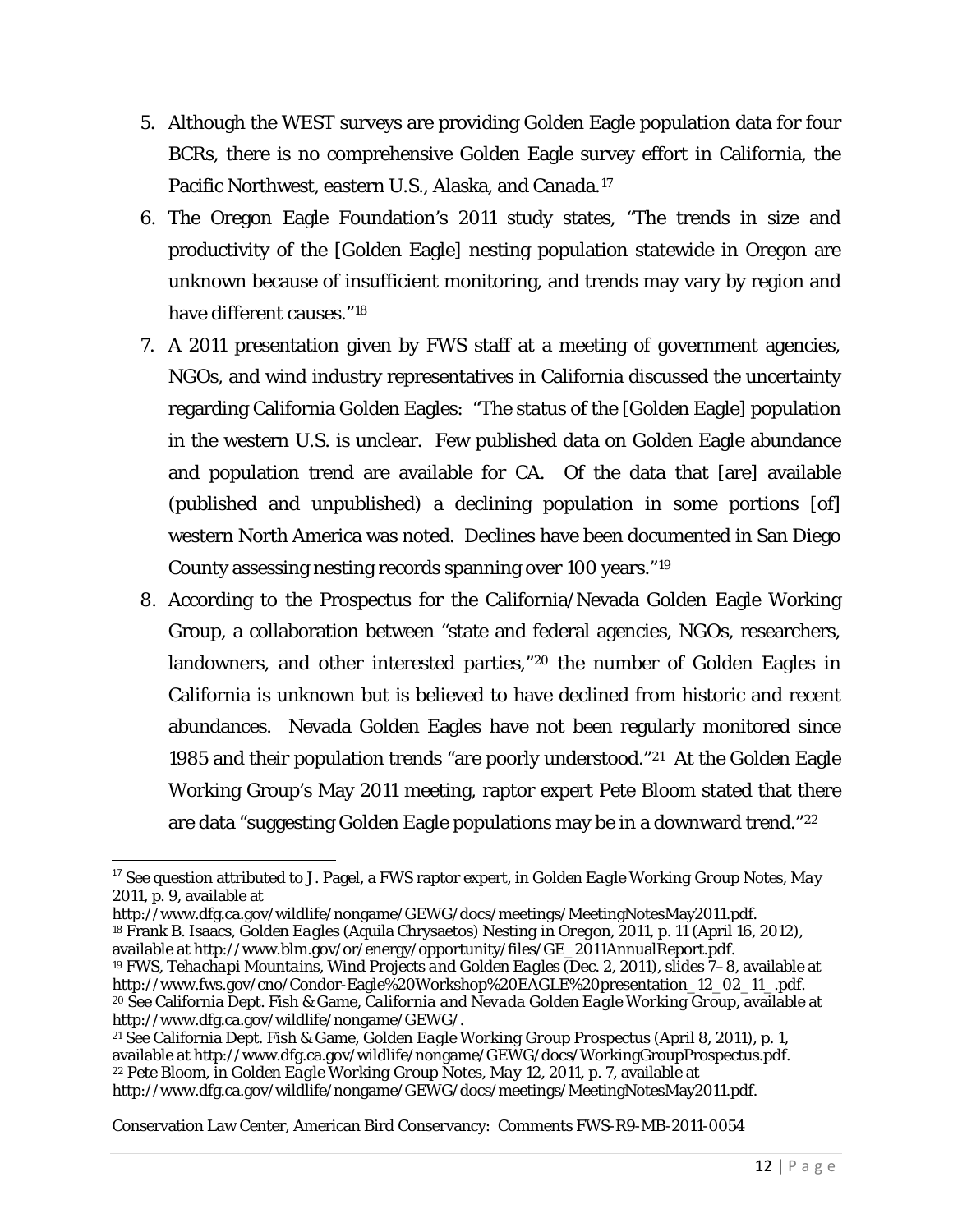9. At a 2010 Golden Eagle science symposium in Colorado, Golden Eagle experts reported a range of population statuses and trends for Golden Eagles, including declines in breeding populations in Washington (Jim Watson), relatively stable population in Alaska (Carol McIntyre), a mix of stable and declining populations in Montana (Al Harmata), no obvious downward trend in occupancy in Texas (Dale Stahlecker), no solid numbers in eastern North America (Todd Katzner), long-term population decline in the West with ups and downs in the Great Basin and steady declines in the Rocky Mountains (Jeff Smith), and declines in southern California (Dave Bittner).<sup>[23](#page-12-0)</sup>

### **B. Many Factors That Affect Eagles and Eagle Populations Will Significantly Vary Over a 30-Year Period, and the Ability to Predict and Plan for Those Changes Is Highly Limited.**

In the Federal Register notice for the 2009 eagle take permit rules, FWS stated, "the rule limits permit tenure to five years or less because factors may change over a longer period of time such that a take authorized much earlier would later be incompatible with the preservation of the Bald Eagle or the Golden Eagle."[24](#page-12-1)

These factors that may change over the course of 30 years include the loss and adverse modification of eagle habitat due to human development (including conventional and alternative energy production), climate change, increasing frequency and intensity of wildfires, variability in prey abundance, and additive impacts of wind energy development in North American eagle breeding and migration areas in Mexico and Canada. Most of these factors are described in the Final Environmental Assessment for the 2009 eagle take permit rules ("FEA").[25](#page-12-2)

Though the best available science-driven eagle data have not fundamentally changed, FWS has perplexingly now reversed its 2009 position, as evidenced by its proposal to extend the maximum duration of programmatic eagle take permits to 30

<span id="page-12-0"></span> $\overline{\phantom{a}}$ <sup>23</sup> FWS, *Minutes and Notes from the North American Golden Eagle Science Meeting. Ft. Collins, CO. September 21, 2010*, available at

[http://www.dfg.ca.gov/wildlife/nongame/raptors/Goldeneagle/docs/NAGoldenEagleScienceMeeting-](http://www.dfg.ca.gov/wildlife/nongame/raptors/goldeneagle/docs/NAGoldenEagleScienceMeeting-2010-09-21.pdf)

<span id="page-12-1"></span><sup>&</sup>lt;sup>24</sup> 74 Fed. Reg. at 46856.

<span id="page-12-2"></span><sup>25</sup> FWS, *Final Environmental Assessment, Proposal to Permit Take as Provided Under the Bald and Golden Eagle Protection Act* (April 2009), p. 49, available at [http://www.fws.gov/migratorybirds/CurrentBirdIssues/BaldEagle/FEA\\_EagleTakePermit\\_Final.pdf.](http://www.fws.gov/migratorybirds/CurrentBirdIssues/BaldEagle/FEA_EagleTakePermit_Final.pdf)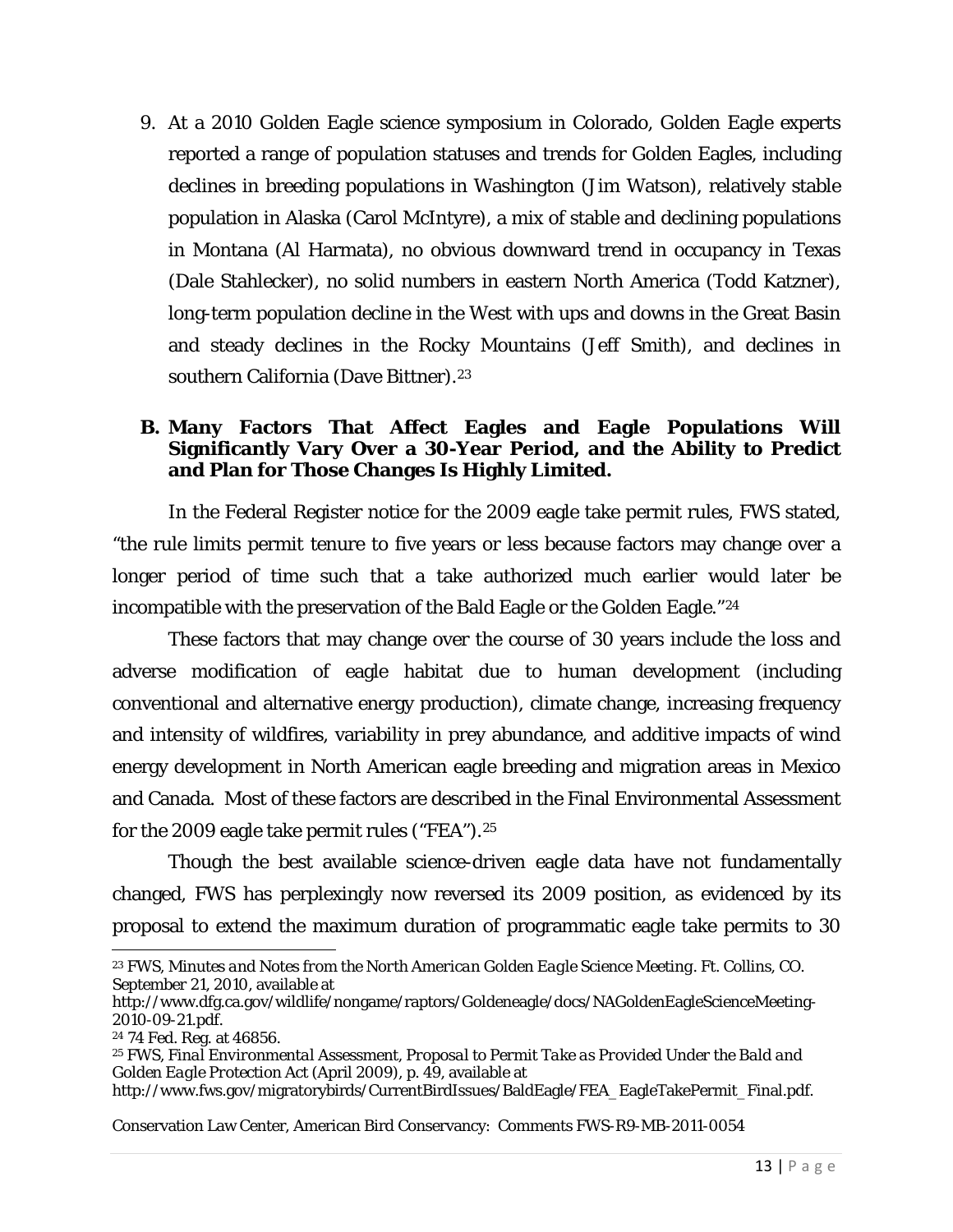years irrespective of these factors. The importance of these factors has not decreased since 2009 – if anything, their importance has increased. Thus, FWS's reversal is not based on sound, science-based principles of wildlife management. Moreover, as discussed below in Comment 3, adaptive management as currently conceived by FWS does not remove the problem. Each of these factors is now discussed in greater detail.

### **1. Habitat loss and increased development of eagle habitat.**

The FEA for the 2009 BGEPA rules stated that "large-scale changes in habitat supporting eagles may have population impacts that may require adjustment to the level of take compatible with the preservation of eagles."[26](#page-13-0) Changing the rule to allow programmatic eagle take permits to last up to 30 years instead of the current five would seriously hamper the FWS's ability to adjust levels of take.

The 2009 FEA describes a number of large-scale habitat changes that were already in progress in 2009, including high rates of increased housing development in some states that host high numbers of Bald Eagles; 49 of 100 of the U.S. counties with the highest growth rates between 2000 and 2006 had Bald Eagle sites associated with them.[27](#page-13-1) These numbers are not surprising since much Bald Eagle habitat is close to bodies of water and waterways, which are often regarded as desirable features for human housing developments. This means, however, that Bald Eagle habitat is particularly vulnerable to adverse modification and loss. Although the 2009 FEA stated that the FWS did not at that time believe that there had been adverse impacts of human development to the Bald Eagle population overall, such development is only one factor that may change over a 30 year period of time, and it must be looked at cumulatively. The 2009 FEA also stated that increased oil, gas, and pipeline development was occurring in Bald Eagle habitat, and that the cottonwood trees used by Bald Eagles for nesting and roosting in arid areas were in decline. Similarly, the state of Pennsylvania's

 $\overline{\phantom{a}}$ 

<span id="page-13-0"></span><sup>26</sup> FWS, *Final Environmental Assessment, Proposal to Permit Take as Provided Under the Bald and Golden Eagle Protection Act* (April 2009), p. 49.

<span id="page-13-1"></span><sup>27</sup> FWS, *Final Environmental Assessment Proposal to Permit Take as Provided Under the Bald and Golden Eagle Protection Act* (April 2009), p. 56.

Conservation Law Center, American Bird Conservancy: Comments FWS-R9-MB-2011-0054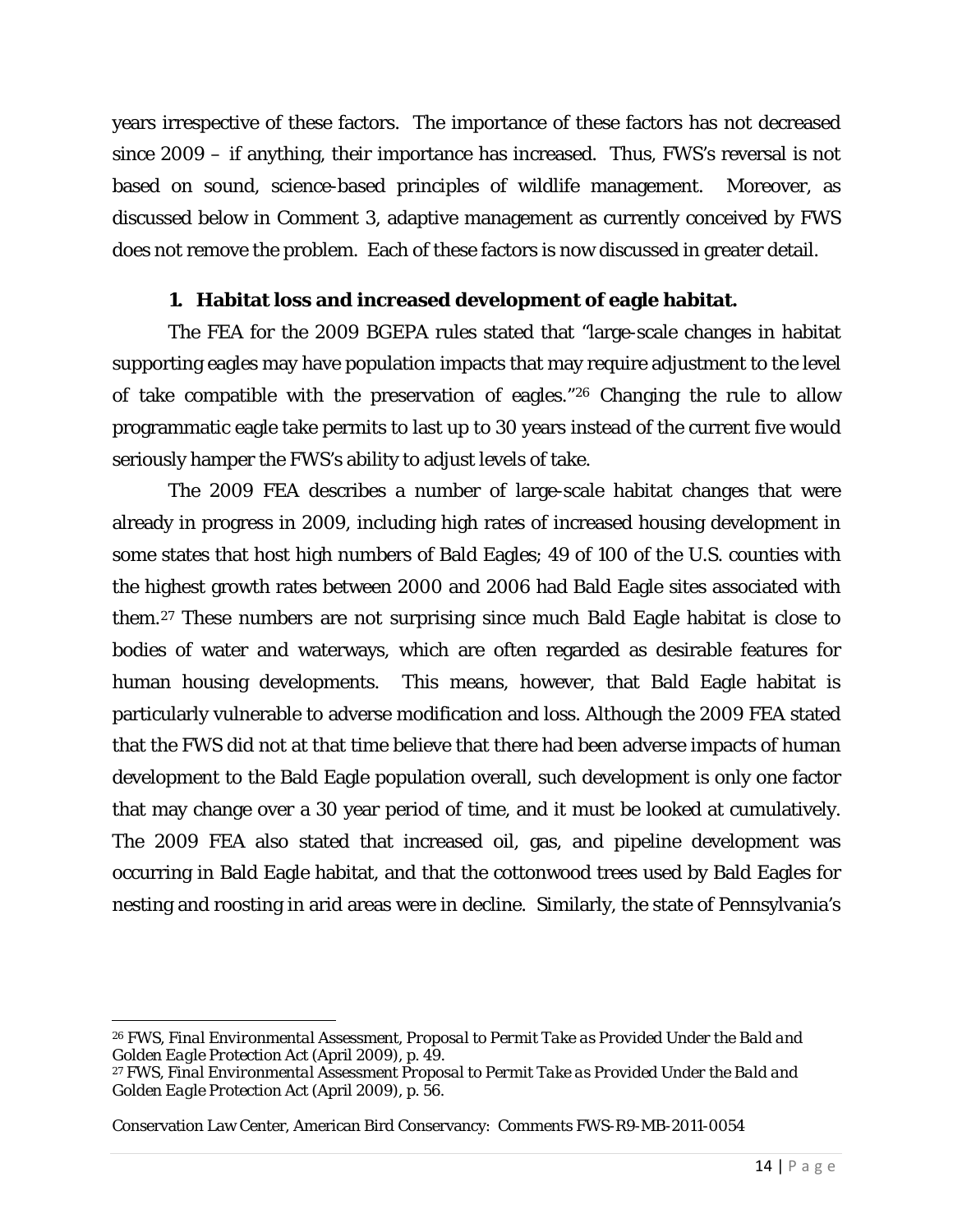Bald Eagle Management Plan lists energy development (wind power, Marcellus shale) as a potentially detrimental factor to Bald Eagle population.[28](#page-14-0)

The FEA concluded that "quantification of these impacts is beyond the scope of this environmental analysis."[29](#page-14-1) Because the FWS plans no environmental analysis of the impacts of allowing 30 year programmatic eagle take permits, and the 2009 FEA was based on the assumption that the permits would only last up to five years, this lack of quantification is a serious flaw that needs to be remedied.

Habitat loss is also a serious issue for Golden Eagles. The 2009 FEA stated that Golden Eagle populations are negatively affected by "increases in human population, new energy developments, and habitat loss and fragmentation."[30](#page-14-2) Dave Bittner, director of the Wildlife Research Institute in southern California, has identified habitat loss and human disturbance as primary threats to Golden Eagles in that these threats result in lost reproductive productivity or abandoned nests.<sup>[31](#page-14-3)</sup> A 2010 survey of Golden Eagle experts identified habitat loss as the number one threat to Golden Eagles.<sup>[32](#page-14-4)</sup> It is expected that loss of Golden Eagle habitat will increase as human population expands and Golden Eagle use areas are converted to housing, agriculture, energy production, and other human activities. For example, according to Jeff Smith, the science director of HawkWatch International, "many high use or 'popular' Golden Eagle winter range areas correspond to areas of ongoing or planned energy development on federal lands, and military land."[33](#page-14-5) Habitat loss is also of concern because high-quality habitat may be

<span id="page-14-0"></span> <sup>28</sup> See page 24 in Douglas A. Gross and Daniel W. Brauning, *Bald Eagle Management Plan for Pennsylvania* (May 2011), Pennsylvania Game Commission, available through search at [http://www.pgc.state.pa.us/portal/server.pt/community/pgc/910.](http://www.pgc.state.pa.us/portal/server.pt/community/pgc/910)

<span id="page-14-1"></span><sup>29</sup> FWS, *Final Environmental Assessment Proposal to Permit Take as Provided Under the Bald and Golden Eagle Protection Act* (April 2009), p. 57.

<span id="page-14-2"></span><sup>30</sup> Erica Craig (Bureau of Land Management Raptor Ecologist), in *National Golden Eagle Colloquium* 

<span id="page-14-3"></span><sup>&</sup>lt;sup>31</sup> Dave Bittner (Director Wildlife Research Institute), in *National Golden Eagle Colloquium Minutes and Notes, March 2–3, 2010 Carlsbad, California*, p. 12 [Attachment 3].

<span id="page-14-4"></span><sup>32</sup> *North American Golden Eagle Science Meeting, Fort Collins CO 21 Sept. 2010*, p. 16, available at [http://www.dfg.ca.gov/wildlife/nongame/raptors/goldeneagle/docs/NAGoldenEagleScienceMeeting-](http://www.dfg.ca.gov/wildlife/nongame/raptors/goldeneagle/docs/NAGoldenEagleScienceMeeting-2010-09-21.pdf)[2010-09-21.pdf.](http://www.dfg.ca.gov/wildlife/nongame/raptors/goldeneagle/docs/NAGoldenEagleScienceMeeting-2010-09-21.pdf)

<span id="page-14-5"></span><sup>33</sup> Jeff Smith (Science Director Hawkwatch Int'l), in *National Golden Eagle Colloquium Minutes and Notes, March 2–3, 2010, Carlsbad, California*, p. 9 [Attachment 3].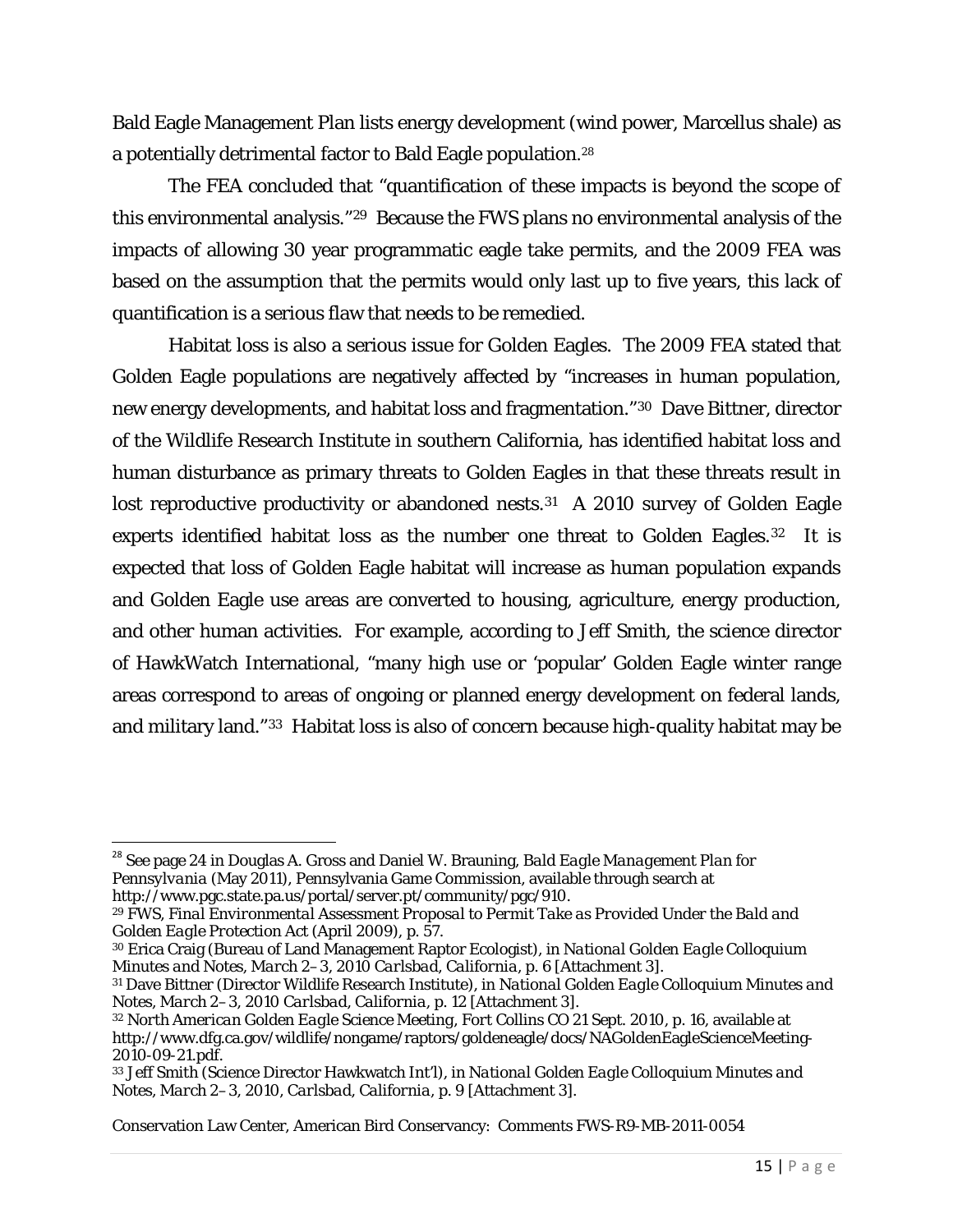reliant on underlying hydrology and soils, with limited human ability to recreate those conditions.[34](#page-15-0)

Threats to Golden Eagle habitat do not only occur in the United States. For example, habitat loss in Golden Eagle wintering grounds in Mexico is of concern as more grazing land is converted to crop production.[35](#page-15-1)

### **2. Climate change.**

Climate change is another serious threat that affects eagle populations and will make eagle numbers more difficult to predict over a long period of time (e.g., 30 years). The 2009 FEA states,

In a review of research evaluating the effects of recent climate change, McCarty (2001) noted that, while scientists have documented the response of species to interannual or geographic variations in climate, they lack sufficient information to understand or predict the responses to the kinds of long-term trends in climatic conditions that have occurred in recent decades. However, changes in the timing of avian breeding and migration and a northward expansion of the geographic range in North American birds have already been documented (McCarty 2001; Peterson 2003; LaSorte and Thompson 2007).[36](#page-15-2)

One Golden Eagle expert has noted that changes to Golden Eagle migration may already be occurring due to climate change.<sup>[37](#page-15-3)</sup> Changes in migration patterns or routes could result in higher levels of eagle take than was planned for in a 30-year take permit. The 2009 FEA notes that increasing CO2 in the atmosphere may be affecting fire frequency and intensity by increasing cheatgrass productivity and fuel load, and that increasing CO2 concentrations may be causing increases in an invasive plant species and associated cyanobacteria that are linked to an avian disease that is killing Bald Eagles (avian vacuolar myelinopathy).[38](#page-15-4) Climate change may also result in changes to

<span id="page-15-0"></span>l <sup>34</sup> *National Golden Eagle Colloquium Minutes and Notes, March 2–3, 2010, Carlsbad, California*, p. 26. [Attachment 3].

<span id="page-15-1"></span><sup>35</sup> Robert Mesta, (Sonoran Joint Venture Coordinator), in *National Golden Eagle Colloquium Minutes and Notes, March 2–3, 2010, Carlsbad, California*, p. 17 [Attachment 3].

<span id="page-15-2"></span><sup>36</sup> FWS, *Final Environmental Assessment Proposal to Permit Take as Provided Under the Bald and Golden Eagle Protection Act* (April 2009), p. 55.

<span id="page-15-3"></span><sup>37</sup> See Jeff Smith, in *National Golden Eagle Colloquium Minutes and Notes, March 2–3, 2010, Carlsbad, California*, p. 9 [Attachment 3].

<span id="page-15-4"></span><sup>38</sup> FWS, *Final Environmental Assessment Proposal to Permit Take as Provided Under the Bald and Golden Eagle Protection Act* (April 2009), pp. 44, 55–56.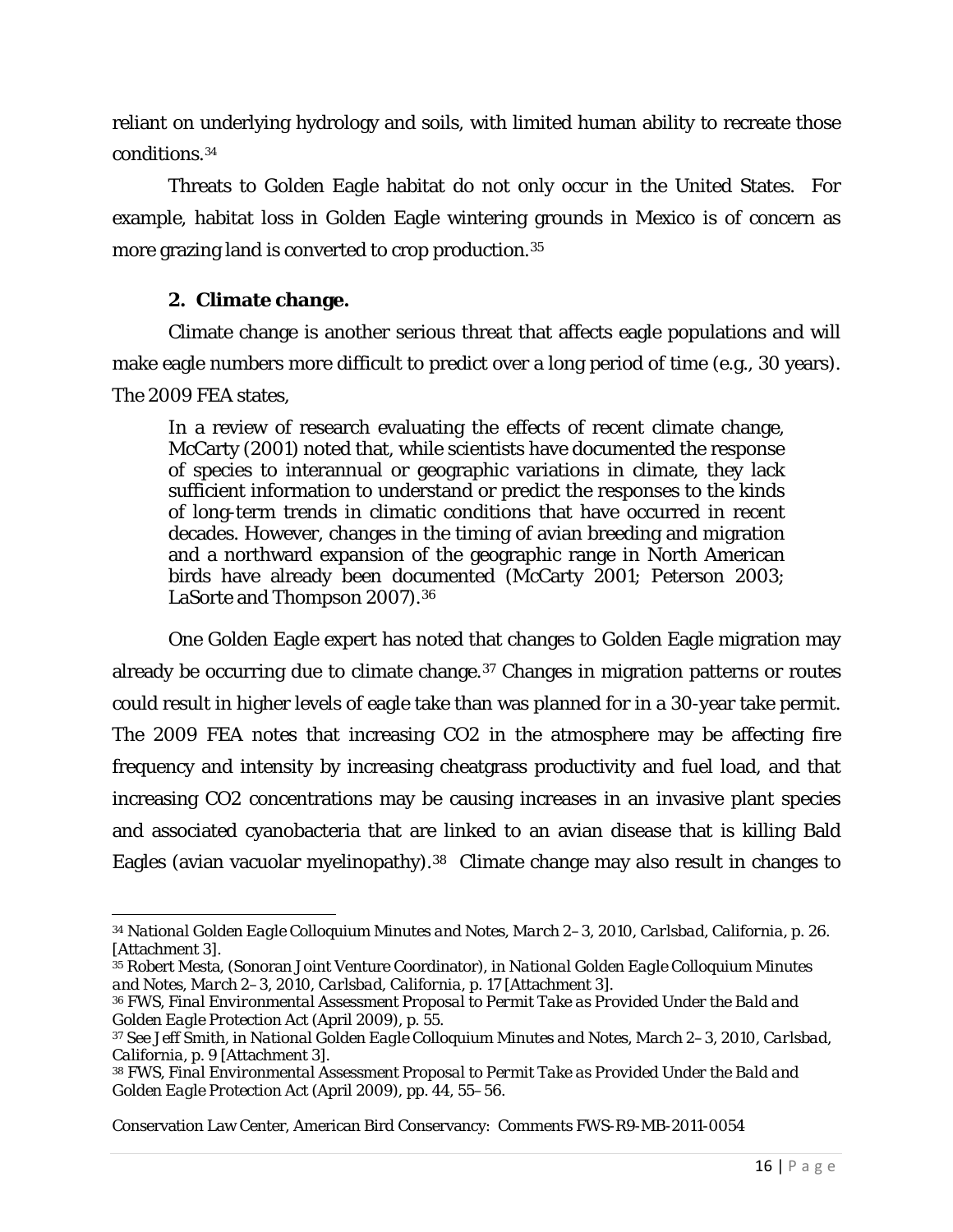populations of jackrabbit and other prey for Golden Eagles; moreover, replacement of native plant species with non-natives can negatively affect Golden Eagle prey species. Golden eagles inhabit many semi-arid and arid areas, which are expected to be heavily impacted by climate change. The WEST, Inc. 2010 study of Golden Eagle populations states that the significance of climate change in the western U.S. "may supersede that of human activity and development in the coming decades."<sup>[39](#page-16-0)</sup> Because the manner in which climate change impacts will play out is very uncertain, these impacts are a large variable that cannot effectively be planned for over a time period of 30 years.

## **3. Fire frequency.**

Fire is another unpredictable variable that could impact eagle populations over a 30-year time period by affecting eagle habitat and prey species on which eagles depend. The 2009 FEA states that fires are increasing in number, frequency, and intensity, and the FEA notes that fires have been shown to cause declines in Golden Eagle nesting success in Idaho.[40](#page-16-1) In addition, the FEA notes that the Idaho fires were associated with cheatgrass presence, and further,

[t]here is evidence that the widespread abundance of cheatgrass, red brome (*Bromus rubens*), and other non-native annual grasses has led to the establishment of a frequent annual grass/fire cycle in areas that had relatively low fire frequency prior to their invasion (Link et al. 2006, Brooks et al. 2004; Whisenant 1990). The interval of natural fires in sagebrush shrub habitat has been shortened via invasions of annual non-native grasses (Crawford et al. 2004).<sup>[41](#page-16-2)</sup>

# **4. Variability in prey abundance.**

Variability in prey abundance is another factor affecting Golden Eagle populations that is unpredictable over a 30-year period. Jackrabbits, a prey mainstay of Golden Eagles in the western U.S., experience multi-year population cycles. California ground squirrels, the primary prey for Golden Eagles in the Altamont Pass Wind Resource Area, do not appear to experience multi-year population cycling, but may be

<span id="page-16-0"></span> $\overline{\phantom{a}}$ <sup>39</sup> Ryan M. Nielson, Troy Rintz, Lyman L. McDonald, and Trent L. McDonald, *Results of the 2010 Survey of Golden Eagles (*Aquila chrysaetos*) in the Western United States* (2011), p. 8.

<span id="page-16-1"></span><sup>40</sup> FWS, *Final Environmental Assessment Proposal to Permit Take as Provided Under the Bald and Golden Eagle Protection Act* (April 2009), p. 57.

<span id="page-16-2"></span><sup>41</sup> FWS, *Final Environmental Assessment Proposal to Permit Take as Provided Under the Bald and Golden Eagle Protection Act* (April 2009), p. 58.

Conservation Law Center, American Bird Conservancy: Comments FWS-R9-MB-2011-0054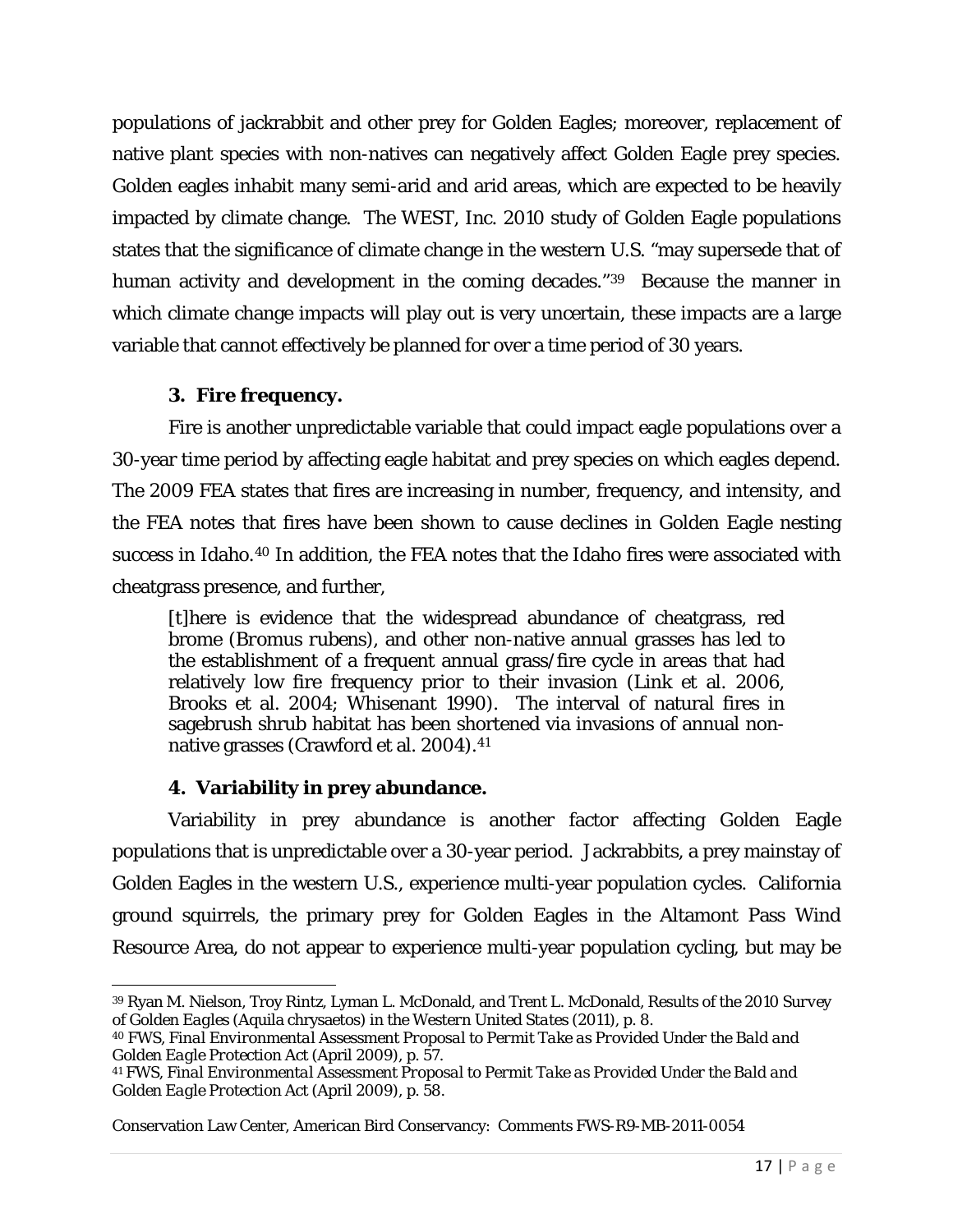reduced in number during years of prolonged winter rainfall.<sup>[42](#page-17-0)</sup> Changes in rainfall patterns are a "very likely" consequence of climate change.[43](#page-17-1) In addition, prairie dogs are important prey for Golden Eagles in some areas, and prairie dog population fluctuations may be increasing.[44](#page-17-2)

## **5. Cumulative impacts due to development of wind energy in Mexico and Canada.**

In addition to the impacts of wind energy development in the United States, eagles face the impacts of wind energy development on wintering and breeding grounds in Mexico and Canada, contributing to the cumulative impacts on eagles. Predicting wind energy development over a 30-year period will be even more difficult in these countries than in the United States. In addition, foreign development will be beyond the control of U.S. federal agencies, thus exacerbating eagle management challenges. Examples of existing and proposed wind energy development in areas used by Golden Eagles in Mexico include the La Rumorosa I and Energia Sierra Juarez projects in the La Rumorosa region. In Baja California alone, an additional six areas have been identified by the Mexican government as having strong potential for wind energy development.[45](#page-17-3) In Canada, wind energy development is likely in some areas used during breeding season by the U.S. population of Golden Eagles. One example is the Gaspe Peninsula, where 12 of 82 identified Golden Eagle nesting sites in Quebec are located, and 1,900 wind turbines are expected by 2015.[46](#page-17-4)

All of the factors discussed above suggest a strong potential for large and unpredictable cumulative impacts to eagles over a 30-year period. A 2010 presentation

l

<span id="page-17-0"></span><sup>42</sup> Grainger Hunt, *Golden Eagles in a Perilous Landscape: Predicting the Effects of Mitigation for Wind Turbine Blade-Strike Mortality* (2002), California Energy Commission, p. 14, available at [http://www.energy.ca.gov/reports/2002-11-04\\_500-02-043F.PDF](http://www.energy.ca.gov/reports/2002-11-04_500-02-043F.PDF)

<span id="page-17-1"></span><sup>43</sup> U.S. Environmental Protection Agency, *Future Precipitation and Storm Changes* (2011), available at

<span id="page-17-2"></span><sup>&</sup>lt;sup>44</sup> FWS, *Final Environmental Assessment Proposal to Permit Take as Provided Under the Bald and Golden Eagle Protection Act (April 2009), p. 58.* 

<span id="page-17-3"></span>*Golden Eagle Protection Act* (April 2009), p. 58. <sup>45</sup> See page 14 in Duncan Wood et al., *Wind Energy's Potential in Mexico's Northern Border States* (May 2012), Woodrow Wilson International Center for Scholars, available at http://www.wilsoncenter.org/sites/default/files/Border\_Wind\_Energy\_Wood.pdf.

<span id="page-17-4"></span><sup>&</sup>lt;sup>46</sup> See slides 4 and 5 of Charles Maisonneuve, et al., *Influence of landscape configuration on wind facility frequentation by Golden eagles: A case study*, Raptor Research Foundation Conference, available at [http://www.rmrp.info/presentations/Maisonneuve.pdf.](http://www.rmrp.info/presentations/Maisonneuve.pdf)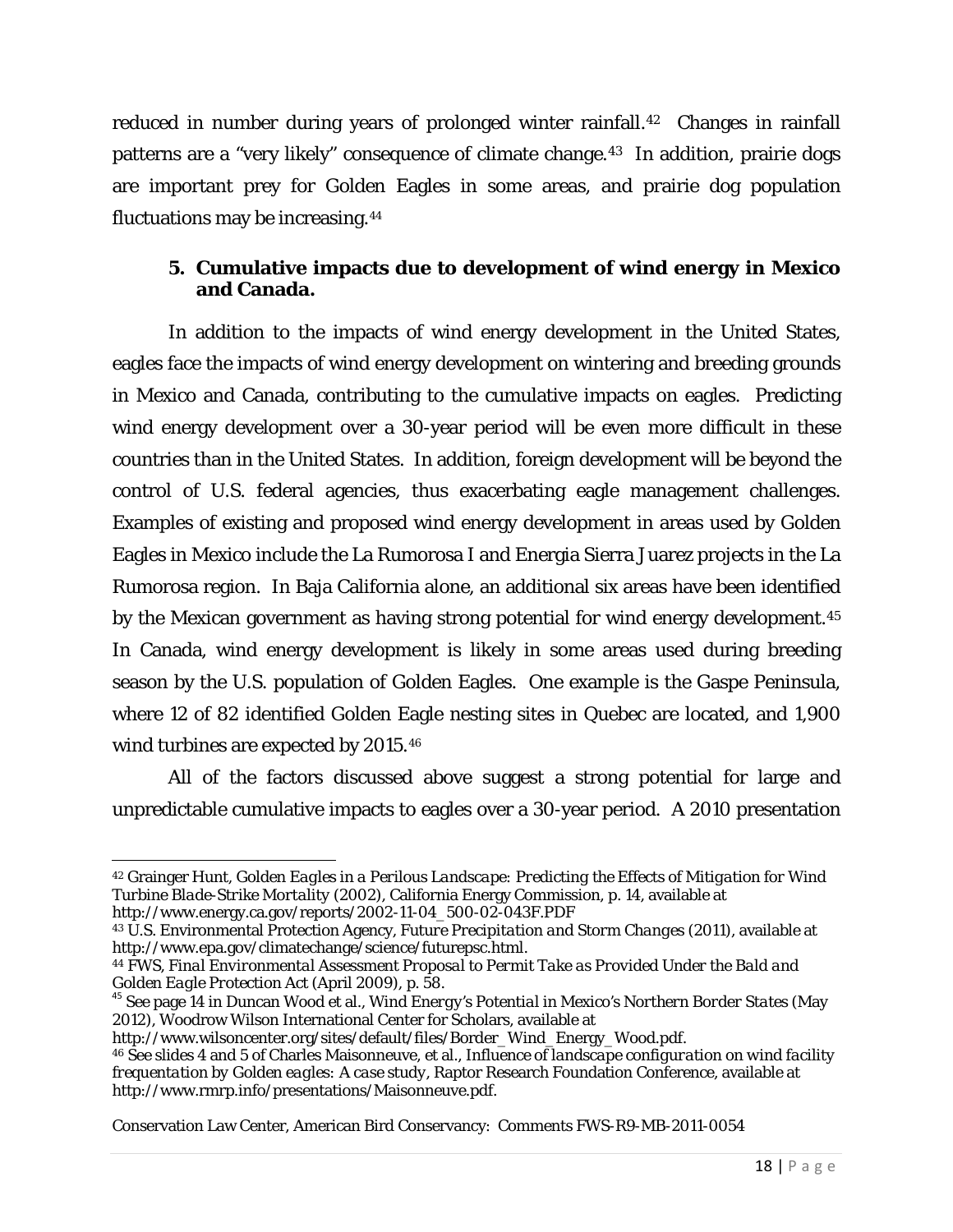by a senior FWS wildlife biologist acknowledged the risk of cumulative impacts to eagles:

With evidence pointing to continuing decline of the western population of Golden Eagles, potential impacts to the Sonoran population of Bald Eagles, potential impacts to a growing population of Bald Eagles in the East, and risk to small populations of Golden Eagles in the East, FWS is especially concerned about cumulative impacts to eagles – and other raptors – as well as potential additive mortality. $47$ 

### **C. Prediction of Programmatic Take and Risk Is Highly Uncertain.**

Programmatic eagle take permits are granted for a set number of eagles, but FWS's model for calculating eagle take is still theoretical and has not been properly validated through accurate predictions of trends in take at multiple wind projects. Moreover, the amount of required mitigation is based on the predicted level of risk to eagles at a specific project. FWS has incorrectly predicted risk to eagles in the past, however; for instance, the level of risk to eagles at the Pine Tree wind project in California was predicted incorrectly to be fairly low.

#### **COMMENT 3. FWS's Framework and Plans for Adaptive Management for Administering Eagle Take Permits Are Likely to Be Inadequate to Justify Issuing Long-Term Programmatic Take Permits.**

One of the key assumptions upon which FWS appears to rely in justifying a 30 year programmatic permit is that even if circumstances change over the 30-year duration of the permit, FWS will have an opportunity to mitigate the effects of those changes by imposing additional conservation measures in the context of adaptive management.<sup>[48](#page-18-1)</sup> This assumption is faulty. To the extent that FWS's Draft Eagle Conservation Plan Guidance reflects the agency's framework for future adaptive management plans, FWS's adaptive management plans will not collect the data needed

<span id="page-18-1"></span>48 See, e.g., 77 Fed. Reg. at 22276 ("[E]agles would be sufficiently protected under this proposal because only those applicants who commit to adaptive management measures to ensure the preservation of eagles will receive permits with terms longer than 5 years.").

<span id="page-18-0"></span> <sup>47</sup> See slide 10 in Albert M. Manville, *Steps to Avoid or Minimize Take and Disturbance of Raptors at Power Lines and Commercial Wind Turbines*, Raptor Research Foundation Conference, September 25, 2010, Ft. Collins, CO., available at [http://www.rmrp.info/presentations/Manville.pdf.](http://www.rmrp.info/presentations/Manville.pdf)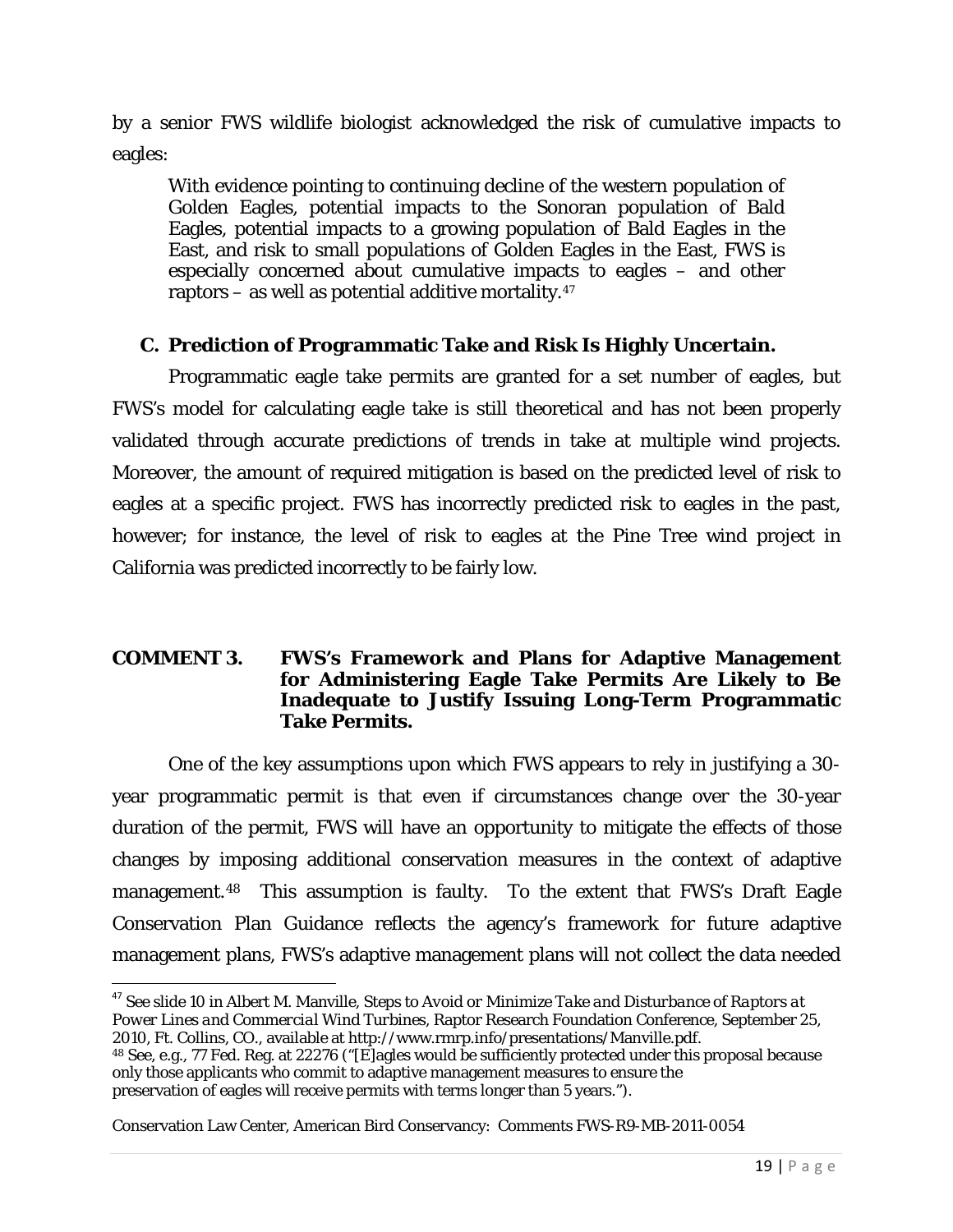to effectively develop and trigger additional measures in response to unanticipated levels of take. Thus, eagles will not be sufficiently protected under long-term programmatic permits even with an adaptive management plan. Please note, FWS's Draft Conservation Plan Guidance is not the final form of that document, but because FWS has not yet published the final version, we refer to the draft in these comments.

### **A. Adaptive Management as Represented in the Draft Eagle Conservation Plan Guidance.**

The BGEPA regulations require the programmatic permittee to implement advanced conservation measures to avoid and minimize eagle take due to the project, down to a level such that any remaining take is "unavoidable."[49](#page-19-0) These implemented measures are matched to the risk factors determined to be present for that particular project. In the Draft Eagle Conservation Plan Guidance, FWS lists examples of advanced conservation practices applicable before and during construction, and during operations.[50](#page-19-1)

FWS recognizes, however, that the predicted baseline risk of eagle take and the predicted applicability and efficacy of these conservation measures for avoiding and minimizing risk are uncertain. FWS's framework for adaptive management, as represented in the Draft Guidance, calls for (1) reducing the uncertainty in the efficacy of implemented conservation measures, including halting measures that are not working; and (2) implementing additional conservation measures if take exceeds expected levels or if monitoring or new scientific information indicates that such measures are necessary to protect eagles adequately.<sup>[51](#page-19-2)</sup> FWS lists examples of such "additional" advanced conservation measures in the Draft Guidance.[52](#page-19-3) According to FWS, these "additional" measures have not been sufficiently demonstrated to be effective in reducing eagle mortality, and unless "compelling evidence" suggests that these measures are warranted as part of the strategy to reduce eagle take to an

 $\overline{\phantom{a}}$ 

<span id="page-19-0"></span><sup>49</sup> 50 C.F.R. §§ 22.26(a)(2), 22.26(e)(3), 22.26(f)(4), (5).

<span id="page-19-1"></span><sup>50</sup> FWS, *Draft Eagle Conservation Plan Guidance*, January 2011, Appendices D and E, available at http://www.fws.gov/windenergy/eagle\_guidance.html and

http://www.fws.gov/windenergy/docs/ECP\_draft\_guidance\_2\_10\_final\_clean\_omb.pdf.

<span id="page-19-2"></span><sup>51</sup> FWS, *Draft Eagle Conservation Plan Guidance*, January 2011, pp. 26–27.

<span id="page-19-3"></span><sup>52</sup> FWS, *Draft Eagle Conservation Plan Guidance*, January 2011, App. E.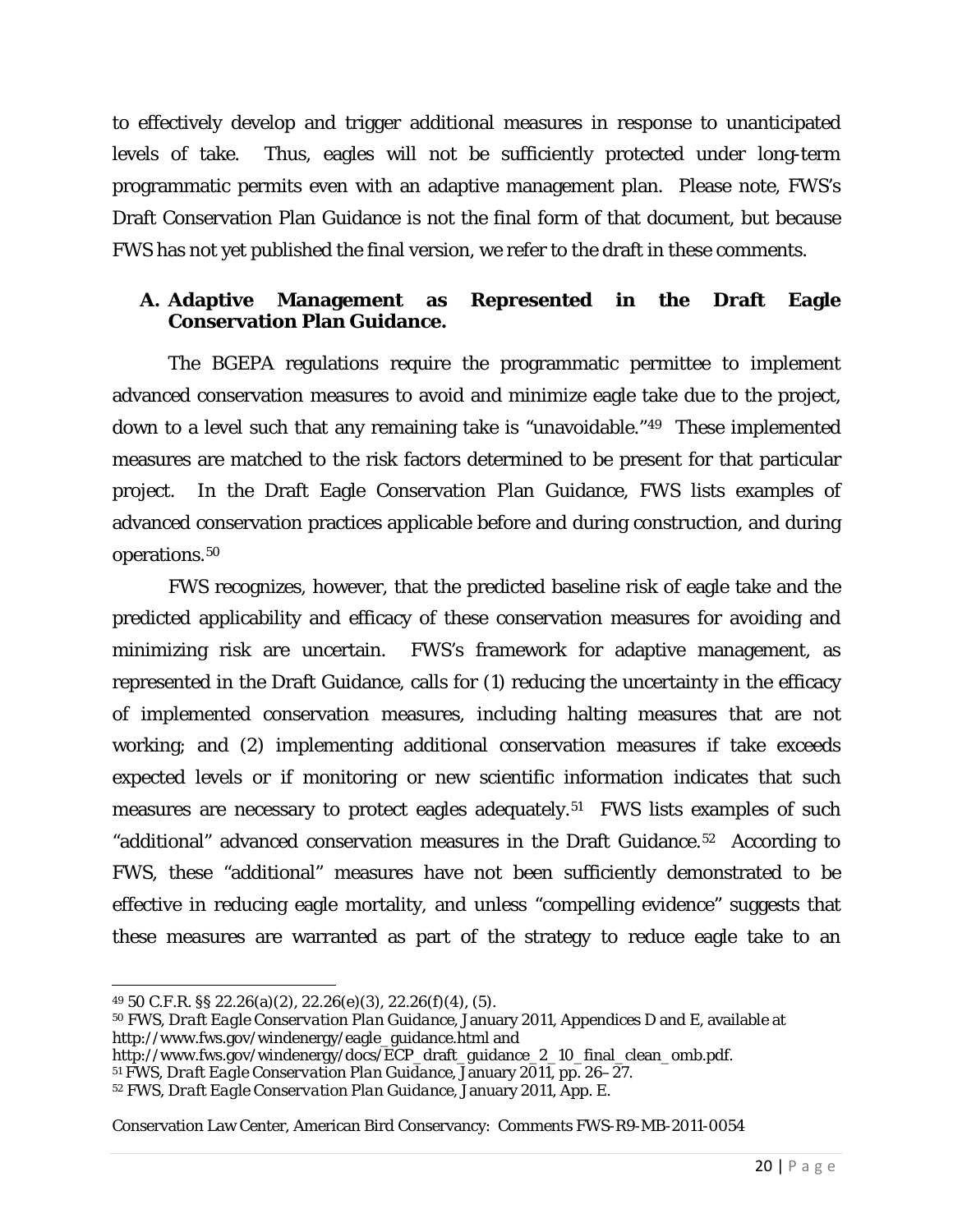"unavoidable" level, FWS will issue permits without these "additional" measures but with a condition that "post-construction monitoring data be evaluated to identify potential operational modifications that might be implemented experimentally in the future to reduce mortality rates (e.g., if observed mortalities are limited to a single turbine in a single season, shutting down that turbine in that season would be a potential additional ACP)."[53](#page-20-0)

### **B. FWS's Ability to Avoid, Minimize, or Compensate for Eagle Take, Once a Facility Is Sited, Is Very Limited and Uncertain.**

Known measures to avoid, minimize, and compensate for eagle take remain very limited in number and highly uncertain in effect. First, FWS and the operator of a wind project will have very limited ability to minimize and avoid eagle fatalities after the wind facility is sited. FWS has stated that "[s]urprisingly little published literature on Golden Eagles can be used to directly inform decisions on avoiding or minimizing negative impacts of anthropogenic activities" and "[w]e have limited capability to minimize the impacts once built, so avoidance remains the best first step." [54](#page-20-1) A large proportion of the example Advanced Conservation Practices listed by FWS in the Draft Guidance refer to siting considerations.<sup>[55](#page-20-2)</sup> Dr. Shawn Smallwood, a well-known expert on avian mortality at wind energy facilities, stated in his comments on the Draft Eagle Conservation Plan Guidance that measures to reduce the risk of eagle fatalities are very limited:

[The FWS's Adaptive Management Plan] discussion gives a false impression that [measures] to reduce Golden Eagle fatalities at wind projects are available and potentially effective . . . In fact, there are no known [measures] available to reduce Golden Eagle fatalities, except for strategic wind turbine removals in the Altamont Pass (Smallwood 2009, 2011). However, it is unrealistic to expect wind turbine owners to

<span id="page-20-0"></span>l <sup>53</sup> FWS, *Draft Eagle Conservation Plan Guidance*, January 2011, pp. 68–69.

<span id="page-20-1"></span><sup>54</sup> Examples of the kinds of sites to avoid include significant breeding areas, major migration routes, concentration areas, important wintering areas, communal roosts, and primary foraging areas. See Diana M. Whittington, Joel E. Pagel, Robert Murphy, and Eric L. Kershner, FWS, *Long*‐*term Strategies and Information Needs for Conserving Golden Eagles (*Aquila chrysaetos*) and Bald Eagles* (Haliaeetus leucocephalus*) in an Energy Development Environment*, (September 25, 2010), slide presentation at 2010 annual meeting of Raptor Research Foundation, Ft. Collins, CO, available at http://www.rmrp.info/presentations/Whittington001.pdf.

<span id="page-20-2"></span><sup>&</sup>lt;sup>55</sup> FWS, Draft Eagle Conservation Plan Guidance, January 2011, pp. 66–67.

Conservation Law Center, American Bird Conservancy: Comments FWS-R9-MB-2011-0054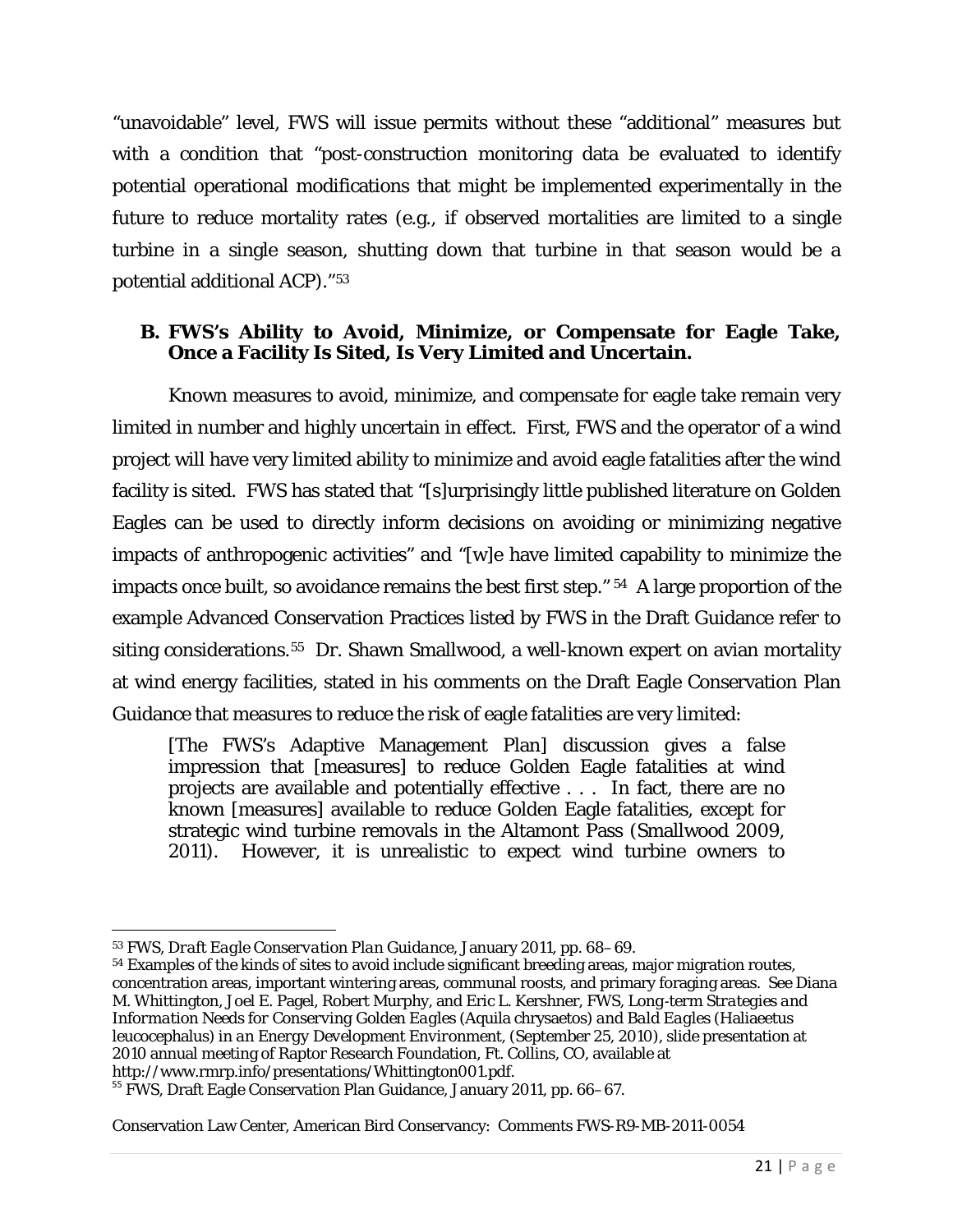strategically remove modern wind turbines because the investment cost for installation is too high.<sup>[56](#page-21-0)</sup>

Second, FWS and the project operator will have very limited ability to compensate for "unavoidable" take (i.e., the take remaining after take is avoided and minimized to the maximum extent technologically available). FWS has repeatedly stated that there are no proven compensatory mitigation measures for eagles and thus proper siting is the most important action to get right.<sup>57</sup> For example, FWS has stated that "[p]otential compensation measures to offset impacts to [Golden Eagles] are limited, due to a lack of supporting data on their effectiveness."[58](#page-21-2)

Although the Federal Register notice for the 2009 eagle take permit rule stated that FWS was considering habitat-based options for compensatory mitigation to offset eagle take,<sup>[59](#page-21-3)</sup> the only compensatory mitigation measure advocated in the draft Eagle Conservation Plan Guidance to offset eagle take by wind facilities is retrofitting of power poles. But retrofitting of utility power poles to Avian Power Line Interaction Committee ("APLIC") standards should not be relied upon to mitigate for take of eagles by other projects, such as wind facilities, even if the other project pays for the retrofitting. First, the calculation of how many power poles need to be retrofitted to compensate for an eagle death is theoretical and not validated. Second, for some eagle species in some areas, non-retrofitted power poles may not be a significant mortality threat. For example, during the 30-year recovery of the Bald Eagle in Ohio, Bald Eagles were lost to power line strikes and electrocution, but none of those deaths occurred from electrocution upon landing on a power pole.<sup>60</sup> Third, it cannot be assumed that power pole retrofit equipment will be installed properly. A 1999 California Energy Commission study found that 65% of the observed wildlife protective devices were not

<span id="page-21-0"></span><sup>&</sup>lt;sup>56</sup> Comments of Dr. Shawn Smallwood on Draft Eagle Conservation Plan Guidance, May 18, 2011, pp. 4–5, available at http://www.fws.gov/windenergy/eagle\_comments/shawn\_smallwood.pdf.

<span id="page-21-1"></span> $57$  FWS defines "compensatory mitigation" as mitigation that reduces another, ongoing form of mortality by an amount equal to the additional mortality caused by the permitted activity.

<span id="page-21-2"></span><sup>&</sup>lt;sup>58</sup> FWS, *Tehachapi Mountains, Wind Projects and Golden Eagles*, (December 2011), slide presentation (slide 7), available at http://www.fws.gov/cno/Condor-<br>Eagle%20Workshop%20EAGLE%20presentation\_12\_02\_11\_.pdf.

<span id="page-21-4"></span><span id="page-21-3"></span><sup>&</sup>lt;sup>59</sup> See 74 Fed. Reg. at 46855. **60 Peace 2022**<br><sup>60</sup> See pages 4–5 in Black Swamp Bird Observatory's comments to FWS regarding the draft Environmental Assessment (EA) for the proposed West Butte Wind Project programmatic eagle take permit (February 7, 2012), available at http://www.bsbo.org/pdf/DEA\_for\_the\_West\_Butte\_Wind\_Project\_02172012.pdf.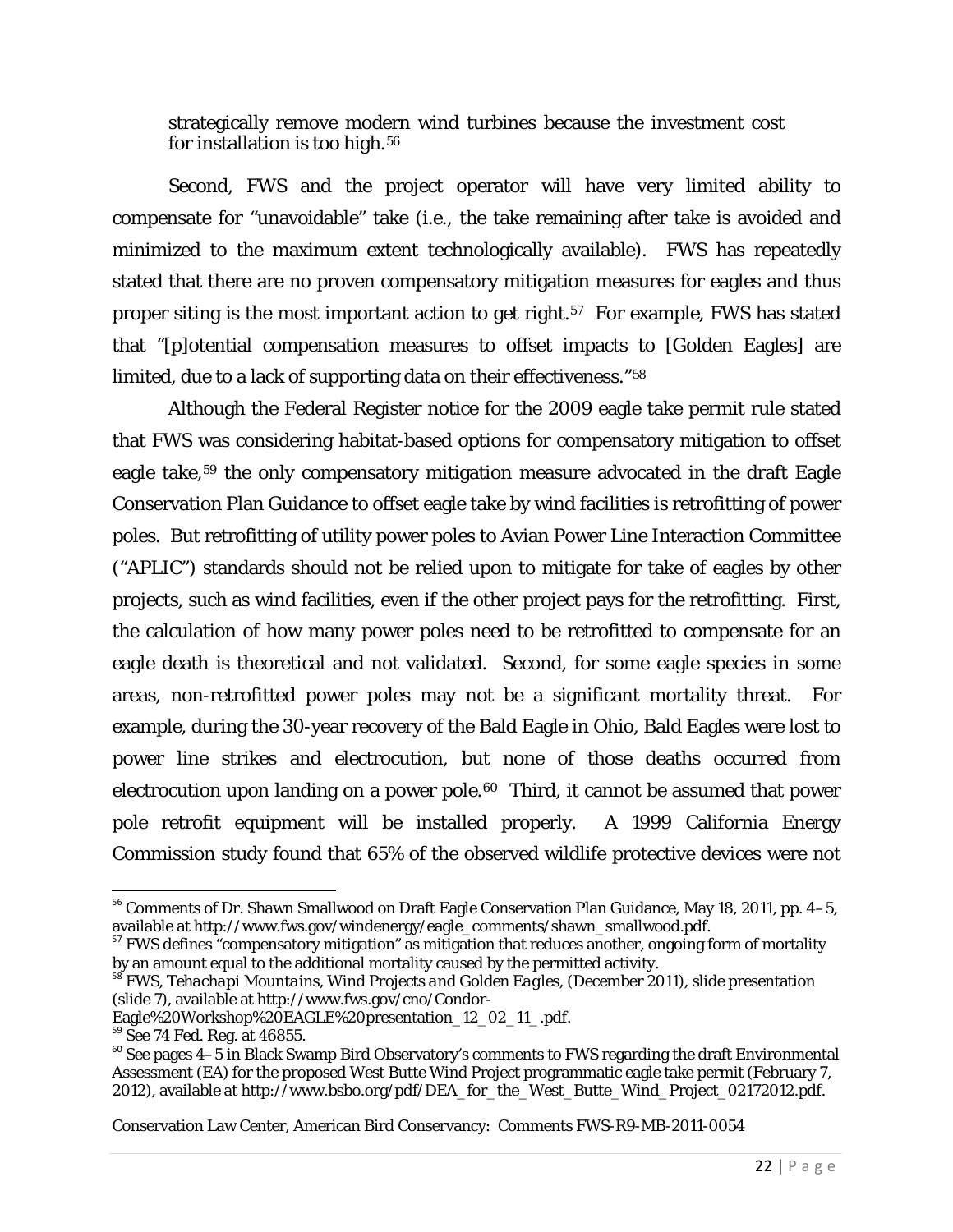installed according to manufacturer recommendations or the utility's engineering standards, and were installed incompletely or improperly.[61](#page-22-0) Fourth, retrofitting of power poles to reduce eagle take is already required under the Migratory Bird Treaty Act ("MBTA") and the BGEPA: compensatory mitigation measures should be actions that are not already required by law, such as reducing the *legal* introduction of lead into the environment or reducing the *legal* use of poisons for small mammal control. Power poles belong to a utility, which is typically not the same as the wind facility developer or operator. If power poles are taking eagles, the utility and not the wind facility is violating the BGEPA, and the utility should thus fund the retrofitting necessary to bring the power poles into compliance with the BGEPA.

### **C. FWS Will Require a Powerful Adaptive Management Plan That Collects the Needed Data and Effectively Triggers Additional Measures.**

Because known measures for reducing eagle take, other than sensitive siting, are highly uncertain and limited, avoiding and minimizing the risk of eagle fatalities and compensating for unavoidable fatalities will be difficult as various changes and unexpected events, such as those related to climate change and habitat loss, occur. FWS will need maximum flexibility to address such changes and events and to implement additional mitigation measures if eagle take is higher than expected or if new information shows unanticipated impacts. A large component of that needed flexibility is a powerful adaptive management plan so that uncertainties can be effectively reduced and new measures developed and effectively triggered. Adaptive management means learning by doing in a structured process in order to meet management goals and objectives when the effects of the project and/or effects of avoidance, minimization, and compensatory measures are uncertain. In order for adaptive management to be

<span id="page-22-0"></span> <sup>61</sup> See page 3 in Mark Dedon, *Reducing Wildlife Interactions with Electrical Generation Facilties* (199), California Energy Commission, available at [http://www.energy.ca.gov/reports/2002-01-10\\_600-00-](http://www.energy.ca.gov/reports/2002-01-10_600-00-030.PDF) [030.PDF.](http://www.energy.ca.gov/reports/2002-01-10_600-00-030.PDF) Also, a presentation from a 2012 avian collision avoidance workshop in New Mexico used photos to illustrate some of the many ways that protection devices can be installed improperly. See also Irv Walker (Utilitech Inspection Services), *Bird Guarding, the Good, the Bad, & the Ugly* (February 15, 2012), presented at 2012 NMAP Avian Electrocution & Collision Prevention Workshop, available at [http://nmavianprotection.org/?page\\_id=208.](http://nmavianprotection.org/?page_id=208)

Conservation Law Center, American Bird Conservancy: Comments FWS-R9-MB-2011-0054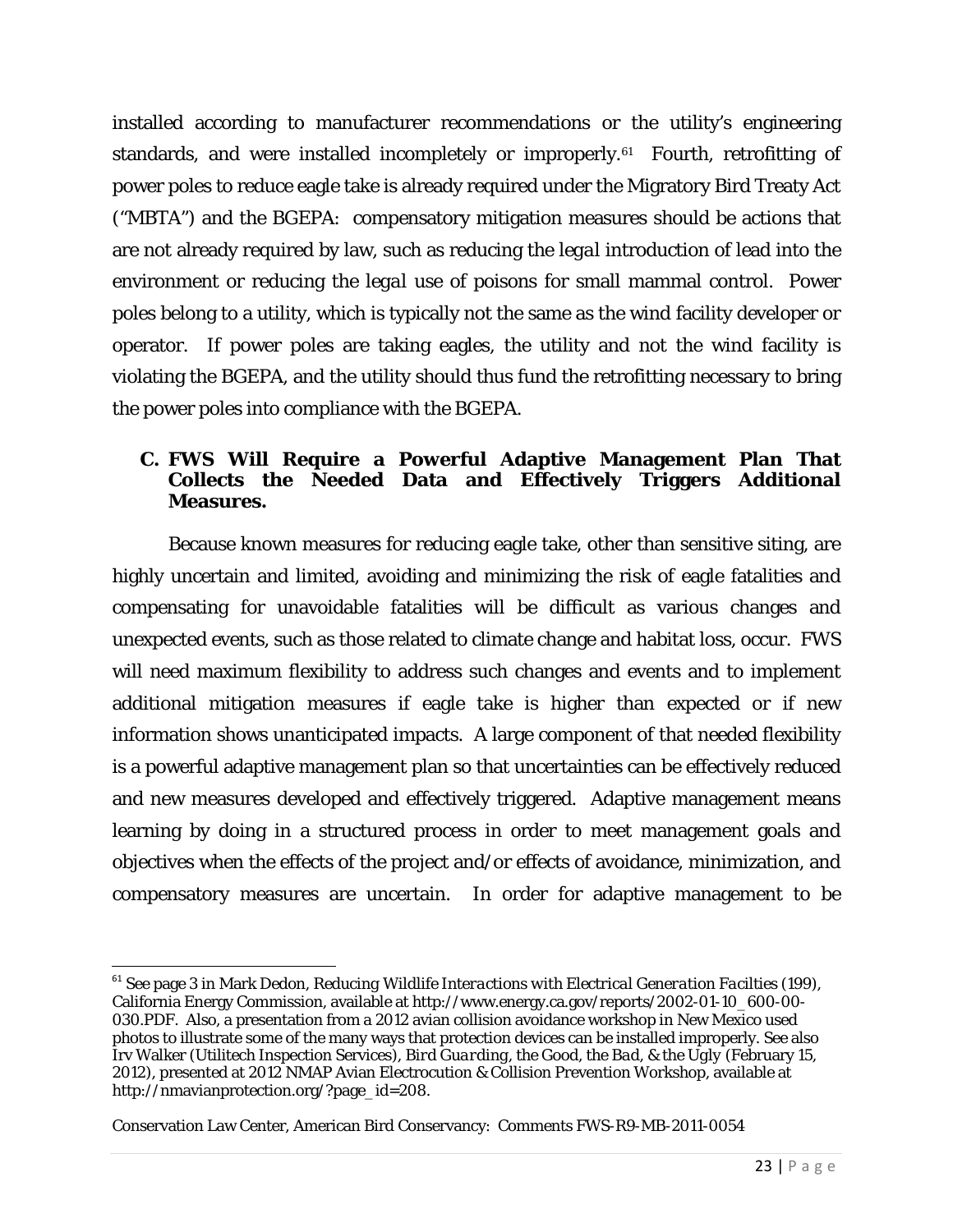effective, however, the necessary data must be generated and collected to feed into the process.

An effective adaptive management program must specify a monitoring and data collection regime that can allow FWS to determine, with a reasonable margin of error, (a) whether permitted eagle take has been surpassed; (b) whether the relevant eagle populations are stabilized, increasing, or decreasing; (c) whether implemented measures are working as expected; (d) what additional measures could be implemented to further avoid, minimize, or compensate for eagle take if new information indicates undesirable and unexpected effects of the project on eagles; $62$  and (e) whether those additional measures, once implemented, are having the desired effect.

These data must be able to trigger each successive stage of the adaptive management cycle: i.e., (a) data on efficacy of implemented measures must effectively trigger removal of ineffective measures; (b) data on efficacy, eagle take, and population abundance and trends must effectively trigger the decision that additional measures are needed; (c) data on the applicability and *potential* efficacy of candidate additional measures must be able to trigger selection and implementation of additional measures most likely to solve the problem; and (d) data on the *actual* efficacy of the additional measures selected and implemented must be able to trigger any needed modifications to those additional implemented measures.

<span id="page-23-0"></span>l <sup>62</sup> According to FWS, the amount, location, and timeframe of take over the life of a programmatic permit cannot be accurately predicted and specified: that is, FWS cannot specify a priori that a project with programmatic take will kill "x" number of eagles per year. Thus, selecting the level of take necessary to trigger additional conservation measures may not be straightforward; for example, if a range of take is anticipated, should additional measures be triggered when observed take is greater than the maximum of the anticipated range, greater than the 80th percentile of that range, etc.? *See* 74 Fed. Reg. at 46856 ("Comment: The permit must be specific as to how much take is authorized and how it will occur. Otherwise, the permit may inadvertently grant indemnity for all take, whether anticipated or not. Service response: Most permits will be specific as to how much take is authorized and how and roughly when it will occur. The exception will be programmatic permits, which will authorize take for large-scale and or long-term activities where take is anticipated but the exact amount, location, and timeframes are impossible to identify.").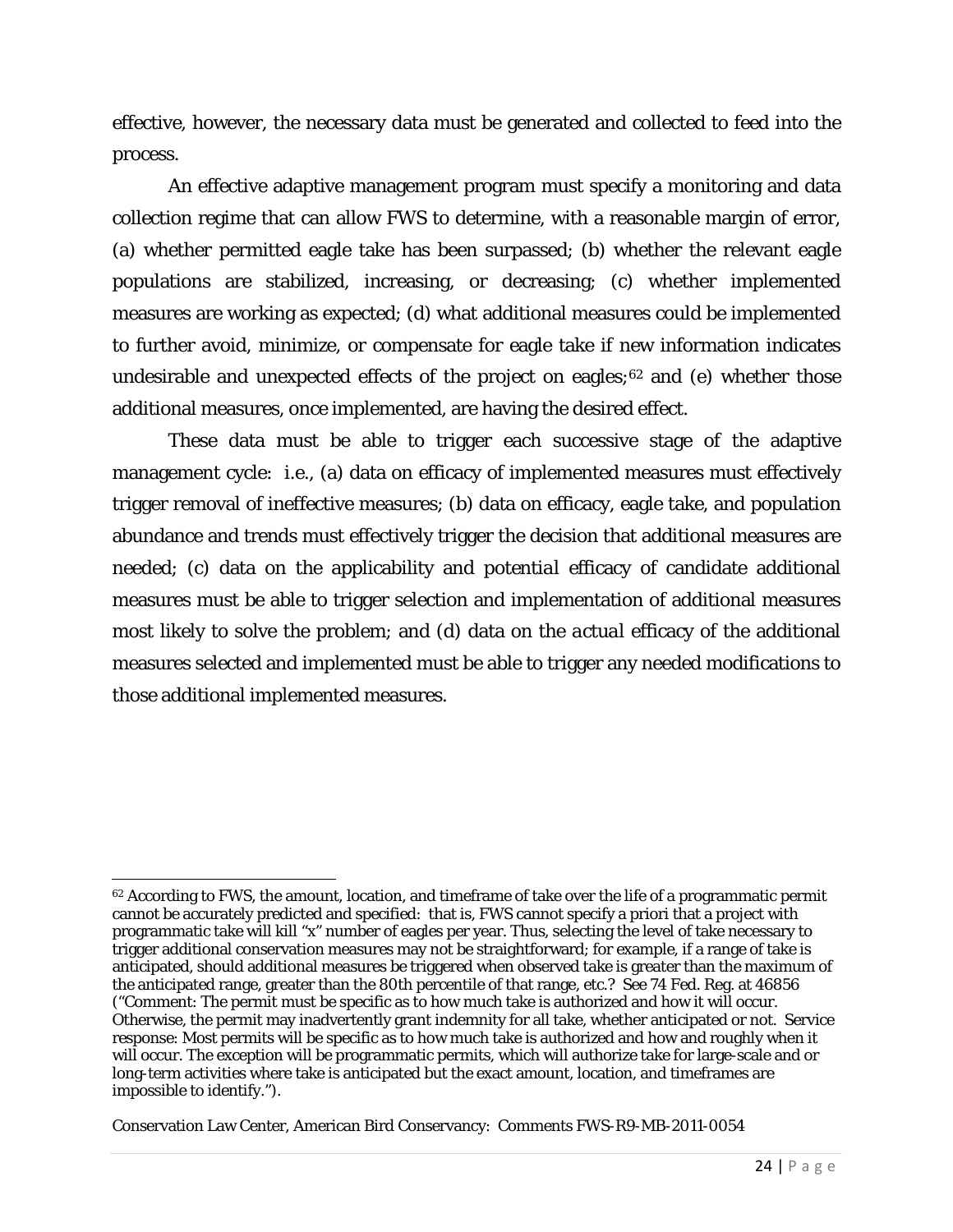#### **D. FWS's Future Monitoring and Data Collection Plans, as Indicated by the Draft Eagle Conservation Plan Guidance, Are Inadequate to Support Effective Adaptive Management for Programmatic Permits, Particularly Over a 30-Year Period, Because They Fail to Provide for Experimental Manipulation.**

To the extent that FWS's Draft Eagle Conservation Plan Guidance reflects FWS's future framework for adaptive management, the data necessary to determine the applicability and likely efficacy of "additional" conservation measures may not be generated or collected. This shortcoming is particularly troublesome if adaptive management is applied in the context of a long-term permit.

FWS expects generally that the data necessary to trigger additional conservation measures will be collected as part of the risk factor documentation (Draft Guidance Appendix D page 60) and the fatality monitoring (Draft Guidance Appendix H page 99).[63](#page-24-0) Risk factors documented for each wind turbine include topographic features conducive to slope soaring or flight corridors, and proximity to known or potential foraging, nesting, perching, or roosting sites or structures. During fatality monitoring, the following information (and other data) will be recorded when a dead eagle is found at a wind facility: species, age and sex, turbine and location of carcass relative to turbine, surrounding habitat, description of the mortality, and estimated time of death.[64](#page-24-1) 

According to FWS, the justification for designating some conservation measures as "additional," and thus not implemented to reduce take to "unavoidable" levels, is that they have not been "implemented and monitored sufficiently to be demonstrably effective in reducing eagle mortality,"[65](#page-24-2) which we interpret to mean are not "technically achievable" or not "scientifically supportable" or defensible.<sup>66</sup> Any measures that are demonstrably effective would presumably be implemented to reduce eagle take to the "unavoidable" level and thus would not be classified as "additional."

As FWS currently conceives of adaptive management and monitoring associated with programmatic eagle take permits, however, these "additional" conservation

 $\overline{\phantom{a}}$ 

<span id="page-24-0"></span><sup>63</sup> FWS, *Draft Eagle Conservation Plan Guidance*, January 2011, pp. 32–33, App. H.

<span id="page-24-1"></span><sup>64</sup> FWS, *Draft Eagle Conservation Plan Guidance*, January 2011, App. H, p. 99.

<span id="page-24-2"></span><sup>65</sup> FWS, *Draft Eagle Conservation Plan Guidance*, January 2011, Appendix E, pp. 68–69.

<span id="page-24-3"></span><sup>66</sup> *See* 50 C.F.R. § 22.3 (definitions).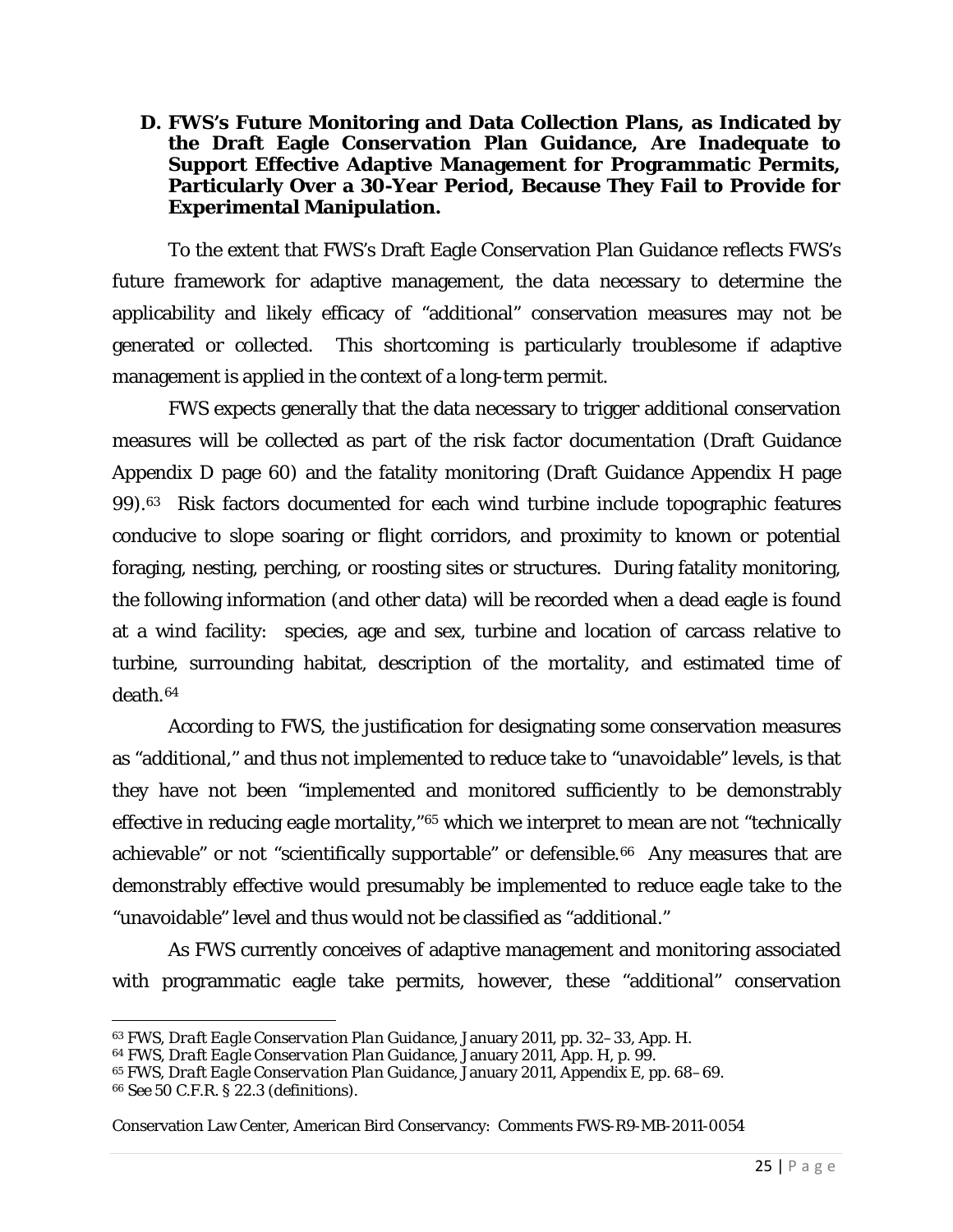measures would not be triggered except in the most simplified circumstances. For example, the combined information on risk factors and monitored fatalities might be sufficient to trigger a seasonal turbine shutdown *if* the data show that eagle deaths all occur during one time of the year or are significantly clustered at one or a few turbines (i.e., locations) in a single season.[67](#page-25-0) Other than such relatively simple cases where the effect of variation in season and turbine location is assessed – variation in season and turbine location is common to all facilities – FWS's monitoring framework would be unlikely to provide data generally necessary to trigger many of the "additional" conservation measures listed by FWS. For instance, if all of the turbines at a facility have the same design from the start, how would a modification of turbine design (an "additional" measure listed by FWS in the Draft Guidance)<sup>[68](#page-25-1)</sup> ever be triggered – that is, identified as potentially effective or necessary – as an additional measure? Unlike variation in season and turbine location, which is common to all facilities, variation in turbine design must be imposed experimentally; observed mortality cannot be attributed to turbine design if all turbines are the same design. It is no answer to say that FWS will require the permittee to experiment with a different turbine design *after* FWS determines that some "additional" reduction in eagle mortality is needed, because at that point there would be no justification for believing that a change in turbine design might be effective. Similarly, how would adjustment of turbine cut-in speed ever be triggered as an "additional" conservation measure unless cut-in speed was, from the start, purposefully varied across the facility and those treatments statistically associated with observed eagle mortality? Monitoring data on eagle fatalities in a project with uniform turbine design and cut-in speeds cannot identify these measures as potentially effective operational modifications that might be implemented to reduce mortality rates. The information necessary to trigger "additional" measures of highly uncertain effectiveness requires an experimental design beyond the limited observational monitoring called for in the Draft Guidance.<sup>[69](#page-25-2)</sup>

<span id="page-25-1"></span><sup>68</sup> FWS, *Draft Eagle Conservation Plan Guidance*, January 2011, Appendix E, p. 69.

<span id="page-25-2"></span><sup>69</sup> Terry L. Shaffer and Douglas H. Johnson, *Ways of Learning: Observational Studies Versus Experiments*, Journal of Wildlife Management, 72 (1): 4–13 (Jan. 2008).

<span id="page-25-0"></span> $\overline{\phantom{a}}$ <sup>67</sup> This is the example used by FWS in the Draft Eagle Conservation Plan Guidance, January 2011, Appendix E, pp.  $68-69$  ("[I]f observed mortalities are limited to a single turbine in a single season, shutting down that turbine in that season would be a potential additional ACP").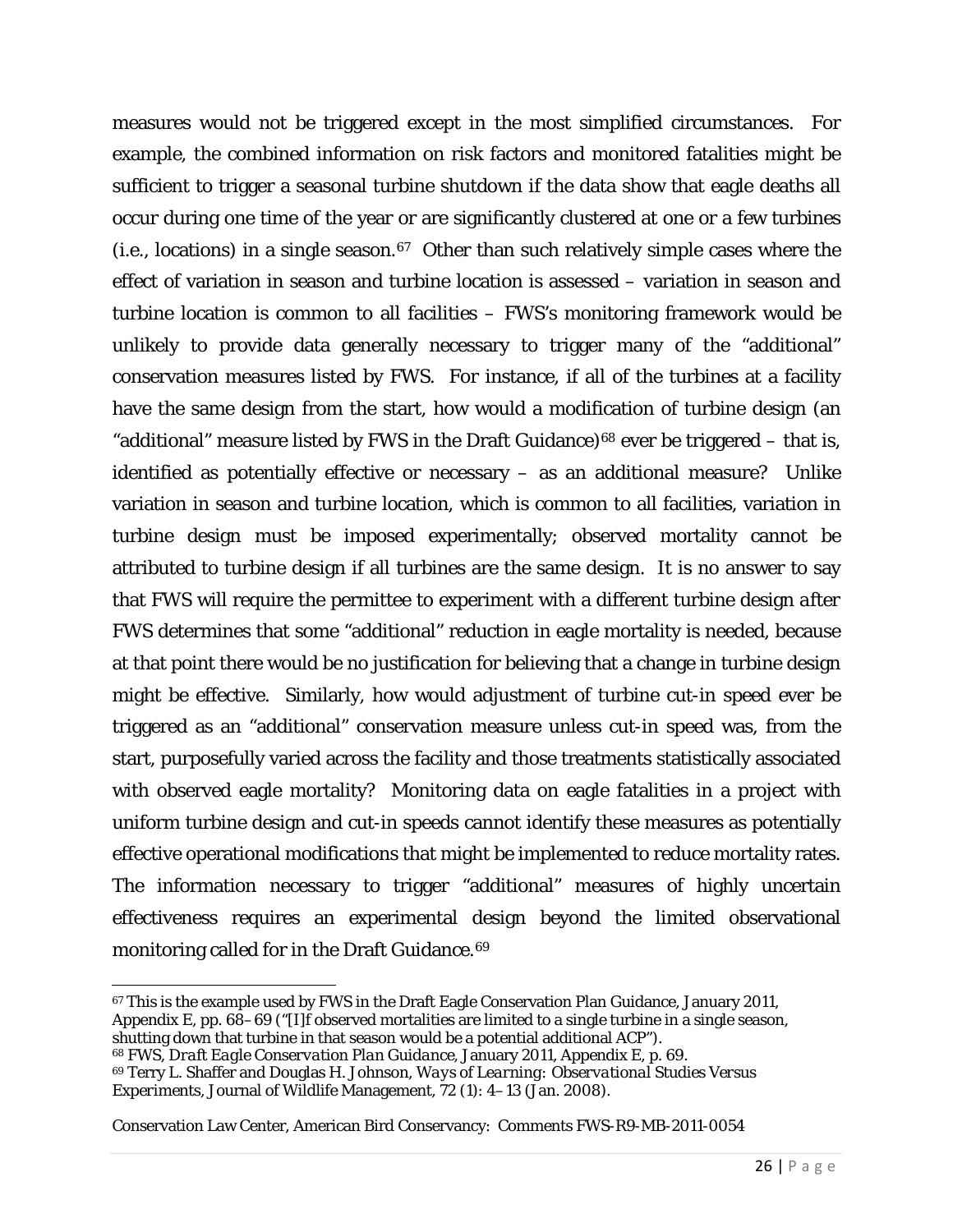What is desperately needed is implementation and evaluation of *potentially* effective "additional" measures in an *experimental* context from the start of facility operations. FWS needs to study the benefits of "additional" measures such as replacing existing horizontal turbines with new designs, placing visual and/or auditory bird flight diverters in critical locations, adjusting turbine cut in speeds, installing sound devices, blade "feathering," seasonal shutdowns, turbine set-backs from ridges, and deterrents,<sup>[70](#page-26-0)</sup> in the context of operational permitted projects, or else the existing uncertainties will never be reduced.

The most efficient and powerful way to determine the efficacy of highly uncertain measures is to implement them in an experimental context, an essential component of "active" adaptive management.[71](#page-26-1) Yet active adaptive management does not appear to be provided for in the Draft Guidance, and this omission is corroborated by FWS's discussion of required monitoring in the Federal Register notice for the 2009 BGEPA rule.[72](#page-26-2) FWS apparently has chosen to forego "active" adaptive management in favor of a less-powerful passive, observational approach with respect to eagle take permitting. That choice means, however, that FWS's adaptive management framework cannot sustain long-term eagle take permits. The ability to collect the data necessary to trigger and evaluate "additional" conservation measures is especially critical for long-term eagle take permits because FWS appears to be relying in part on the adaptive management process to justify extending the programmatic permit duration to 30 years. FWS has

<span id="page-26-0"></span> 70 FWS, *Draft Eagle Conservation Plan Guidance*, January 2011, App. E pp. 68–69; Albert M. Manville, II, FWS, *Raptor Research Foundation's Raptors and Energy Session: Steps to Avoid or Minimize Take and Disturbance of Raptors at Power Lines and Commercial Wind Turbines*, slide presentation at Raptors and Energy Session, September 25, 2010, Ft. Collins, CO, available at

http://www.rmrp.info/presentations/Manville.pdf; Diana M. Whittington, Joel E. Pagel, Robert Murphy, and Eric L. Kershner, FWS, *Long*‐*term Strategies and Information Needs for Conserving Golden Eagles (*Aquila chrysaetos*) and Bald Eagles (*Haliaeetus leucocephalus*)in an Energy Development Environment*, (September 25, 2010), slide presentation at the 2010 annual meeting of the Raptor Research Foundation, Ft. Collins, CO, available at http://www.rmrp.info/presentations/Whittington001.pdf.

<span id="page-26-1"></span><sup>71</sup> See, e.g., George H. Stankey, Roger N. Clark, and Bernard T. Bormann, USDA, *Adaptive Management of Natural Resources: Theory, Concepts, and Management Institutions*, PNW-GTR-654 (August 2005), available at http://www.fs.fed.us/pnw/pubs/pnw\_gtr654.pdf; K. N. Lee, *Appraising Adaptive Management*, Conservation Ecology 3(2): 3 (1999) [online] URL:

[http://www.consecol.org/vol3/iss2/art3,](http://www.consecol.org/vol3/iss2/art3) available at

http://water.epa.gov/lawsregs/guidance/wetlands/upload/2004\_11\_17\_wetlands\_MitigationActionPlan \_performance\_Lee1999.pdf.

<span id="page-26-2"></span><sup>72</sup> 74 Fed. Reg. at 46857 (referring, among other things, to "minimal monitoring that the average person can easily perform").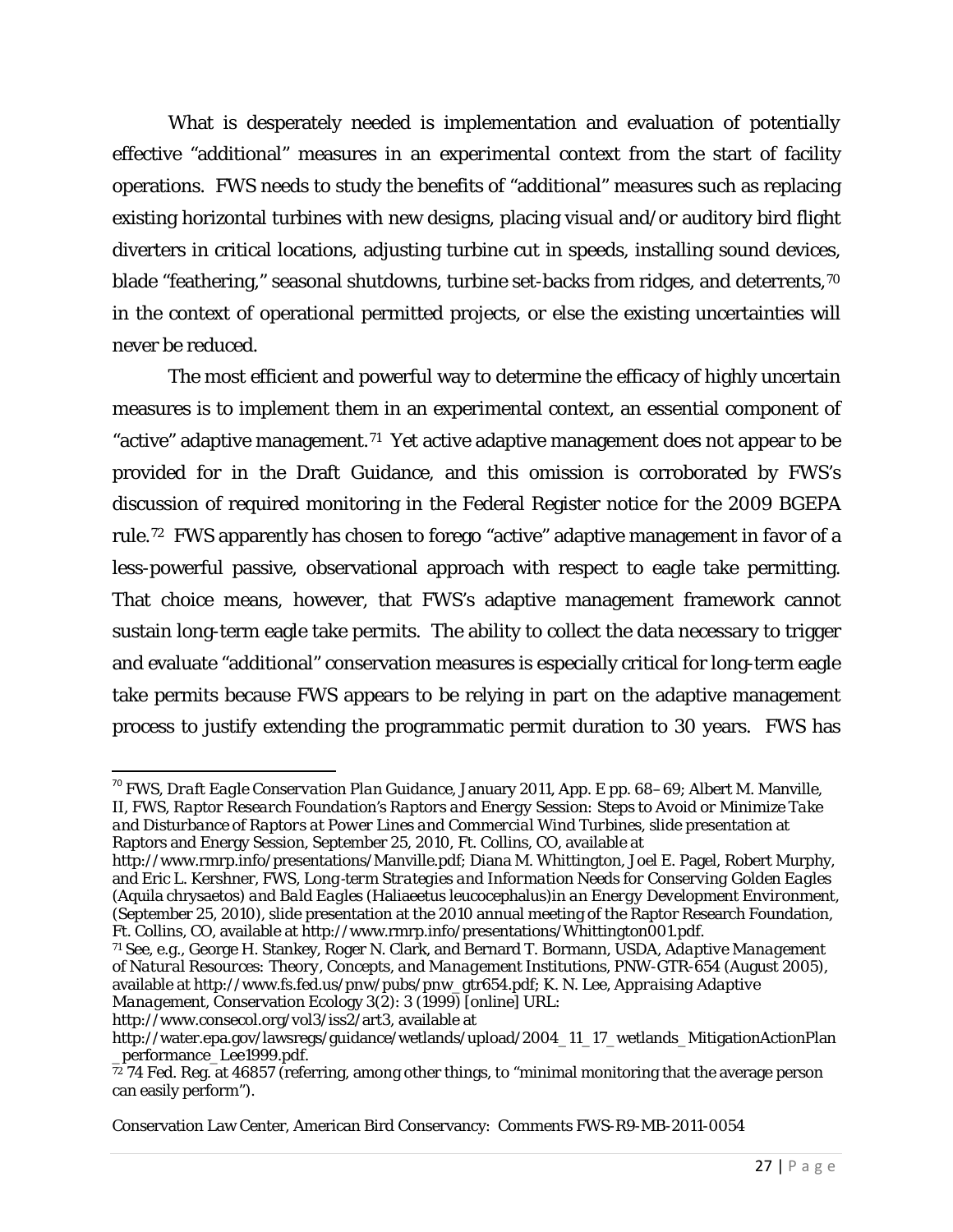not justified how, without providing for active adaptive management, the necessary data will be collected and the essential uncertainties in "additional" conservation measures can be reduced on a time frame relevant to avoiding and minimizing eagle take and preserving eagle populations.

#### **COMMENT 4. A 30-Year Programmatic Permit May Significantly Decrease Opportunities for Public Involvement in Permitting Compared to a Five-Year Programmatic Permit.**

As FWS recognizes, the development of programmatic permits will each be subject to NEPA.[73](#page-27-0) Under NEPA, agencies must permit the public to "play a role in the decisionmaking process and the implementation of that decision."[74](#page-27-1) When a decision requires only an environmental assessment ("EA"), rather than an environmental impact statement ("EIS"), agencies must still involve the public in the EA process "to the extent practicable."[75](#page-27-2) Even when the agency makes a finding of no significant impact, it must "[m]ake diligent efforts to involve the public in preparing and implementing their NEPA procedures."[76](#page-27-3) Although FWS is thus required to involve the public in any NEPA procedures associated with the issuance of a programmatic eagle take permit, at the same time FWS rejects institutionalizing a public comment period for each *permit*.[77](#page-27-4)

It seems reasonable to assume that FWS will provide similar opportunities for public input if a supplemental NEPA document is called for at the time of renewal of an issued programmatic eagle take permit – that is, if FWS determines at the time of renewal that significant new circumstances or information exist regarding eagle take or that substantial changes to the permit terms are warranted.[78](#page-27-5) We are concerned, however, that FWS will not provide for public involvement or comment when it considers significant amendment, suspension, or revocation of an *existing* eagle take

l

<span id="page-27-0"></span><sup>73</sup> 74 Fed. Reg. at 46862 (FWS response to comments on 2009 BGEPA rule).

<span id="page-27-1"></span><sup>74</sup> *Robertson v. Methow Valley Citizens Council*, 490 U.S. 332, 349 (1989); *Theodore Roosevelt* 

*Conservation Partnership v. Salazar*, 616 F.3d 497, 518 (D.C. Cir. 2010); see also 40 C.F.R. § 1506.6.

<span id="page-27-3"></span><span id="page-27-2"></span><sup>&</sup>lt;sup>76</sup> 40 C.F.R. §§ 1506.6(a), 1501.4(e)(1); *Theodore Roosevelt Conservation Partnership*, 616 F.3d at 518. <sup>77</sup> 74 Fed. Reg. at 46856, 46860 (FWS response to comments on 2009 BGEPA rule).

<span id="page-27-5"></span><span id="page-27-4"></span><sup>78</sup> 40 C.F.R. § 1502.9(c) (supplemental EIS); see also *Native Ecosystems Council v. Tidwell*, 599 F.3d 926, 937 (9<sup>th</sup> Cir. 2010) (applying supplementation requirement to EA).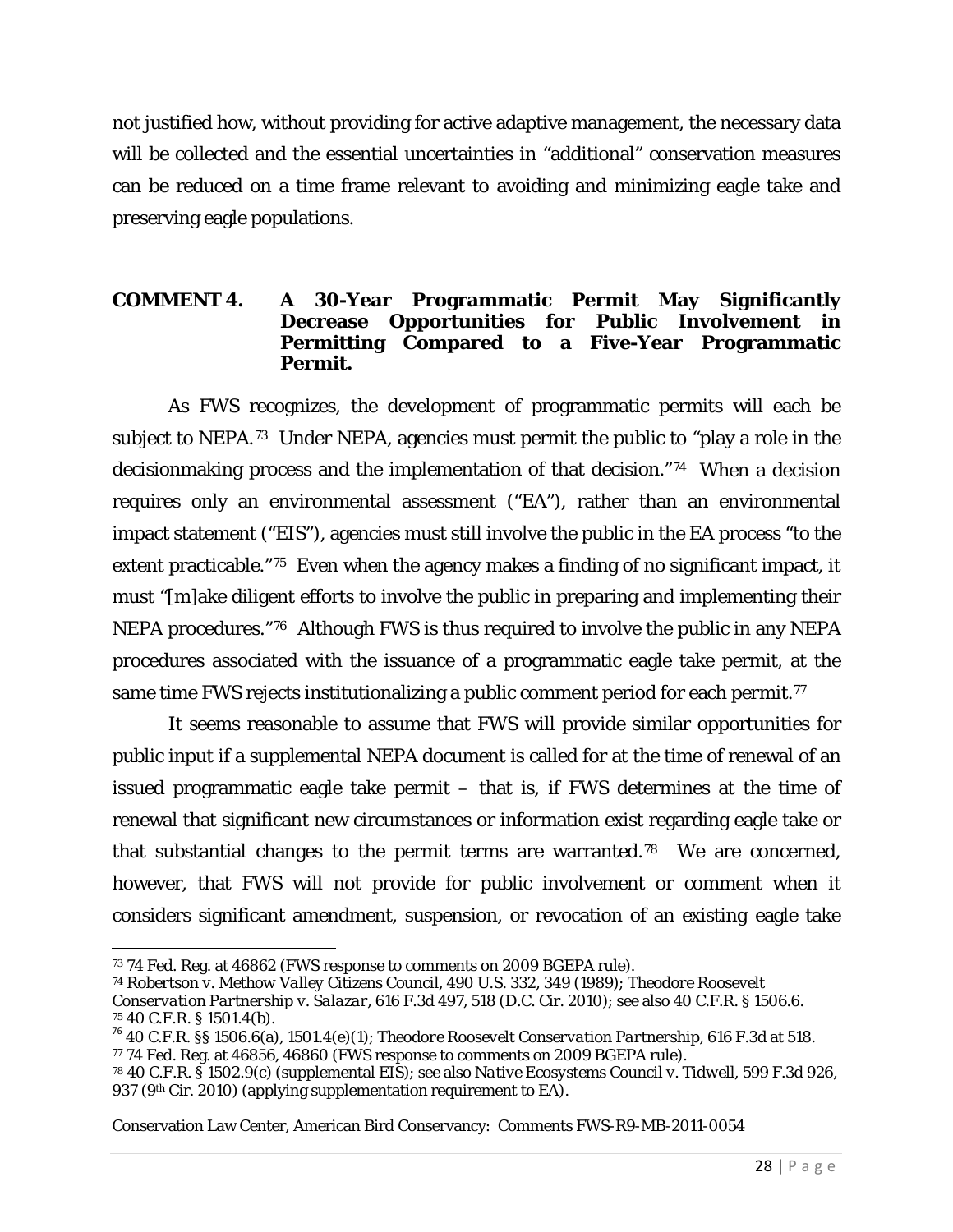permit under 50 C.F.R. §§ 22.26(c)(7), 13.23, 13.27, and 13.28.[79](#page-28-0) If this assessment of FWS's plan for public involvement is correct, then extending the maximum duration of programmatic eagle take permits would significantly reduce opportunities for the public to be involved in and comment on modifications to such permits.

#### **COMMENT 5. A 30-Year Programmatic Permit Is Not Necessary for Long-Term Projects Including Wind Energy Projects, Because the Time Frame of Investment and Financing for Such Projects Is Relatively Short, and Because Short-Term Permits Are Often Successfully Applied to Long-Term Projects.**

### **A. The Duration of a Programmatic Permit Is Not a Critical Factor Affecting Investment in Wind Energy Projects, and Any Issues Can Be Resolved with a Modest Increase in Permit Duration.**

FWS explains the proposed six-fold increase in the possible duration of programmatic eagle take permits principally by the statement that during the review of permit applications "it became evident" that the five-year permit limit "needed" to be extended "to better conform to the timeframe of renewable energy projects."

Aside from other problems with FWS's justification for the proposed rule revision, there is no support for the claim that an increased permit duration is needed due to the peculiarities of renewable energy projects. In fact, there is nothing about the various timeframes for renewable energy projects that requires a 30-year programmatic eagle take permit. Moreover, the amendable 30-year permit that FWS proposes, if it is to be consistent with the preservation standard of the BGEPA, cannot deliver even marginal utility to the promoters of renewable energy projects.

The most critical factors in renewable energy investment are federal subsidies such as the Production Tax Credit and the Investment Tax Credit.<sup>[80](#page-28-1)</sup> Testimony given before Congress in 2009 by Timothy J. Richards, General Electric's Managing Director

 $\overline{\phantom{a}}$ 

<span id="page-28-0"></span><sup>79 &</sup>quot;The Service may amend, suspend, or revoke a programmatic permit issued under this section if new information indicates that revised permit conditions are necessary, or that suspension or revocation is necessary, to safeguard local or regional eagle populations." 50 C.F.R. § 22.26(c)(7).

<span id="page-28-1"></span><sup>80</sup> *See* Richard W. Caperton, *Good Government Investments in Renewable Energy*, Center for American Progress (January 10, 2012), available at

http://www.americanprogress.org/issues/2012/01/renewable\_energy\_investment.html.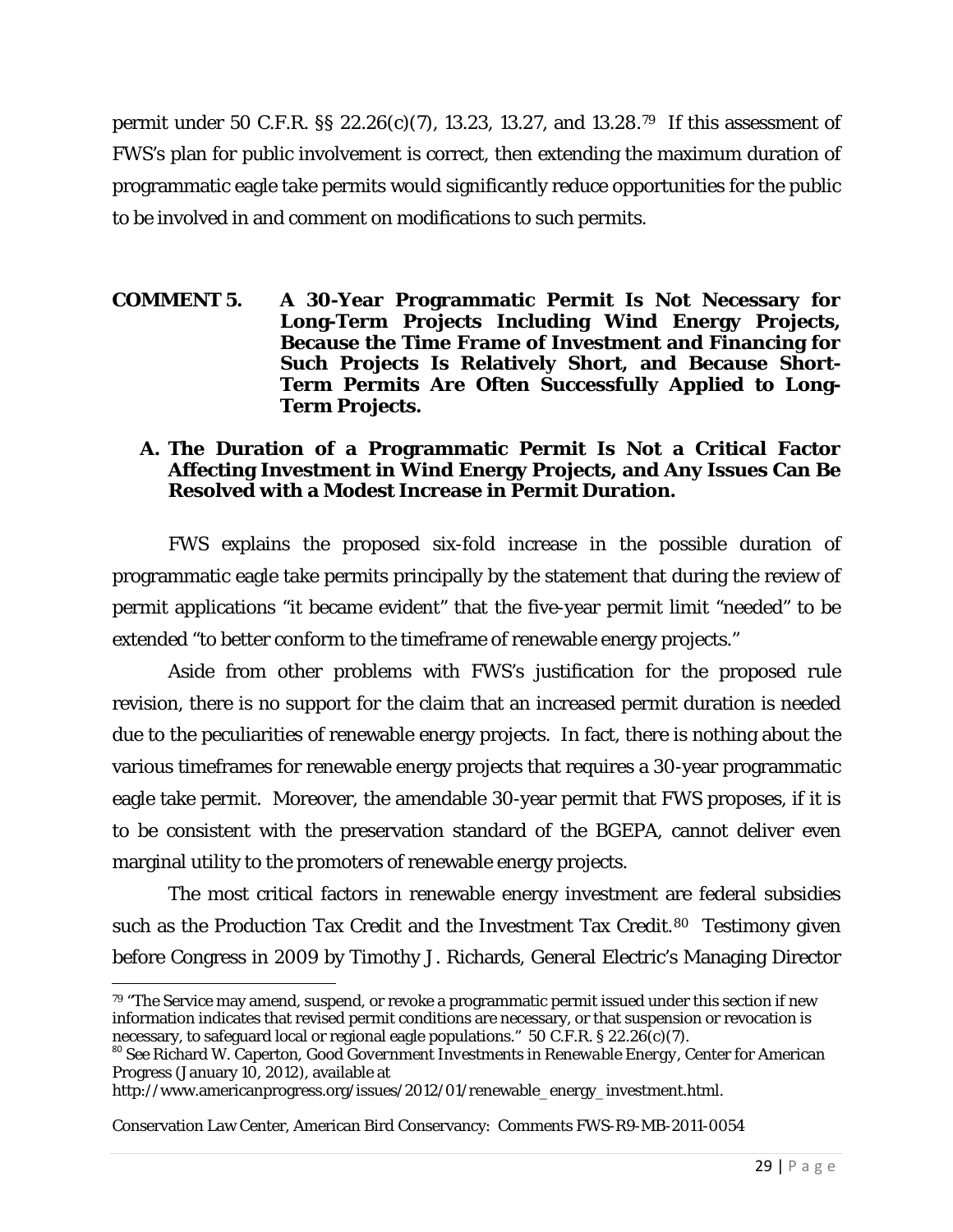of International Energy Policy, was to the same effect.<sup>[81](#page-29-0)</sup> While Richards certainly identified time horizons measured in decades as a factor that distinguished renewable energy projects, the changes he asked Congress to make included tax credits and other subsidies of increased length and predictability, a favorable trade policy, and the adoption of binding renewable energy standards. Richards made no mention of diluting the standards required for environmental permits, much less eagle take permits, as critical factors needing attention.

This is not to say that energy developers would not like to be free of environmental permitting issues. They would certainly be very happy not to be accountable for eagle deaths. But eagle permitting is simply not anywhere near the top of the list of obstacles to the development of wind power or other renewable energy projects. And relief from accountability is not possible under the BGEPA.

In support of the changes in permitting that it proposes, FWS implies that a 30 year permit would somehow provide a long-term certainty that is not possible with fiveyear permits, while simultaneously meeting the statutory requirement that a facility permitted under law to take eagles be operated in a manner consistent with eagle preservation. FWS admits that the terms of a 30-year permit, and the assumptions under which it is issued, might prove faulty. In a similar vein, FWS acknowledges that it has relatively little information on the impacts of wind energy on eagles. It is therefore likely that the provisions and terms of long-term eagle take permits will have to be changed as technology changes, as more information on the effect of renewable energy projects on eagles is accumulated, and as more techniques for minimizing impact are developed. FWS says that it will meet the statutory requirement of eagle preservation despite the proposed long-term permit regime by requiring amendments to or revocation of programmatic permits that prove deficient. If that kind of ad hoc administration of permits is a better option for the industry than the current five-year renewal process, it is better because it does not meet to the same degree the obligation

 $\overline{\phantom{a}}$ 

<span id="page-29-0"></span><sup>81</sup> Written Testimony of Timothy J. Richards, Managing Director - International Energy Policy, General Electric Company, Hearing on Growing U.S. Trade in Green Technology, Before the Subcommittee on Commerce, Trade & Consumer Protection, Committee on Energy and Commerce, U.S. House of Representatives (October 7, 2009), available at http://www.scribd.com/doc/20748346/Tim-Richards-Testimony.

Conservation Law Center, American Bird Conservancy: Comments FWS-R9-MB-2011-0054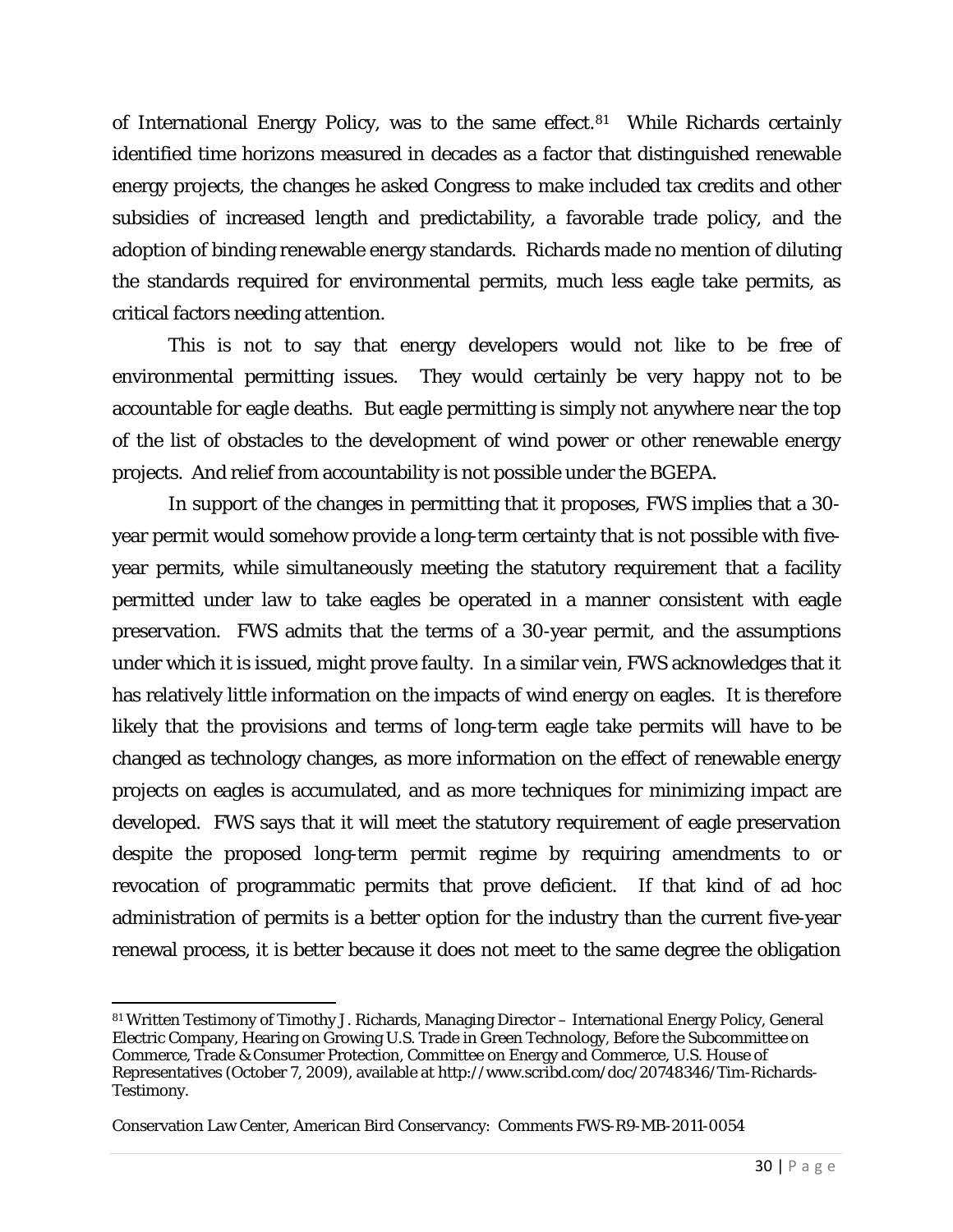under law to preserve eagles. If, on the other hand, permit amendments on the fly will be as frequent in the 30-year regime as permit changes upon application for renewal of five-year permits – that is, if the 30-year permits meet the obligation to preserve eagles as effectively as the five-year renewable permits – then moving to 30-year permits provides industry with no greater certainty. In that case too, then, given the shifting of burdens implicit in FWS's 30-year proposal, as discussed above, there is no reason to make the proposed change, and the rule should not be revised as those revisions are currently conceived.

With respect to the claim that the timeframe of renewable energy projects requires 30-year permits, presumably because potential investors require certainty for that period of time, we have already commented that eagle permits are nowhere near the top of any investor's list of questions and priorities. Further, it is a mistake to conclude that because the project has a 30-year planned life, potential investors in the project have a 30-year investment horizon. As described in "Private Financing of Renewable Energy," by Sophie Justice, [82](#page-30-0) the roster of sources of equity finance for renewable energy includes the following: venture capitalists, who are willing to take high risk in exchange for very high returns on investment and an exit within 4–7 years; private equity funds, looking for returns on investment of 25% in return for moderate risk and an exit in 3–5 years; and infrastructure funds, seeking low-risk cash flow and a return of 15% on a 7–10 year investment.

Wind project developers may seek early-stage investment from each or any of such sources. In the wind resource identification and land acquisition stages, operational permitting is a second-order issue. In the middle financing tier, the developer and the suppliers may be concerned about progressing far enough to be able to claim production or investment tax credits; thus the wildlife and environmental studies will be or will have been conducted, but the middle stage investment horizon again matches up pretty well with the current five-year permit, to the extent permits are even needed for this second development stage.

<span id="page-30-0"></span> $\overline{\phantom{a}}$ <sup>82</sup> Sophie Justice, *Private Financing of Renewable Energy: A Guide for Policymakers* (Dec. 2009), produced under the sponsorship of the United Nations Environment Programme, the Sustainable Energy Finance Initiative, The Royal Institute of International Affairs, and Bloomberg New Energy Finance, available at *http://sefi.unep.org/fileadmin/media/sefi/docs/publications/Finance\_guide\_FINAL-.pdf*.

Conservation Law Center, American Bird Conservancy: Comments FWS-R9-MB-2011-0054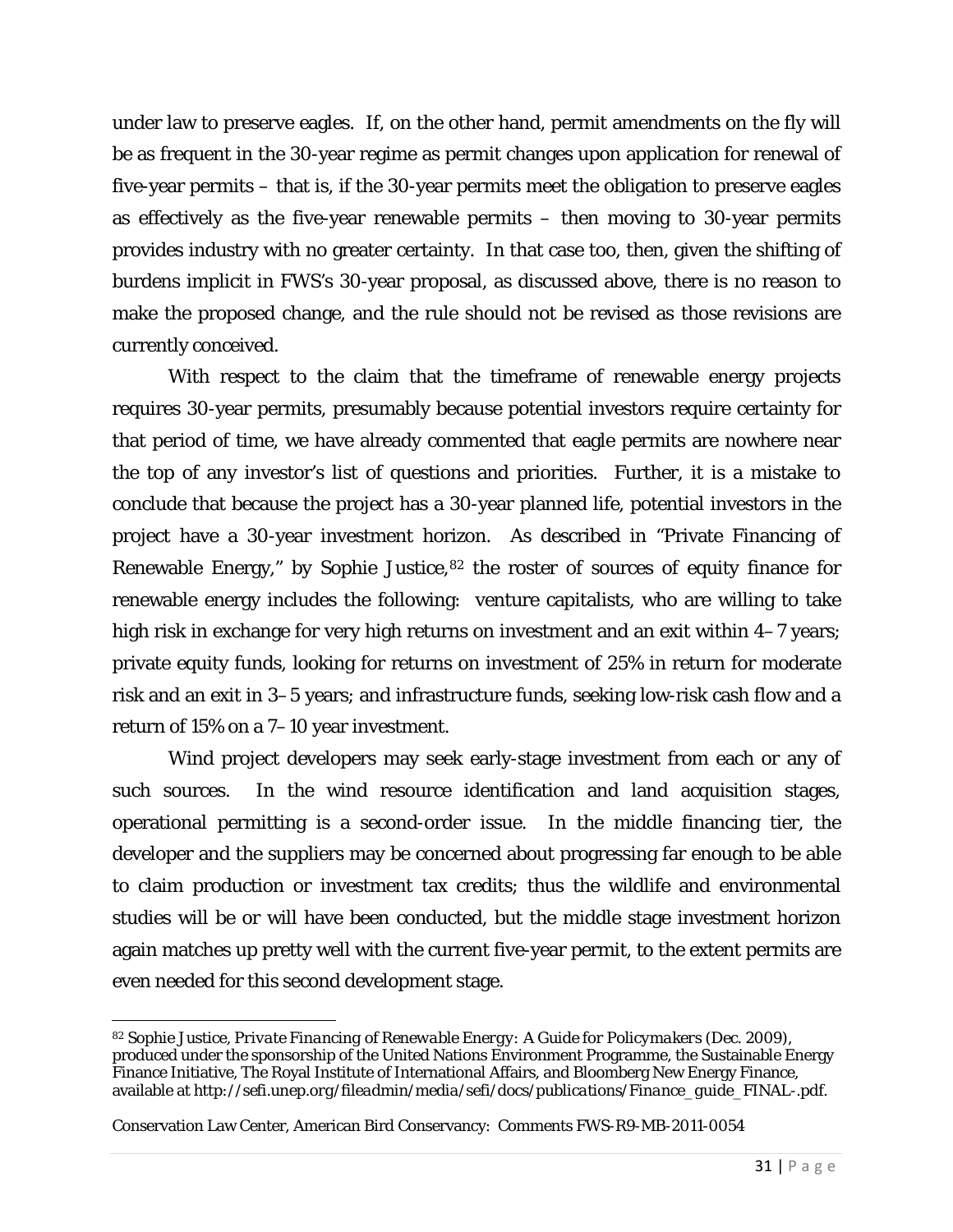The next investment stage may also be a relatively short one. Substantial financing will be necessary to bring the project to the operational stage. Once a renewable energy project is operational, the developer will often seek to sell the facility to yet another party who will operate it over the long term. The finance horizon for such facility-selling developers is again closer to a few years than to 30 years. Again, many variables and risks will affect the market for such sales. Eagle permitting is a minor one, and in a carefully and responsibly planned project, will be an insignificant one.

A fully operational project may finally be seeking relatively long-term loan or debt financing. Risk assessment is vital in this stage of financing, and project developers work to mitigate all risks: power purchase agreements to resolve market and cash flow questions, and permits to resolve environmental questions. The first eagle take permits will, however, already have been issued for such a project. The risk that remains is the risk that the assumptions and predictions as to eagle take were wrong. The proposed regulations cannot lawfully eliminate that risk, and a longer-term permit would not reduce that risk unless FWS is not serious about requiring amendments, suspension, or revocation if the assumptions and predictions under which the permit was issued proved wrong.

Projects are likely to be highly interest rate sensitive, and the longer the length of the loan, the higher the interest rate is likely to be, because of the accumulation of timedependent uncertainties. Even in the event of the issuance of a wind or renewable energy loan or bond with a 30-year time frame, the ownership of that debt can be expected to change hands several times over that period, and though expected resale value is a consideration from the outset, most investors are looking at a time frame far shorter and far more predictable than a 30-year increment. A five-year permit duration matches up reasonably well with investment needs, and matches far better the state of our knowledge of eagle preservation and the state of development of the renewable energy industry.

With respect to renewable energy project funding by subsidiaries of large corporations operating principally in power or energy sectors other than renewable energy, there are three points to be made. First, among corporations with discretionary internal capital to invest in renewable energy projects, investment in renewable energy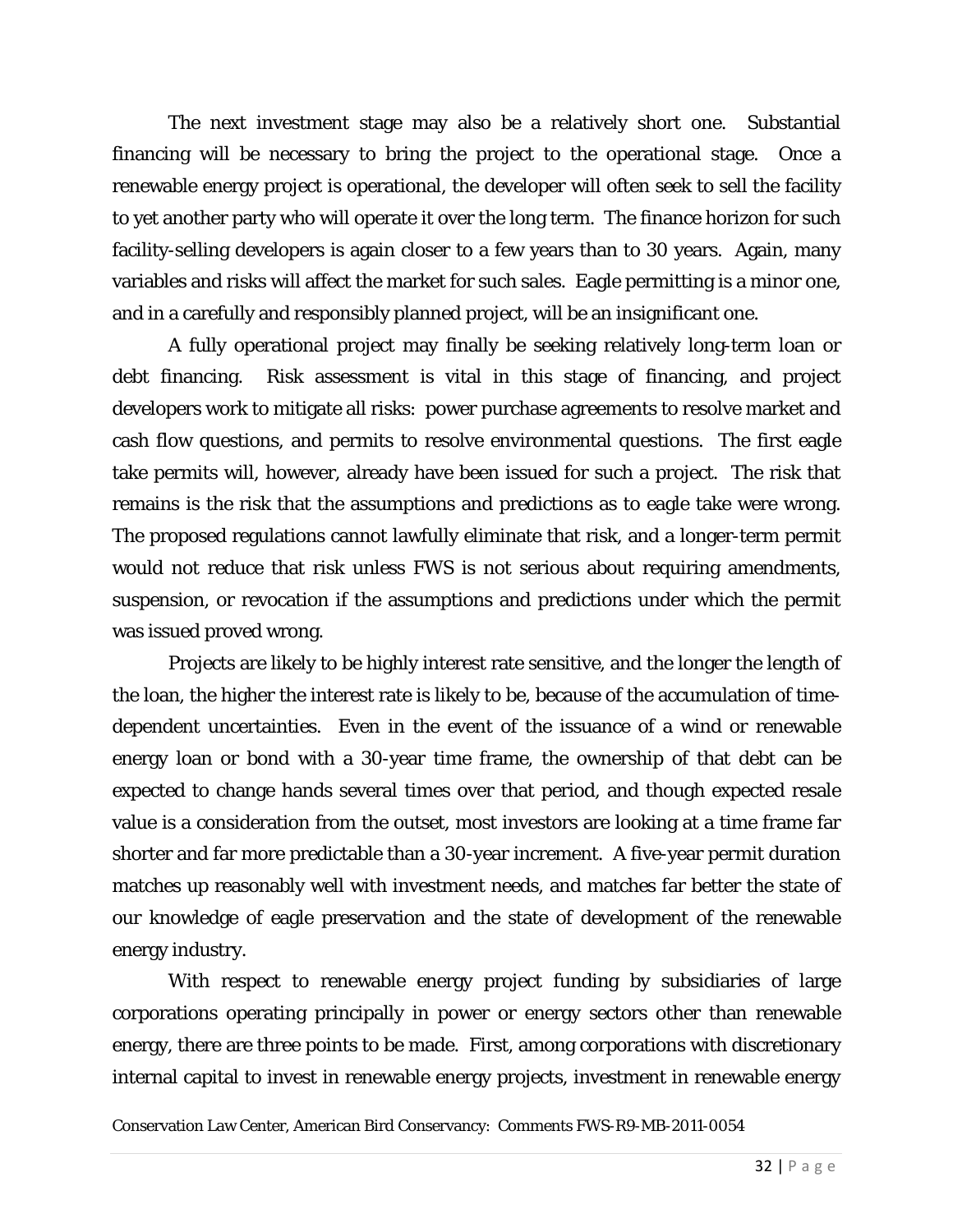is driven in part by considerations of research and development, public and government relations, and marketing. Second, contrary to industry claims that five-year permits will deter investment, renewable energy project investment has been reasonably vigorous with the current five-year maximum permit duration and will likely continue to be, so long as decision-makers believe the vital government subsidies will be available for producers, and when renewable energy production requirements persuade investment decision-makers that power purchase agreements can be reached. And third, with respect to the claim that there is internal corporate competition for resources, even aside from the not-entirely-financial reason for investing in renewable projects, there is no meaningful competitive difference between a five-year renewable permit for eagle take and a properly monitored and enforced 30-year permit.

For administration of the BGEPA, however, the difference in permit duration is critical, because with a five-year permit that is renewable the permittee, who has the resources to gather the necessary information and a critical need to do so in order to secure permit renewal, is charged with regularly gathering and presenting that information. Under a 30-year permit duration, inertia, scarce resources, and the press of other work may mean that the permit stands unexamined or is cursorily reviewed for periods of time far exceeding five years.

The industry simply does not need 30-year programmatic eagle take permits or anything near that duration. Permits of short duration are not only more consistent with a commitment to preserve Bald and Golden Eagles, they are also entirely consistent with the goal of promoting responsible renewable energy development.

### **B. Short-Term, Renewable Permits Are the Norm for Businesses and Professionals That Require FWS Migratory Bird Permits on an Ongoing Basis.**

Long-term programmatic eagle take permits would break substantially with current FWS practice with regard to permits for migratory birds. None of the many migratory bird permits offered by FWS are of longer duration than five years, and several are for even shorter time spans. These include permits that are used by businesses and wildlife professionals for ongoing activities, and some can be renewed,

Conservation Law Center, American Bird Conservancy: Comments FWS-R9-MB-2011-0054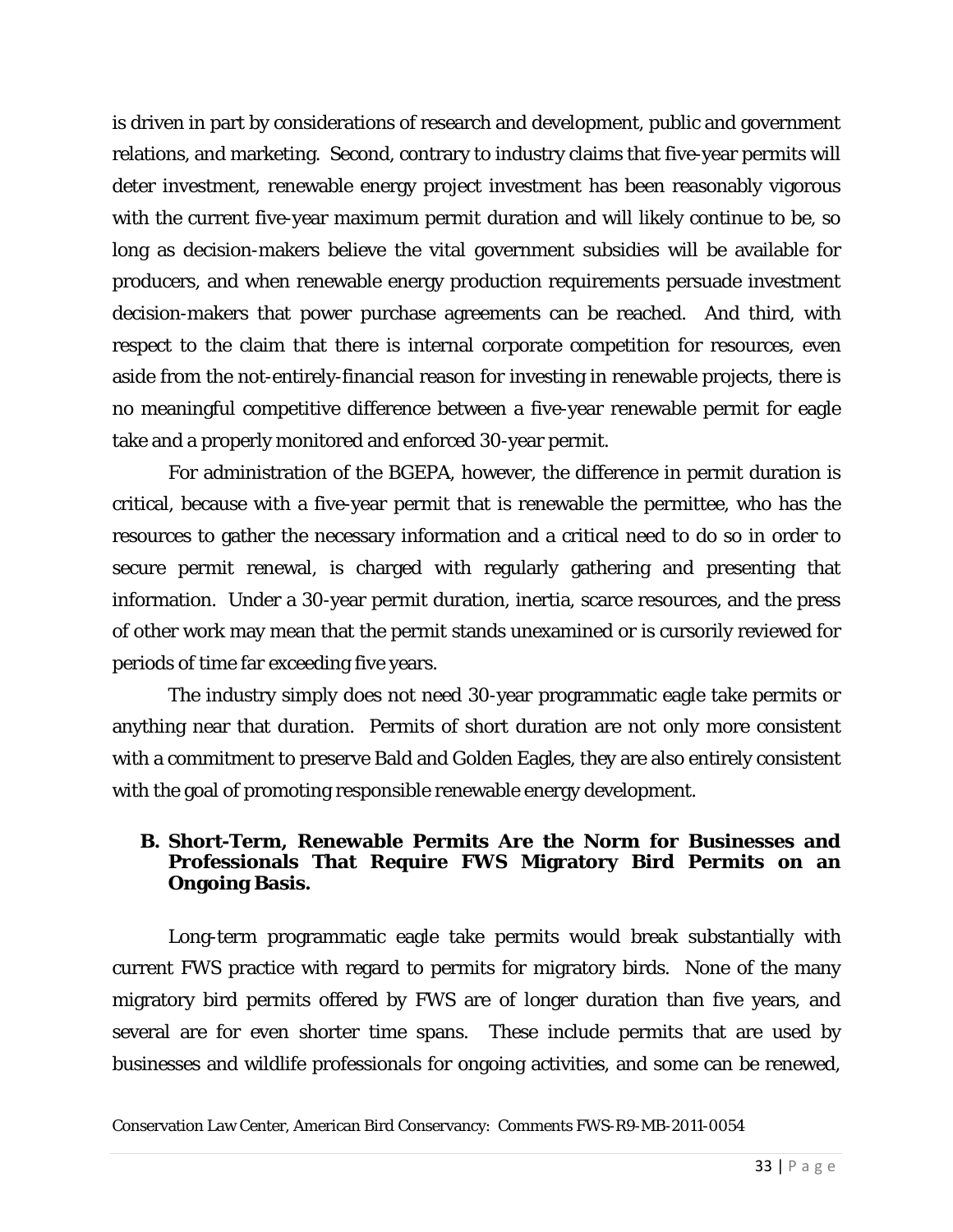just as the current system of five-year programmatic eagle take permits offers the possibility of permit renewal. Migratory bird permits offered for up to five-year durations include raptor propagation permits, taxidermy permits, waterfowl sale and disposal permits, special Canada Goose permits, and rehabilitation permits. Shorter duration permits include special purpose permits (up to three years), banding and marking permits (up to three years), scientific collecting permits (up to three years), and depredation permits (up to one year).[83](#page-33-0)

#### **COMMENT 6. Extending the Maximum Duration of Programmatic Take Permits to 30 Years is Inconsistent with Past Statements and Priorities Made by FWS.**

#### **A. Extending Permit Duration Conflicts with FWS's Rationale for Five-Year Permits and FWS Has Not Provided Any Scientific Evidence Showing That the Situation Has Changed Since 2009.**

FWS stated in 2009 that five-year permits were the proper duration:

The rule limits permit tenure to five years or less because factors may change over a longer period of time such that a take authorized much earlier would later be incompatible with the preservation of the Bald Eagle or the Golden Eagle. Accordingly, we believe that five years is a long enough period within which a project proponent can identify when the proposed activity will result in take.[84](#page-33-1)

FWS has not provided any scientific evidence showing that the situation has changed since 2009 such that permits longer than five years would be compatible with eagle preservation.

#### **B. Extending Permit Duration May Conflict with FWS's Commitment to at Least a Five-Year Review**

In the 2009 Finding of No Significant Impact ("FONSI") for the eagle take permit rules, FWS stated,

Because the Service will review take thresholds on a regular basis (at least once every five years) relative to eagle population and demographic

<span id="page-33-0"></span> $83$  See 50 C.F.R. Part 21 (Migratory Bird Permits).  $84$  74 Fed. Reg. at 46856.

<span id="page-33-1"></span>

Conservation Law Center, American Bird Conservancy: Comments FWS-R9-MB-2011-0054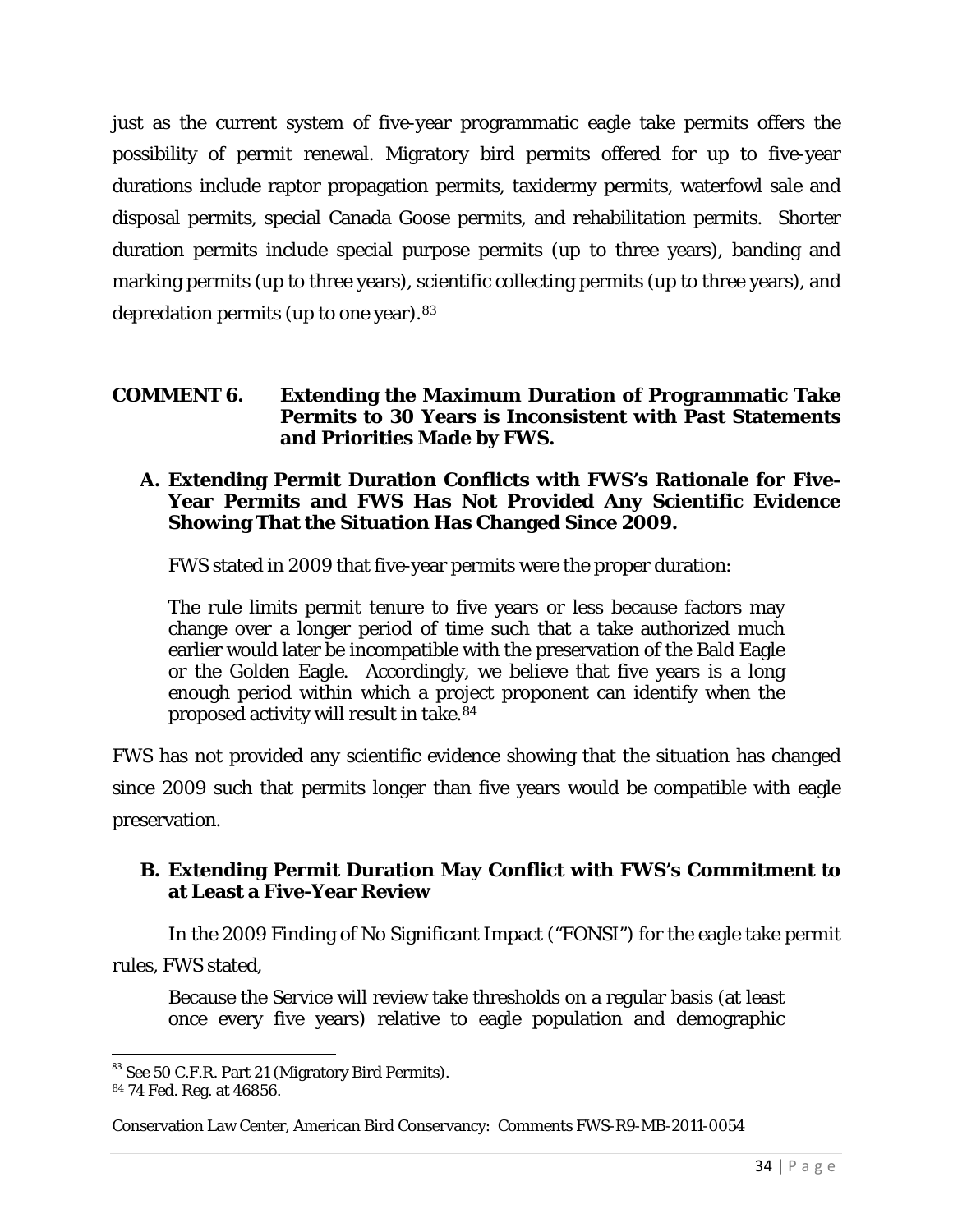parameters, the Service will be able to modify or adjust permitting accordingly. . . . The periodic review and conservative approach to thresholds will mitigate the cumulative effects to eagle populations from the proposal and other reasonably-foreseeable activities conducted by other entities.

In some regions of the country, particularly in the Southwest, cumulative effects from the proposed permit to eagles and habitat from all types of development and climate change may result in local population declines. Because the Service will review take thresholds on a regular basis relative to eagle population and demographic parameters, the Service will modify or adjust permitting accordingly.[85](#page-34-0)

FWS's proposal to increase the maximum permit duration to 30 years does not provide for review of take thresholds and modification or adjustment of issued programmatic permits at least once every five years. If FWS does retain the five-year review of take thresholds, how would a reduction of the eagle take threshold that puts permitted take above the new threshold not conflict with an existing 30 year take permit? Would FWS require additional minimization and mitigation measures to bring eagle take below the new threshold for the time remaining on the permit?

### **C. Granting 30-year Programmatic Permits Could** *De Facto* **Change the Priority Order Established in the 2009 Rules.**

The FEA for the 2009 eagle take permit rules established a priority order for eagle take permits: safety emergencies, Native American religious needs, nonemergency public health and safety activities, renewal of programmatic permits, and resource development or recovery operations (non-active Golden Eagle nests only).<sup>[86](#page-34-1)</sup> FWS has proposed to lengthen the duration of only the programmatic take permits, and some permits regularly given are of much shorter duration, such as the annual Golden Eagle permits for Hopi religious take. Given FWS estimates of how many long-term permit applications it expects to receive, the delicate balance of this priority order could

 $\overline{\phantom{a}}$ 

<span id="page-34-0"></span><sup>85</sup> FWS, *Finding of No Significant Impact, Eagle Permits: Take Necessary to Protect Interests in a Particular Locality*, May 19, 2009, p. 4, available at

[http://www.fws.gov/migratorybirds/CurrentBirdIssues/Management/BaldEagle/FONSI\\_EagleRule.09.p](http://www.fws.gov/migratorybirds/CurrentBirdIssues/Management/BaldEagle/FONSI_EagleRule.09.pdf)

<span id="page-34-1"></span>[df.](http://www.fws.gov/migratorybirds/CurrentBirdIssues/Management/BaldEagle/FONSI_EagleRule.09.pdf) <sup>86</sup> FWS, *Final Environmental Assessment, Proposal to Permit Take as Provided Under the Bald and Golden Eagle Protection Act* (April 2009), p. 38.

Conservation Law Center, American Bird Conservancy: Comments FWS-R9-MB-2011-0054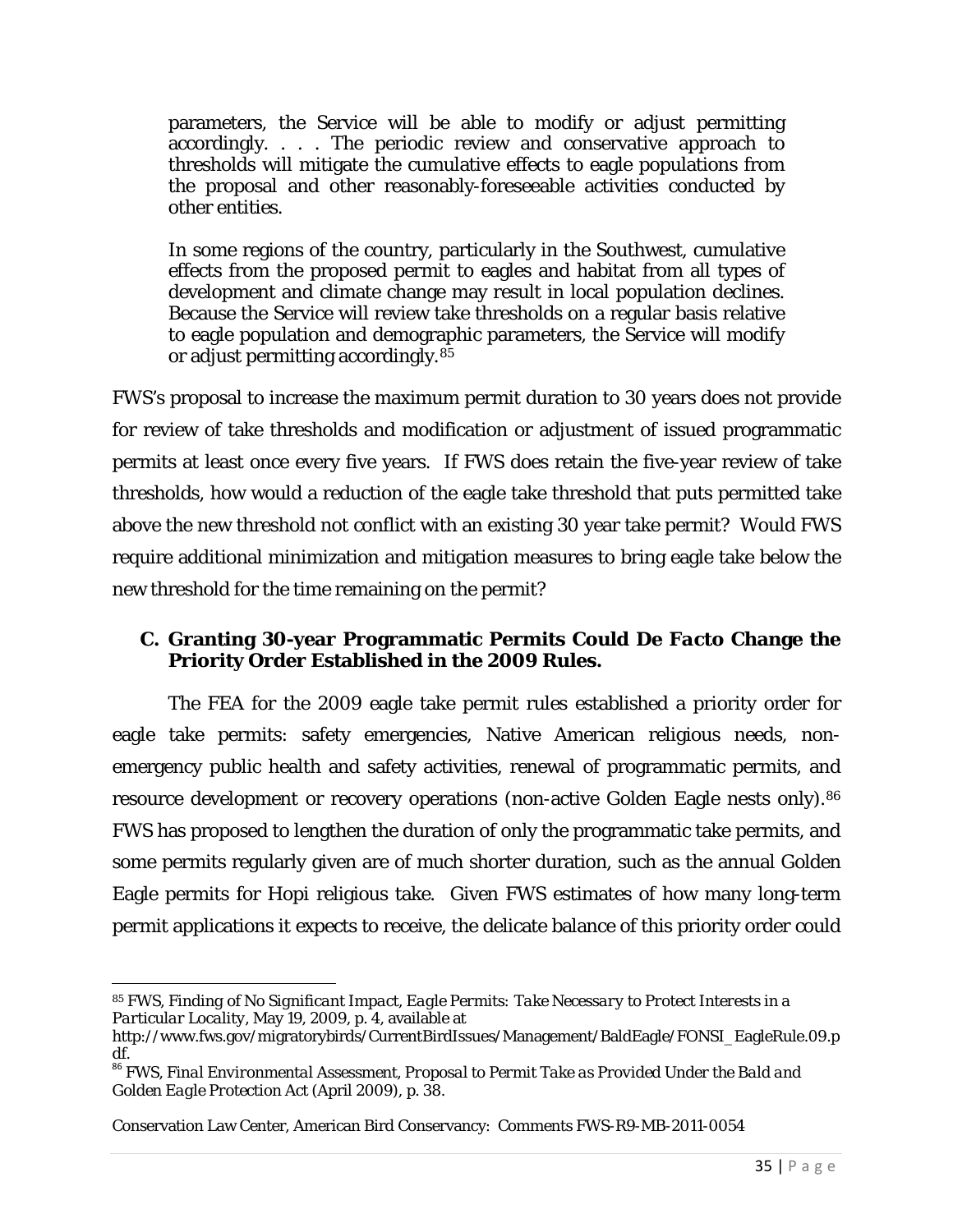easily be disrupted if eagle take thresholds had to be reduced due to declining populations yet long-term programmatic take permits were still in place.

The Federal Register notice for the proposed extension of programmatic permit duration states, "the Service expects these permits, if approved, to be in high demand, particularly from wind power generator farms." Based on FWS estimates and reasonable extrapolations from those estimates, there could be an estimated 903 to 1,783 applications for ten- to thirty-year programmatic take permits between 2012 and 2041.[87](#page-35-0) This potentially large number of permit applications could have a considerable impact on how many permits for other categories of take will be available and could thus foreseeably change the permit priority order originally set out by FWS in 2009. Golden Eagles are of particular concern, given the strong possibility that the species is undergoing population declines, the well-known problems with Golden Eagle mortality at wind energy facilities (e.g., California, Wyoming), and the interest in other types of Golden Eagle take permits (e.g., annual Hopi religious take permits).

#### **D. Making This Rule Change without Tribal Consultation, as Is Acknowledged in the Federal Register Notice, Contradicts the Commitment to Government-to-Government Consultation FWS Made in the 2009 FONSI for the Eagle Take Permit Rules.**

The Federal Register notice for the proposed rule change acknowledges that "we have not yet consulted with tribes regarding this proposed rule.<sup>[88](#page-35-1)</sup> However, the 2009 FONSI states, "As we provided in 2.6.4.2 *Improved Implementation of Service Trust Responsibilities to Tribes*, the implementation guidance will contain guidelines for the Division of Migratory Bird Management on how to better implement government-to-

<span id="page-35-0"></span>l <sup>87</sup> Between 2012 and 2041, FWS estimates that it will receive between 561 and 1,108 applications for 30 year programmatic take permits. FWS provides additional lower-bound estimates of applications for 10 to 20 year programmatic take permits: 81 ten-year, 104 fifteen year, and 157 twenty year. FWS does not provide upper-bound estimates for these 10-20 year programmatic take permits. However, multiplying these lower-bound estimates by the same percentage as between FWS's lower-bound and upper-bound estimates for 30 year programmatic permits produces rounded upper-bound estimates of 160 ten-year, 205 fifteen year, and 310 twenty year programmatic take permit applications. See 77 Fed. Reg. at 22271– 22272.

<span id="page-35-1"></span><sup>88</sup> 77 Fed. Reg. at 22276.

Conservation Law Center, American Bird Conservancy: Comments FWS-R9-MB-2011-0054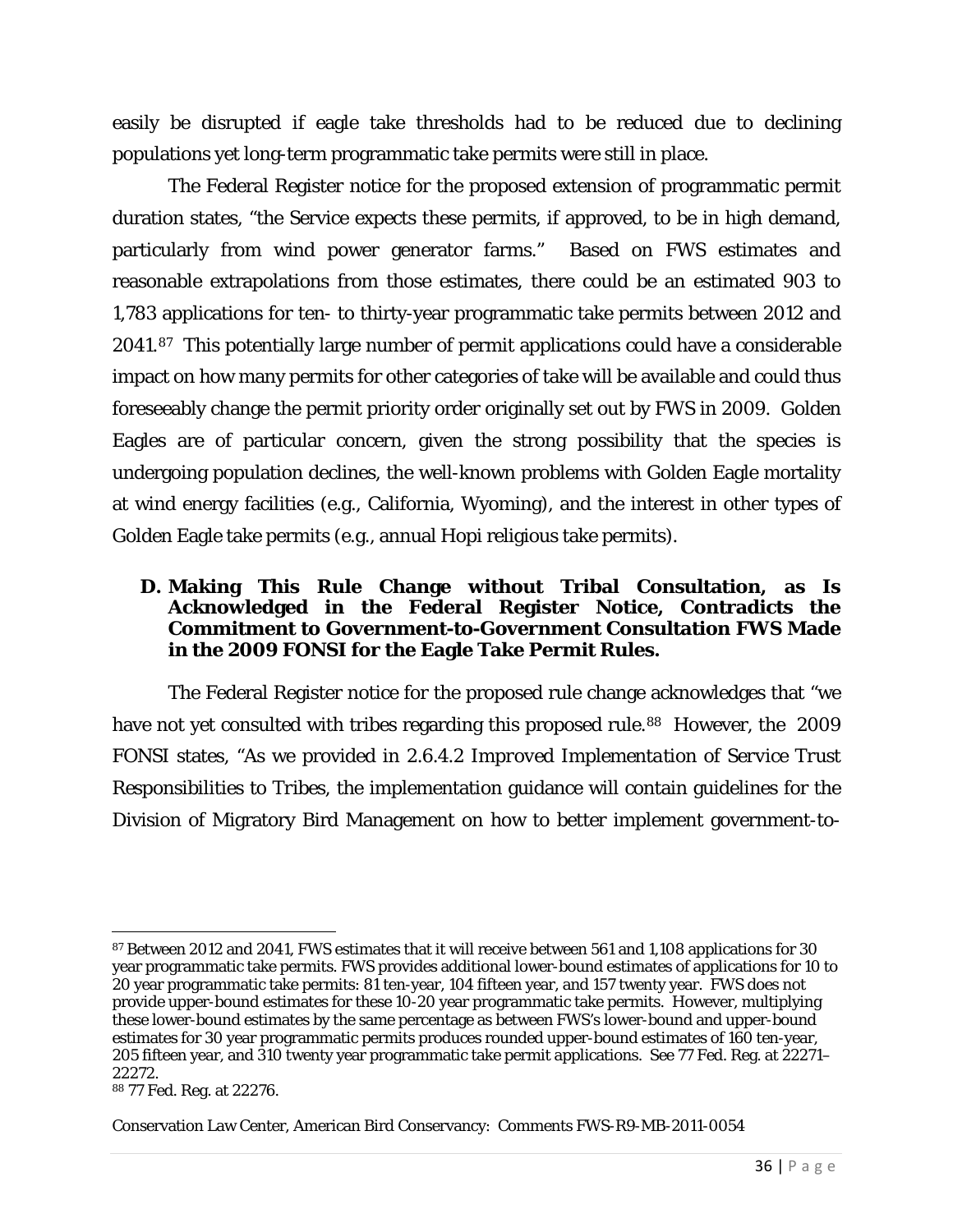government consultation with Tribes, to which we have committed in this permit program."[89](#page-36-0)

#### **COMMENT 7. If Golden Eagles Are Listed Under the ESA During the Next 30 Years, 30-Year Permits Could Interfere with Their Recovery and Be Otherwise Ill Advised.**

If Golden Eagles need to be listed as a threatened or endangered species, the species would likely be difficult to recover and possibly unrecoverable. A FWS raptor biologist spoke of the potential difficulty of this recovery at a 2010 Golden Eagle science meeting.[90](#page-36-1) Under those circumstances, existing long-term eagle take permits would be a disadvantage to the recovery of the species and FWS might need to revoke many if not all long-term Golden Eagle take permits. Existing long-term programmatic permits might also be in violation of the ESA, depending on their environmental analysis and mitigation measures.

Moreover, we are concerned about how 30-year or other long-term programmatic permits, if instituted, would interact with the regulatory requirements of the ESA if the Golden Eagle, Bald Eagle, or a Distinct Population Segment of either species were to be listed by FWS in the future. It is our understanding and opinion that the permitting of take under the BGEPA would not authorize take under the ESA (as was the case for Bald Eagles prior to the species' delisting).

FWS has not adequately explained its view of the relationship between the BGEPA and ESA should either eagle species be listed under the ESA in the future. In particular, we request that FWS set forth its position by answering the following questions.

(1) If the Golden Eagle, Bald Eagle, or DPS of either species were listed as a threatened or endangered species, and a wind energy developer then later sought to construct a facility on private land that might result in eagle take, which permits would the developer need to obtain to avoid liability for incidental take:

<span id="page-36-0"></span> $\overline{\phantom{a}}$ <sup>89</sup> FWS, *Finding of No Significant Impact, Eagle Permits; Take Necessary to Protect Interests in a Particular Locality*, May 19, 2009, p. 5.

<span id="page-36-1"></span><sup>90</sup> Jeep Pagel (FWS raptor ecologist), in *National Golden Eagle Colloquium Minutes and Notes, March 2– 3, 2010, Carlsbad, California*, p. 22 [Attachment 3].

Conservation Law Center, American Bird Conservancy: Comments FWS-R9-MB-2011-0054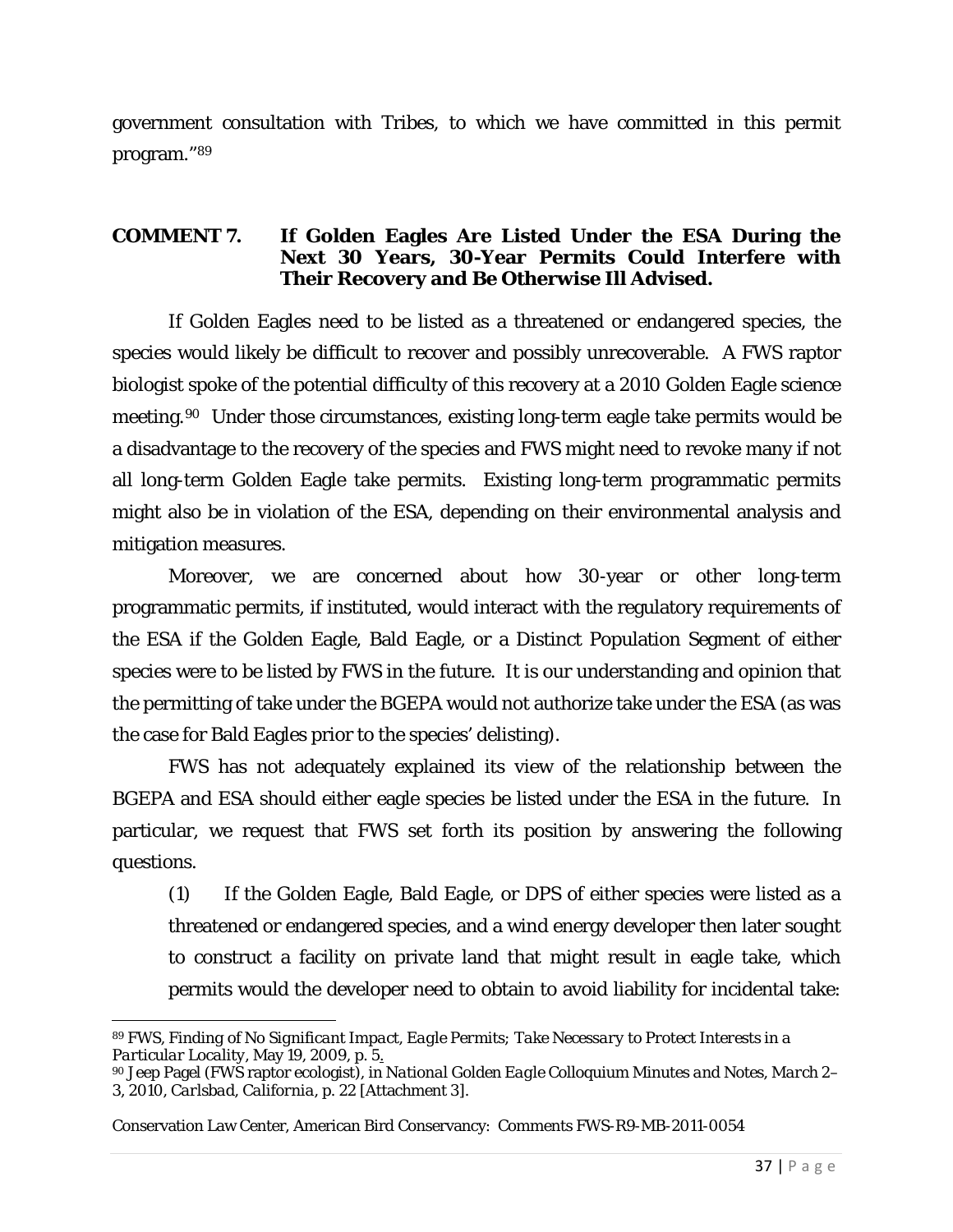an ITP under the ESA, a programmatic take permit under the BGEPA, both permits, or a combined single permit?

(2) If a developer were issued a BGEPA programmatic permit for a wind facility on private land, and the Golden Eagle, Bald Eagle, or DPS of either species were then later listed as a threatened or endangered species during the life of the permit, would the existing programmatic take permit exempt the permittee from the take prohibition under ESA Section 9 or the need to apply for an ESA Section 10 ITP to avoid liability?

(3) If the permitted facility in (2) had a federal nexus at the time the BGEPA programmatic permit was issued (e.g., the project required fill of wetlands and a 404 permit issued by the Federal Government), would an ESA Section 7 consultation be required at the time of listing with respect to the eagle species covered by the programmatic permit?

It is important that FWS fully consider and explain its position on how these two statutes will likely function together in the future given the proposal to extend the maximum programmatic permit duration to 30 years.

#### **PART II: PERMIT APPLICANTS MUST COMMIT TO IMPLEMENTING ADDITIONAL SPECIFIED MITIGATION MEASURES, IN THE CONTEXT OF AN ADAPTIVE MANAGEMENT PLAN, WHEN SUCH MEASURES ARE INDICATED.**

#### **SUMMARY**

*Regardless of the maximum duration of programmatic eagle take permits, FWS must require commitment from permit applicants to implement additional specified mitigation measures if take exceeds predicted levels or if monitoring or new scientific information indicates that such measures are necessary to protect eagles adequately. This commitment to implement specified mitigation measures, however, should not relieve the applicant of the obligation to continue to reduce the uncertainty regarding the effectiveness of specified measures, to develop new measures, and to implement promising but uncertain measures on an experimental basis, in the context of an* 

```
Conservation Law Center, American Bird Conservancy: Comments FWS-R9-MB-2011-0054
```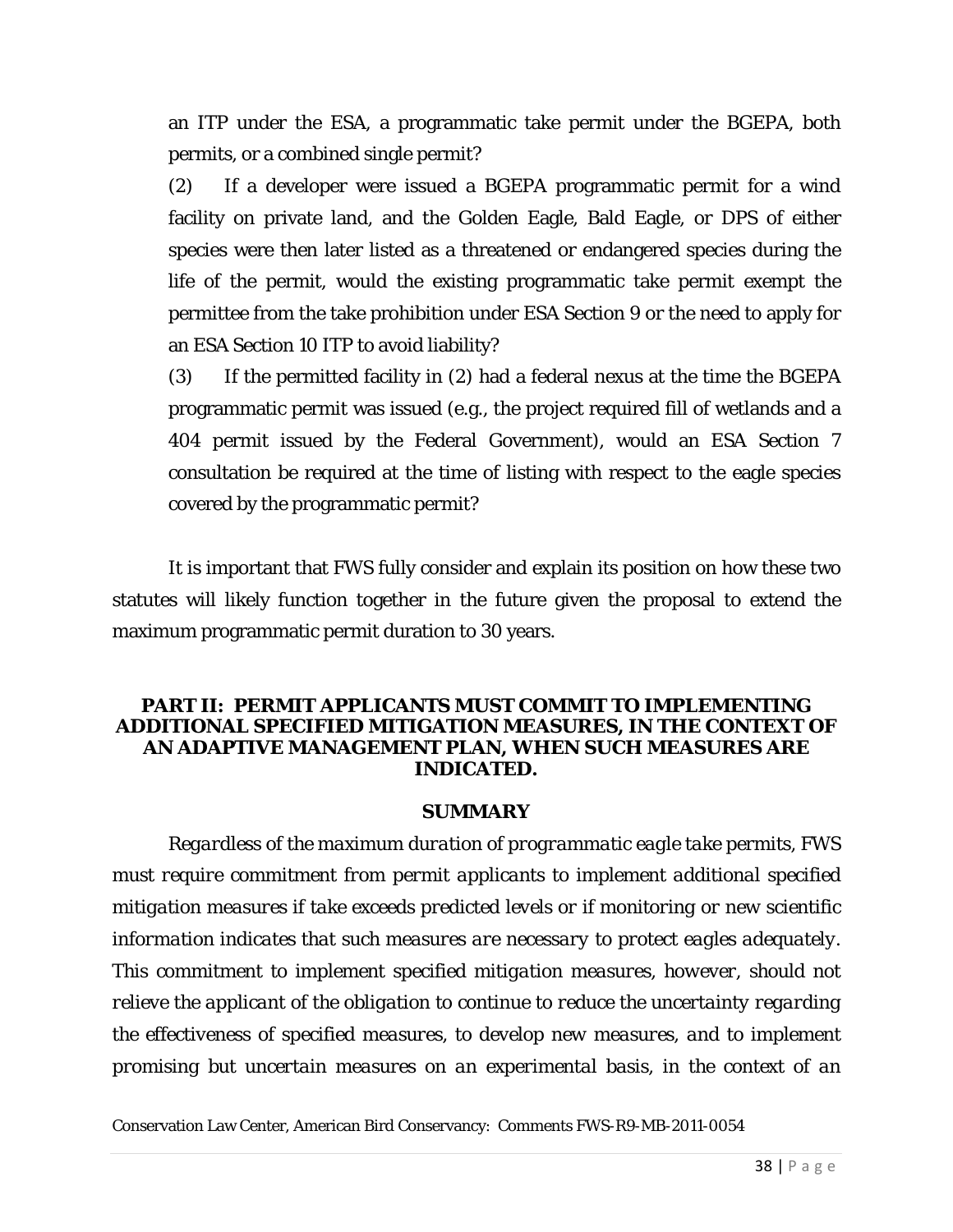*effective adaptive management plan that effectively triggers additional measures when indicated.*

#### **COMMENT 1. An Effective Adaptive Management Plan Should Include "Active" Adaptive Management.**

In Part I, Comment 3, we explained that the risk factor documentation and fatality monitoring proposed in the Draft Eagle Conservation Plan Guidance would probably be insufficient to demonstrate whether many of the "additional" conservation measures listed in FWS's Draft Guidance – such as replacing existing horizontal turbines with new designs (e.g., vertical axis wind turbines), placing visual and/or auditory bird flight diverters in critical locations, adjusting turbine cut in speeds, or installing sound devices to disorient eagles – are effective for reducing eagle mortality. Answering the essential questions about what additional conservation measures to implement and whether they are effective in reducing eagle take requires the experimental context called for by "active" adaptive management beyond the limited observational monitoring called for in the Draft Guidance.[91](#page-38-0)

If monitoring indicates that eagle take is higher than expected or that additional conservation measures are otherwise warranted, and data on the likely efficacy of candidate additional measures are not available prior to issuing a programmatic eagle take permit, then at least one candidate measure should be implemented in an experimental context if it may hold promise for reducing eagle take at the facility. The trigger for implementing the additional measure cannot depend upon evidence of the likely effectiveness or "necessity" of that measure since that evidence has not yet been collected. If that evidence had already been collected for a particular conservation measure, that measure would presumably have been considered for implementation at permit issuance to reduce eagle take to the "unavoidable" level.

<span id="page-38-0"></span>l <sup>91</sup> Terry L. Shaffer and Douglas H. Johnson, *Ways of Learning: Observational Studies Versus Experiments*, Journal of Wildlife Management, 72 (1): 4–13 (Jan. 2008).

Conservation Law Center, American Bird Conservancy: Comments FWS-R9-MB-2011-0054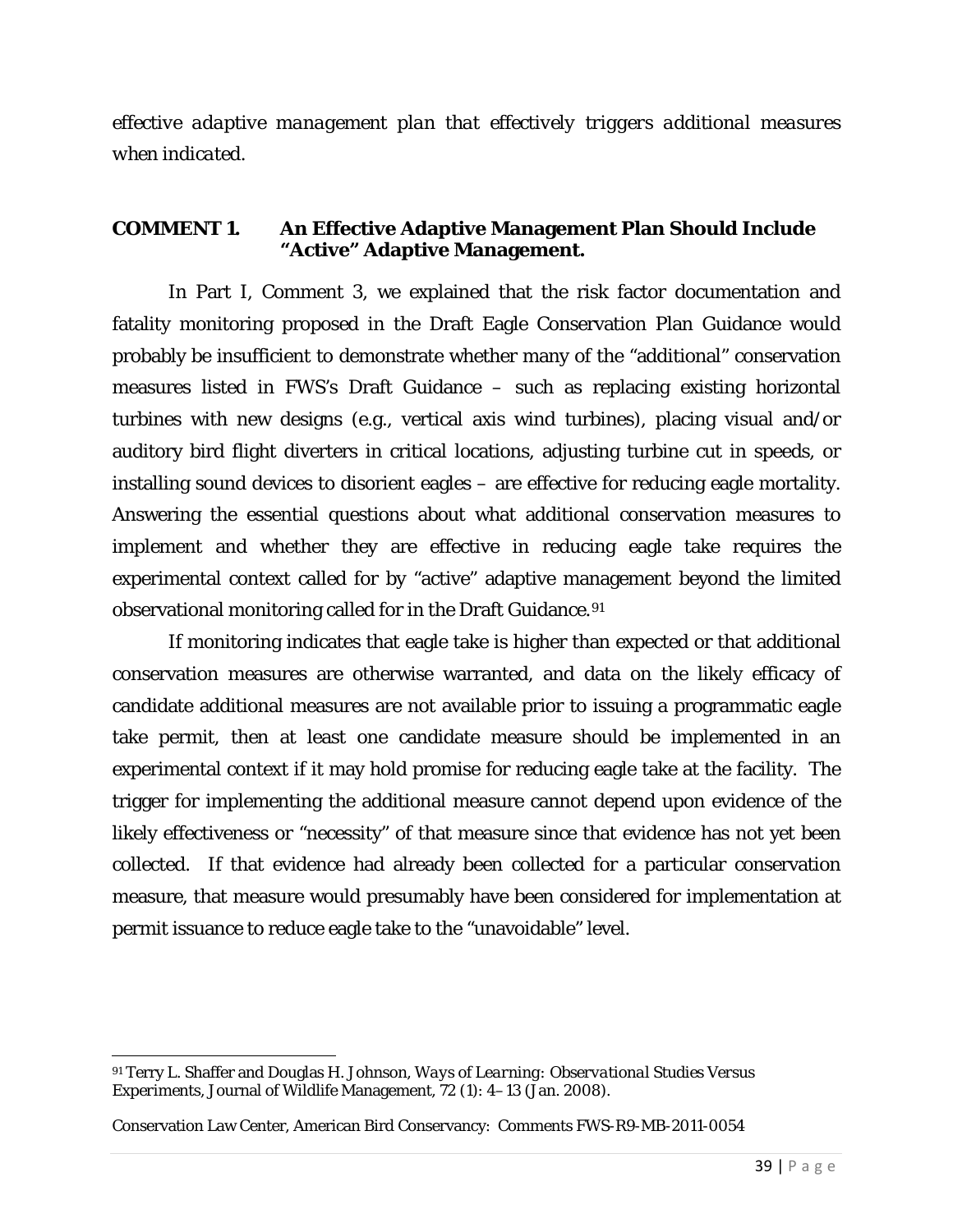#### **COMMENT 2. Commitment From Permit Applicants to Implement Additional Specified Mitigation Measures Is an Essential Part of an Effective Adaptive Management Plan.**

Commitment from the programmatic permit applicant to implement "additional specified mitigation measures," in circumstances where take exceeds predicted levels or if monitoring or new scientific information indicates that such measures are necessary to adequately protect eagles, is a necessary component of an effective adaptive management plan. In order for such measures to be "specified" in the adaptive management plan and permit from the beginning, these measures must at least be identified as potentially promising. Unless the permittee is required to implement additional mitigation measures when the monitoring data indicate that additional conservation measures are warranted, there would be no assurance that they would be carried out. The permittee as well as FWS must ensure that the permit issuance criteria – including the requirement that any permitted take of eagles must be reduced to the maximum degree technically achievable and thus "unavoidable" – continue to be satisfied over the life of the permit.<sup>[92](#page-39-0)</sup>

#### **PART III: IF PROGRAMMATIC TAKE PERMITS ARE MADE TRANSFERABLE, THERE MUST BE ENFORCEABLE FINANCIAL GUARANTEES THAT THE NEW PERMIT HOLDER WILL SATISFY THE PERMIT CONDITIONS**

#### **SUMMARY**

*Enforceable financial guarantees are needed for transfer of permits.*

### **COMMENT 1. FWS Should Include a Financial Guarantee Requirement in the Rule.**

FWS has proposed to make programmatic take permits transferable to new project owners, subject to conditions: "The permit would be subject to our determination that the successor meets all of the qualifications under this part for holding a permit; has provided adequate written assurances that it will provide

 $\overline{\phantom{a}}$ 

<span id="page-39-0"></span><sup>92</sup> 50 C.F.R. § 22.26.

Conservation Law Center, American Bird Conservancy: Comments FWS-R9-MB-2011-0054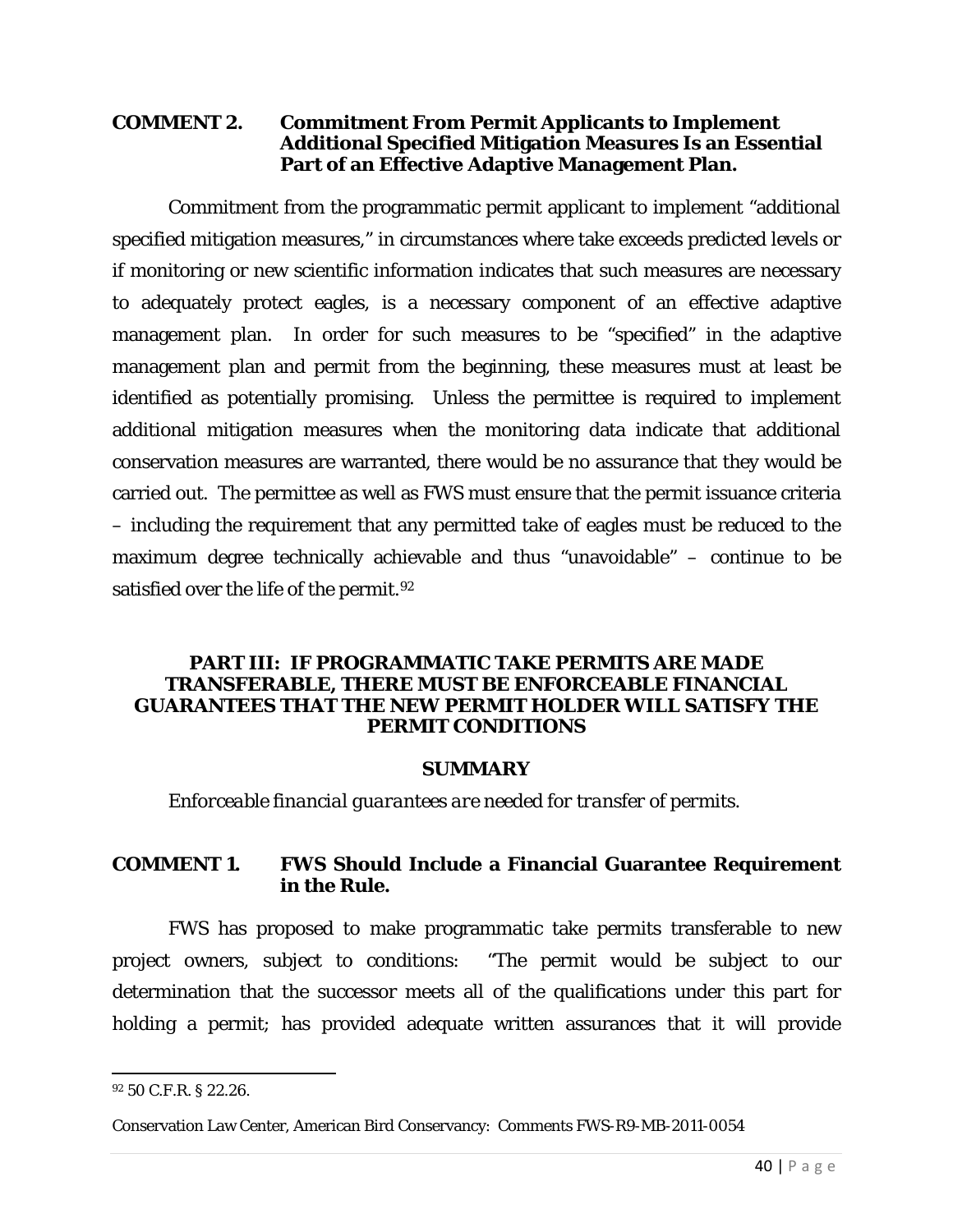sufficient funding for any applicable conservation plan or agreement and will implement the relevant terms and conditions of the permit, including any outstanding minimization and mitigation requirements; and has provided other information we determine is needed for processing the request."[93](#page-40-0)

These conditions need to be strengthened in order to fully protect eagles. The renewable energy sector is highly volatile, as the recent U.S. history of renewable energy company sales and bankruptcies demonstrates. Therefore, it is not enough for the proposed rule to simply ask for "written assurances" of "sufficient funding," without specifying what would constitute a qualifying written assurance. Instead, enforceable financial guarantees, such as bonds, are needed and this requirement should be specified in the proposed rule.

#### **PART IV: THIS PROPOSED RULE REVISION SHOULD NOT BE CATEGORICALLY EXCLUDED FROM NEPA ANALYSIS.**

#### **SUMMARY**

*The proposed revision to the maximum duration of programmatic take permits should not be categorically excluded under NEPA because the revision would have substantive effects on the terms and obligations of such permits, and would have controversial, highly uncertain, and far-reaching effects on eagle protection.*

**COMMENT 1. The Proposed Revision to the Maximum Duration of Programmatic Permits Is Not Strictly Administrative in Nature, But Rather Would Significantly Alter the Process for Permit Application and Review as Well as Significantly Alter the Take Limit and Substantive Approach to Eagle Protection; Therefore, the Proposed Revision Does Not Fall within the NEPA Categorical Exclusion Invoked by FWS.**

NEPA requires that federal agencies consider the environmental effects of proposed actions before such actions are undertaken.[94](#page-40-1) This requirement is usually

l <sup>93</sup> 77 Fed. Reg. 22269 (April 13, 2012).

<span id="page-40-1"></span><span id="page-40-0"></span><sup>94</sup> 42 U.S.C. § 4332.

Conservation Law Center, American Bird Conservancy: Comments FWS-R9-MB-2011-0054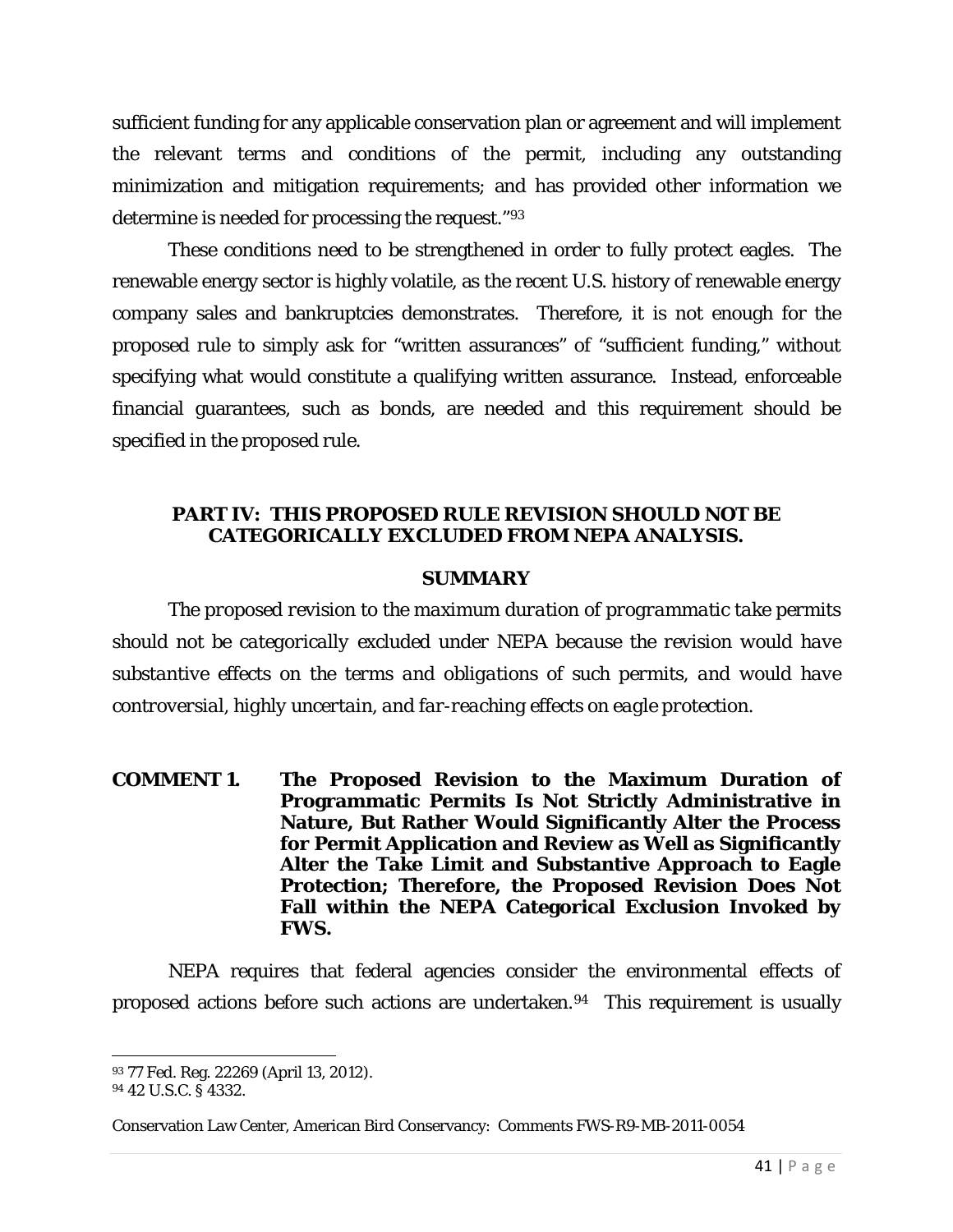fulfilled by the preparation and publication of an EIS or an EA. However, when an agency determines that the proposed action falls within a category specifically excluded from NEPA consideration by regulations adopted by that agency, neither an EA nor an EIS is required.[95](#page-41-0) 

In its Federal Register notice announcing the proposed extension of the maximum tenure for programmatic eagle take permits to 30 years, FWS invokes a categorical exclusion in determining that no comprehensive NEPA consideration is required. Specifically, the agency states that the extension of programmatic eagle take permits to 30 years "is strictly administrative" and is therefore "categorically excluded from further NEPA requirements." The agency cites the categorical exclusion at 43 C.F.R. § 46.210(i), which provides, in pertinent part, that "[p]olicies, directives, regulations, and guidelines: that are of an administrative… nature" are "categorically excluded from NEPA analysis." The only justification offered by FWS in invoking this categorical exclusion is its statement that "[a] change in the permit tenure would not remove the permittee's obligation to comply with the provisions of the permit."

The phrases "strictly administrative" and "of an administrative… nature" are not defined in the statute or accompanying regulations, and have not been interpreted by a court in the context of the NEPA categorical exclusion. Common usage meanings of the phrase "strictly administrative" might include those things that are peripheral to the main focus of the task at hand, or that involve only minor technical changes and do not reach the substance of the matter that is at issue. Webster's Dictionary defines "administration" as "the execution of public affairs as distinguished from policymaking."[96](#page-41-1) Likewise, Black's Law Dictionary defines an "administrative act" as "an act made in a management capacity."[97](#page-41-2) These definitions reinforce the idea that something that is "strictly administrative" involves peripheral or technical matters and does not alter the substantive landscape of the field in which it occurs.

Programmatic take permits authorize a limited rate of unavoidable eagle take, with additional requirements and conditions triggered if the permittee exceeds the

<span id="page-41-0"></span><sup>95 40</sup> C.F.R. § 1508.4.

<span id="page-41-1"></span><sup>96</sup> Webster's Dictionary Online, available at http://www.merriam-

webster.com/dictionary/administration.

<span id="page-41-2"></span><sup>97</sup> Black's Law Dictionary, act (9th ed. 2009).

Conservation Law Center, American Bird Conservancy: Comments FWS-R9-MB-2011-0054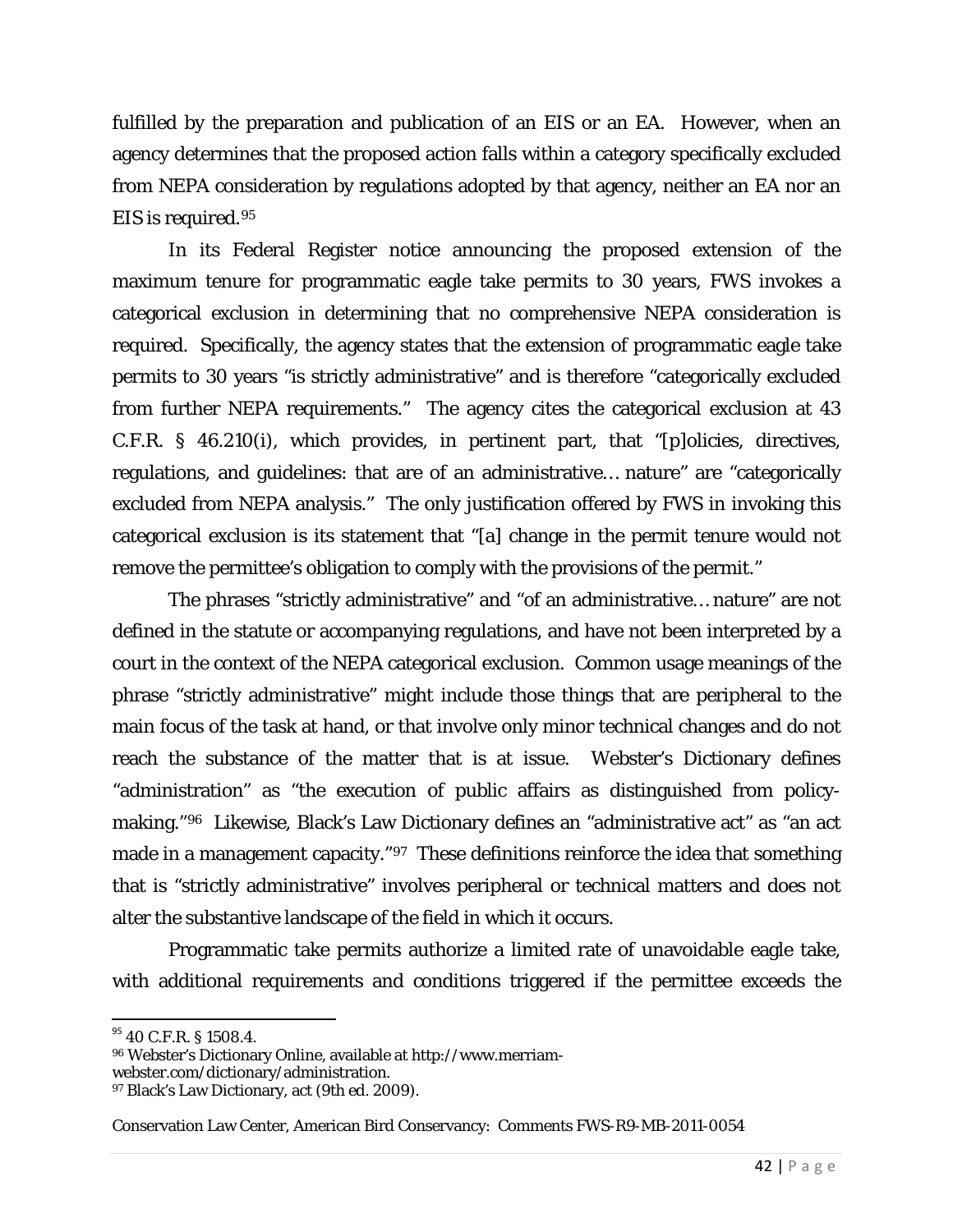numerical take limit or if new information about the impacts of take arises. The proposed extension of the maximum programmatic permit duration from five to 30 years is not "strictly administrative," but rather would significantly alter the process for permit application and review, as discussed above, as well as significantly alter the numerical take limit and the substantive approach to eagle protection.

First, the extension of the maximum permit duration from five to 30 years would potentially change the primary substantive term imposed by the programmatic permit – the allowable take limit. The proposed extension would potentially increase the authorized take six-fold for each permit issuance. Such a change in the primary term of the eagle take permit is not properly classified as "strictly administrative."

Second, the proposed extension would potentially lead to significant changes to other substantive terms and obligations imposed by the programmatic permit. In particular, the permit's accompanying eagle conservation plan and adaptive management plan would likely require significant revision to reflect the potentially long duration, high uncertainty, and high allowable take limits of the permit. These plans would have to cover a period of time over which the project-level and cumulative impacts on eagles are highly uncertain, and must ensure that the project responds appropriately to a variety of changes without the benefits of a regular permit renewal process. Therefore, the proposed extension would not leave the substantive obligations of the permittee intact and unchanged, as FWS claims. While it may be true that an extension of the permit tenure does not free the permittee from all obligations imposed by a shorter-term permit, the proposed extension very likely would alter the substance of many of these obligations. A proposed change that poses so many significant changes to the substantive requirements of programmatic eagle take permits cannot be properly categorized as "strictly administrative."

An agency's decision to rely on a categorical exclusion is subject to judicial review.[98](#page-42-0) Courts will overturn an agency's application of the categorical exclusion if such application is found to be arbitrary and capricious.<sup>99</sup> A court will set aside the

<span id="page-42-0"></span> <sup>98</sup> See, e.g., *Reed v. Salazar*, 744 F.Supp.2d 98, 101 (D.D.C. 2010) (citing *Nat'l Trust for Historic Pres. v.* 

<span id="page-42-1"></span><sup>&</sup>lt;sup>99</sup> See, e.g., *Citizen's Committee to Save our Canyons v. USFS*, 297 F.3d 1012, 1023 (10th Cir. 2002).

Conservation Law Center, American Bird Conservancy: Comments FWS-R9-MB-2011-0054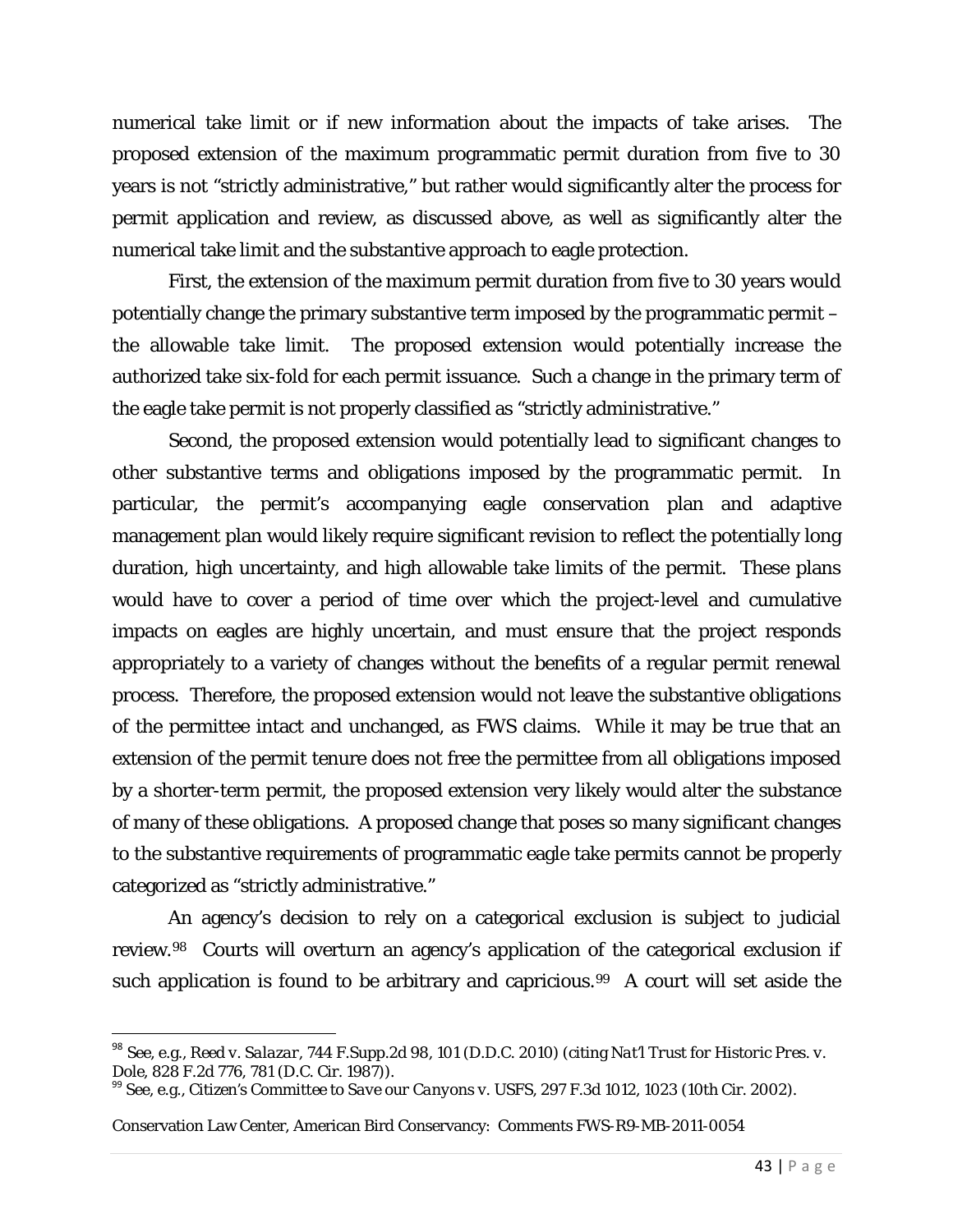agency's interpretation of the categorical exclusion regulations when that interpretation is inconsistent with the terms of the regulation.[100](#page-43-0) Here, FWS extends the terms of the categorical exclusion at 43 C.F.R. § 46.210(i) beyond their plain meaning. By interpreting the proposed action as "strictly administrative," the agency is essentially attempting to rewrite the regulation to fit a much wider scope of actions than is contemplated by the language of the categorical exclusion.

#### **COMMENT 2. Even If the Proposed Revision to the Maximum Permit Duration Would Otherwise Fall Under 43 C.F.R. § 46.210(i), Several Extraordinary Circumstances as Set Forth in 43 C.F.R. § 46.215 Apply and Require at Least a Comprehensive Explanation of FWS's Conclusory Statement That the Proposed Revision Is Categorically Excluded Under NEPA.**

When determining that a categorical exclusion from further NEPA analysis applies to a proposed action, the agency must consider whether any extraordinary circumstance exists so as to disqualify the action from categorical exclusion. The regulations at 43 C.F.R. § 46.210 specifically state that the actions listed are categorically excluded "unless any of the extraordinary circumstances… apply." These extraordinary circumstances are enumerated at 43 C.F.R. § 46.215.

If the agency determines that extraordinary circumstances are present with regard to an action that would otherwise be categorically excluded, the agency must prepare an EA for the proposed action.[101](#page-43-1) The FWS's NEPA Reference Handbook makes this requirement explicit, recognizing that when "circumstances exist in which a normally categorically excluded action may result in significant impacts on the human environment, or if the action is covered by an [extraordinary circumstance], we must prepare an EA or EIS."[102](#page-43-2)

Courts have consistently held that where substantial evidence exists suggesting that one or more extraordinary circumstances are applicable, the agency has a

<span id="page-43-1"></span><span id="page-43-0"></span><sup>&</sup>lt;sup>100</sup> See, e.g., *Alaska Ctr. for Env't v. USFS*, 189 F.3d 851, 857 (9th Cir. 1999).<br><sup>101</sup> *See Rhodes* at 790 ("We conclude that the presence of an extraordinary circumstance requires the [agency] to prepare an environmental assessment."). <sup>102</sup> FWS NEPA Reference Handbook, 550 FWS 1 at p. 13, available at

<span id="page-43-2"></span>[http://www.fws.gov/r9esnepa/N](http://www.fws.gov/r9esnepa/)EPA\_ HANDBOOK2.pdf.

Conservation Law Center, American Bird Conservancy: Comments FWS-R9-MB-2011-0054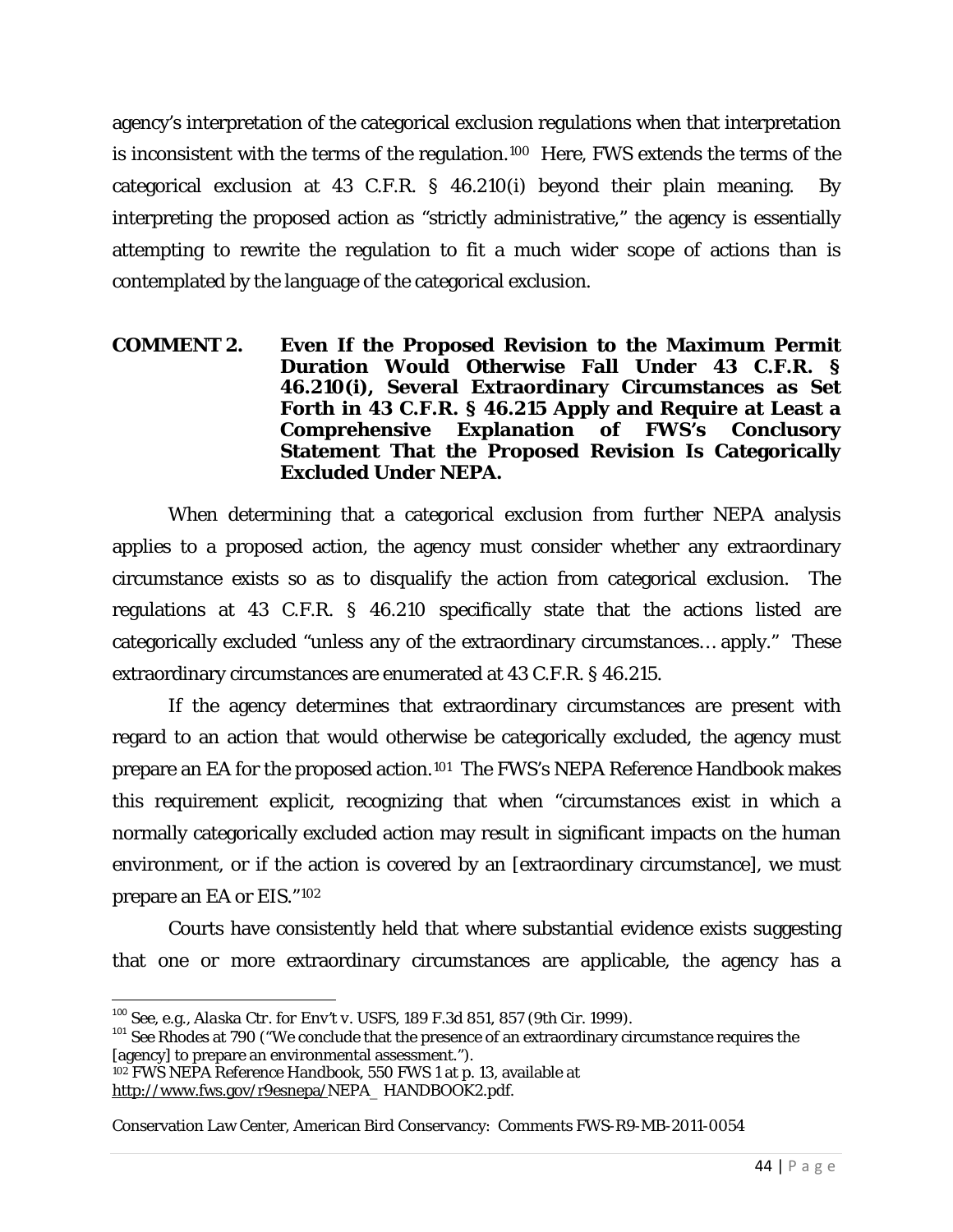heightened duty to adequately justify its decision in the record.<sup>103</sup> These courts have concluded that in such circumstances an agency must adequately explain its determination that no extraordinary circumstances are applicable, and the agency cannot instead offer only a brief, conclusory invocation of the categorical exclusion.[104](#page-44-1)

Substantial evidence exists that one or more extraordinary circumstances apply to FWS's proposed rule revision, making FWS's conclusory invocation of the categorical exclusion inadequate. FWS is required to provide, at the very least, a more comprehensive explanation in the record of why the categorical exclusion applies in spite of this evidence. If FWS agrees that even one of the extraordinary circumstances discussed below applies to the proposed action, FWS must produce an EA and whatever other environmental documentation becomes appropriate.

### **A. The Proposed Revision Would Have Potentially Significant Effects on the Future Protection of Eagles as Mandated by Law, and Eagles Are Important Natural and Cultural Resources. (43 C.F.R. § 46.215(b)).**

43 C.F.R. § 46.215(b) provides that an action involves extraordinary circumstances when it would "[h]ave significant impacts on such natural resources… as historic or cultural resources... [and] migratory birds." Eagles are uniquely situated as historical and cultural resources in the United States, serving as emblems of the history and authority of the American government and its people. Beginning with the adoption of the Great Seal of the United States by the Continental Congress in 1782, the Bald Eagle has served as a symbol of the Federal Government. Bald and Golden Eagles also hold an important place in the religious and cultural traditions of many Native American cultures. FWS has stated that it has "long recognized the religious and cultural significance of eagles to Native Americans."[105](#page-44-2) In its Fact Sheet on the Bald Eagle, FWS consistently refers to the species as "our national symbol."[106](#page-44-3)

<span id="page-44-0"></span> <sup>103</sup> *See, e.g.*, *Reed v. Salazar*, 744 F.Supp.2d 98, 115–116 (D.D.C. 2010); *California v. Norton*, 311 F.3d. 1162, 1176 (9th Cir. 2002).<br><sup>104</sup> See Reed at 116.

<span id="page-44-1"></span>

<span id="page-44-2"></span><sup>&</sup>lt;sup>105</sup> FWS, *Golden Eagle Fact Sheet*, available at

http://www.fws.gov/migratorybirds/NewReportsPublications/FactSheets/Golden\_Eagle\_Status\_Fact\_S heet[1].pdf.

<span id="page-44-3"></span><sup>106</sup> FWS, *Bald Eagle Fact Sheet*, available at

http://www.fws.gov/migratorybirds/NewReportsPublications/FactSheets/Bald\_eagle\_fact\_sheet[1].pdf.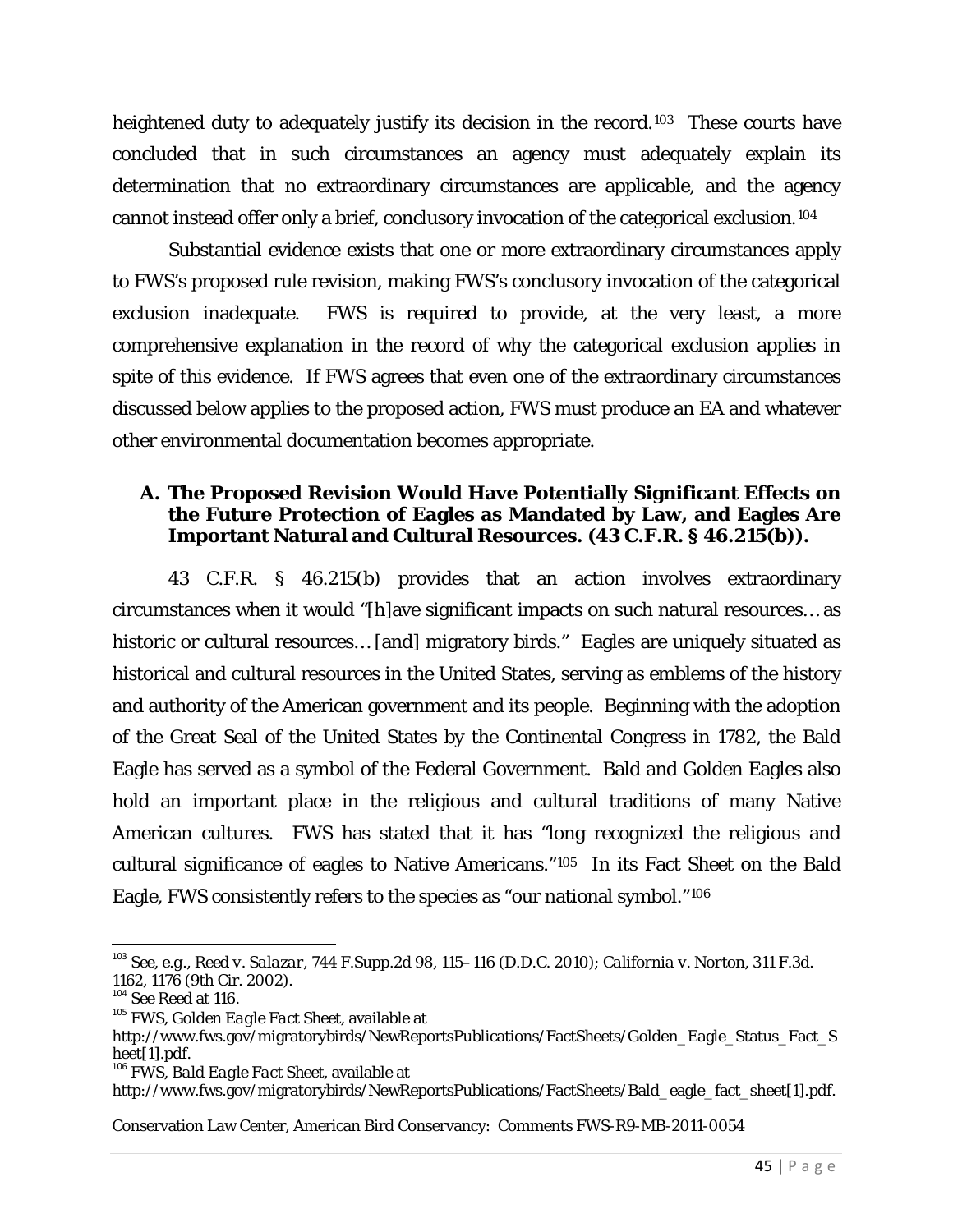In addition to the status of Bald and Golden Eagles as historic and cultural resources of the United States, both the Bald and Golden Eagle appear on the list of bird species protected by the MBTA.[107](#page-45-0)

The proposed rule revision would have potentially significant effects on Bald and Golden Eagles. As FWS itself stated in the context of establishing a five-year tenure limit for programmatic permits, "factors may change over a longer period of time such that a take authorized much earlier would later be incompatible with the preservation of the Bald Eagle or the Golden Eagle."[108](#page-45-1) Uncertainties in estimates of population abundance, in predicting the effects of climate change on migration and habitat-use patterns, and in predicting the frequency and extent of stressors such as fire, among other uncertainties, make the task of creating appropriate long-term management plans difficult. This problem of uncertainty and limited prediction ability will be greatly exacerbated if the maximum duration of programmatic permits is extended from five to 30 years. As discussed above, these pervasive uncertainties are best controlled by subjecting relatively short-term eagle take permits to agency evaluation and modification within a periodic permit renewal process; reliance on amendment and suspension of existing long-term take permits, where the burden of proof is shifted to the agency, is an inferior process for controlling such uncertainties and will potentially result in significant reductions in eagle protection and preservation.

Furthermore, the proposed extension in permit duration may interact with related regulations to create unforeseen cumulative impacts that could also compromise the protection of eagles. For instance, the proposed revision in permit duration is directly related to and would interact with the potential revisions to the 2009 BGEPA permitting rules as outlined in 77 Fed. Reg. 22278 (April 13, 2012). Those latter revisions also would have potentially significant effects on eagle populations. In addition, the regulations and actions of other nations may interact in unforeseen ways with the proposed tenure extension; eagles do not recognize national boundaries and migration patterns often result in widespread international population shifts. For

<span id="page-45-0"></span> <sup>107</sup> FWS, *Birds Protected by the Migratory Bird Treaty Act*, available at

http://www.fws.gov/migratorybirds/RegulationsPolicies/mbta/mbtandx.html#e. <sup>108</sup> 74 Fed. Reg. at 46856.

<span id="page-45-1"></span>

Conservation Law Center, American Bird Conservancy: Comments FWS-R9-MB-2011-0054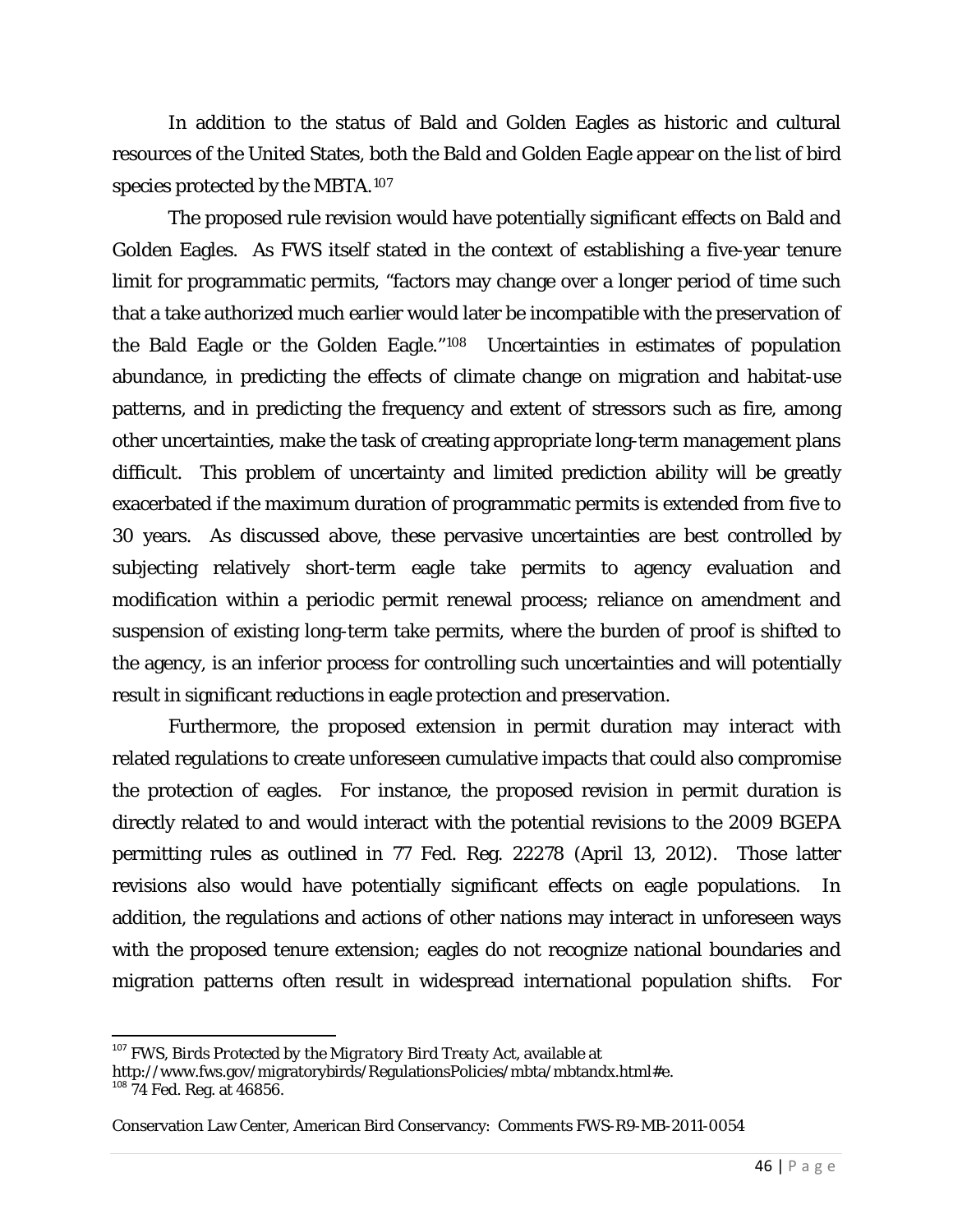example, Golden Eagles that migrate across the U.S.-Mexico and U.S.-Canada borders will suffer cumulative impacts from Mexican and Canadian wind energy installations, and those impacts will be much more difficult to account for over a long time period, during which time wind installations on both sides of the border are likely to become much more widespread.

Bald and Golden Eagles are historic and cultural resources, and both species are protected migratory birds. Actions with the potential to significantly impact eagles, therefore, create extraordinary circumstances, making the conclusory invocation of a categorical exclusion to NEPA analysis invalid. FWS must at the very least undertake a comprehensive explanation of why such extraordinary circumstances do not apply in this case. Otherwise, FWS must complete an EA or EIS before proceeding with the proposed rule revision.

### **B. The Proposed Revision Would Have Highly Controversial Effects on Eagle Protection. (43 C.F.R. § 46.215(c)).**

43 C.F.R. § 46.215(c) provides that an action involves extraordinary circumstances when it would "[h]ave highly controversial environmental effects." The FWS proposal to increase the maximum duration of programmatic take permits to 30 years is likely to be highly controversial, as evidenced by the general controversy surrounding take of eagles. For this reason, FWS should not invoke the categorical exclusion from further NEPA analysis, but should recognize the existence of this extraordinary circumstance and prepare an EA or EIS.

The controversial nature of programmatic eagle take permits was recently demonstrated in the public's response to the first proposed programmatic eagle take permit, for the West Butte Wind Project in Oregon. FWS received roughly 125 unique comments and two petitions with thousands of signers total; these petitions and many of the comments urged FWS to deny the permit.[109](#page-46-0) The petition signers were from all over the United States, as well as at least three dozen countries and territories.[110](#page-46-1) In

<span id="page-46-1"></span><span id="page-46-0"></span> $\overline{\phantom{a}}$ <sup>109</sup> Personal comms. between Kelly Fuller and FWS Portland field office staff on February 18, 2012. <sup>110</sup> These included Austria, Australia, Bangladesh, Belgium, Brazil, Bulgaria, Canada, Central African Republic, Denmark, France, Germany, Greece, Hungary, India, Ireland, Italy, Japan, Lithuania, Malta, Mexico, Netherlands, New Zealand, Norway, Paraguay, Poland, Portugal, Romania, Slovenia, South Africa, Spain, Sweden, Switzerland, Taiwan, United Kingdom , Venezuela, and U.S. Virgin Islands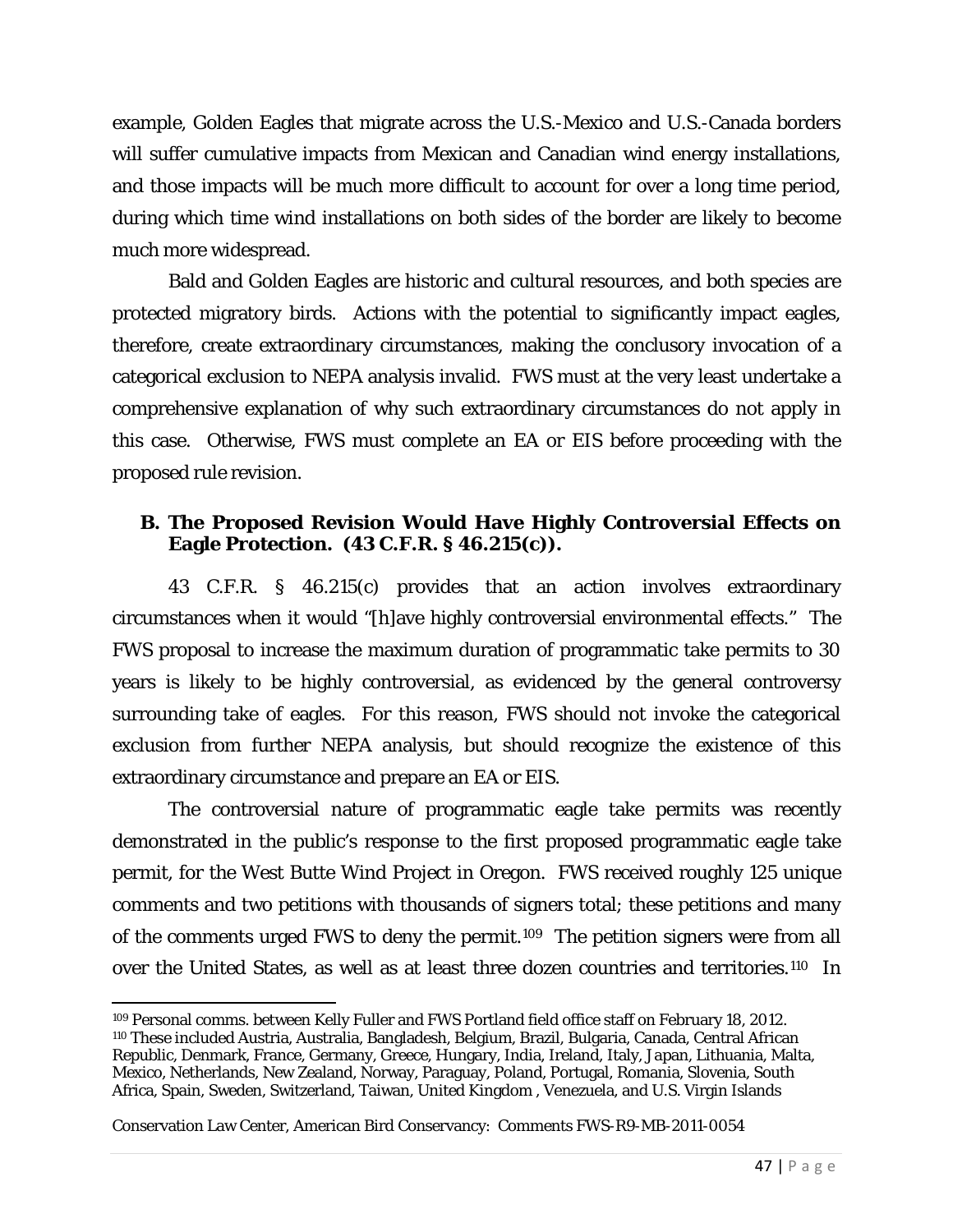addition, several conservation and scientific groups sent letters critical of the first programmatic take permit's draft EA[.111](#page-47-0) Controversy over this first programmatic take permit was also visible in the media; for example, an online article about the permit that appeared on a national news website resulted in more 1,100 comments from the public on the article's webpage, many opposing the permit in the strongest terms.[112](#page-47-1) Moreover, since publication of FWS's proposal to extend the duration of programmatic eagle take permits, guest opinions and newspaper editorials denouncing the proposed change have appeared in news outlets across the United States.<sup>[113](#page-47-2)</sup>

Several federal courts have addressed the issue of extraordinary circumstances triggered by public controversy surrounding a proposed agency action. In *Jones v. Gordon*, the Ninth Circuit held that the record revealed "the arguable existence of public controversy based on potential environmental consequences" because it contained a number of public comments opposing the issuance of a permit allowing the take of killer whales.[114](#page-47-3) Because of the potential existence of this controversy, the Ninth Circuit held that the agency had improperly invoked a categorical exclusion, and should instead have engaged in more comprehensive environmental analysis.[115](#page-47-4) Likewise, the court in *California v. Norton* held that the existence of a public controversy surrounding the issuance of leases for offshore drilling rendered invalid the agency's reliance on a categorical exclusion from NEPA analysis, requiring instead that the agency at the very least include in the record a comprehensive explanation of why extraordinary

- [http://www.timesherald.com/article/20120522/OPINION03/120529815/murdock-team](http://www.timesherald.com/article/20120522/OPINION03/120529815/murdock-team-obama-put-eagles-on-green-energy-altar)[obama-put-eagles-on-green-energy-altar;](http://www.timesherald.com/article/20120522/OPINION03/120529815/murdock-team-obama-put-eagles-on-green-energy-altar)
- <http://www.pe.com/opinion/editorials-headlines/20120607-nation-wind-driven-blunder.ece>
- [http://www.kcet.org/updaily/the\\_back\\_forty/wildlife/eagles-may-be-latest-casualty-of](http://www.kcet.org/updaily/the_back_forty/wildlife/eagles-may-be-latest-casualty-of-renewables-policy.html)[renewables-policy.html](http://www.kcet.org/updaily/the_back_forty/wildlife/eagles-may-be-latest-casualty-of-renewables-policy.html)
- [http://thesunrunner.com/2012/05/22/desert-residents-fight-to-save-bald-eagles-from](http://thesunrunner.com/2012/05/22/desert-residents-fight-to-save-bald-eagles-from-industrial-wind-energy)[industrial-wind-energy;](http://thesunrunner.com/2012/05/22/desert-residents-fight-to-save-bald-eagles-from-industrial-wind-energy)

 $\overline{\phantom{a}}$ 

<span id="page-47-0"></span><sup>111</sup> Conservation and scientific groups that sent critical letters included American Bird Conservancy, Audubon Society, Black Swamp Bird Observatory, Defenders of Wildlife, National Resources Defense Council, National Wildlife Federation, Oregon Natural Desert Association, and Raptor Research Foundation.

<span id="page-47-1"></span><sup>112</sup> See MSNBC.com, *Feds propose allowing wind-farm developer to kill golden eagles* (January 4, 2012), available at http://usnews.msnbc.msn.com/\_news/2012/01/04/9952873-feds-propose-allowing-wind-<br>farm-developer-to-kill-golden-eagles?lite.

<span id="page-47-2"></span> $\frac{113}{113}$  Below is a small sampling currently available online:

<span id="page-47-3"></span><sup>•</sup> [http://www.nj.com/times-opinion/index.ssf/2012/06/opinion\\_american\\_eagle\\_day\\_pro.html](http://www.nj.com/times-opinion/index.ssf/2012/06/opinion_american_eagle_day_pro.html) <sup>114</sup> *Jones v. Gordon*, 792 F.2d 821, 828 (9th Cir. 1986). <sup>115</sup> *Jones v. Gordon*, 792 F.2d at 826-29.

<span id="page-47-4"></span>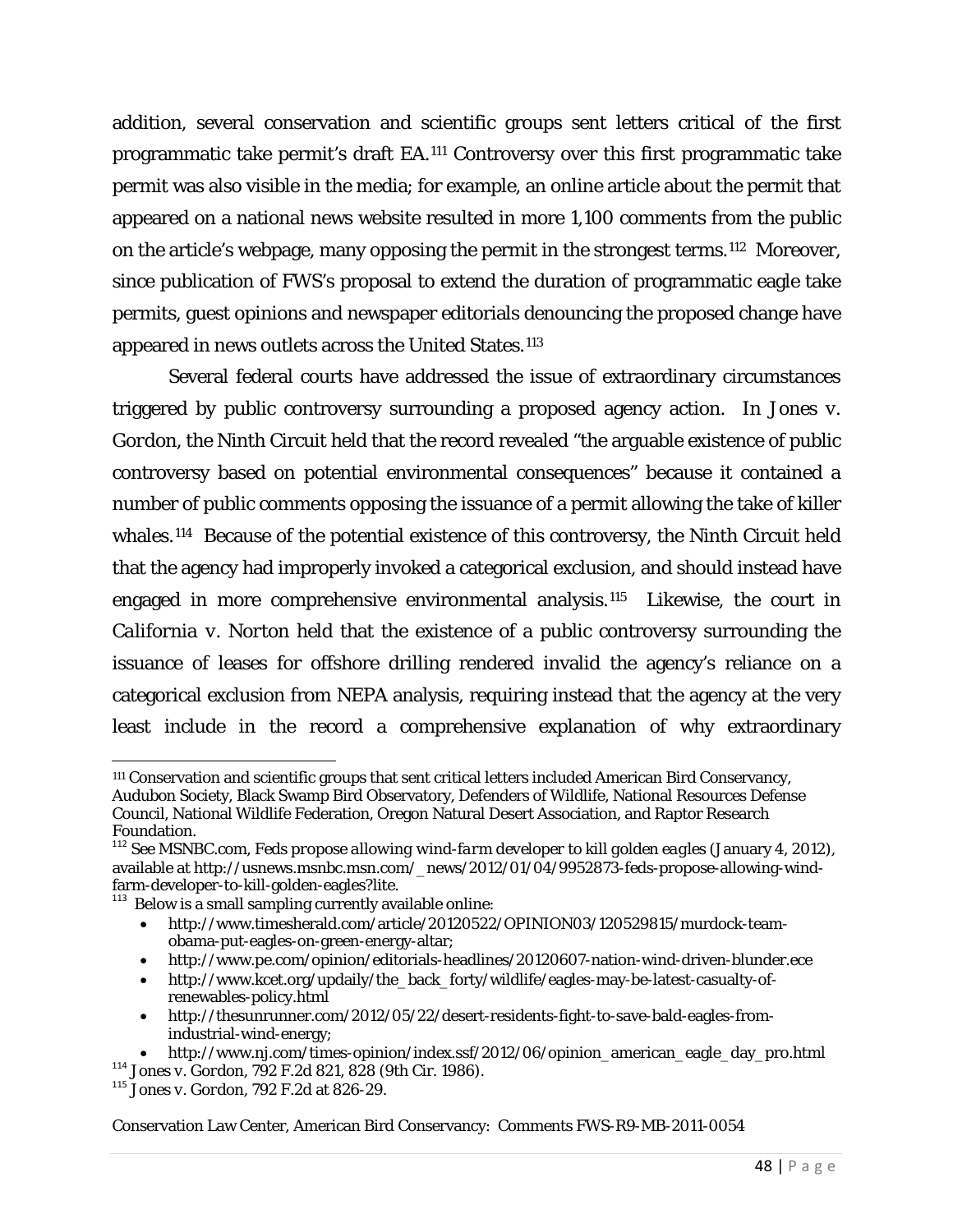circumstances did not apply.[116](#page-48-0) According to the court, a failure to provide an adequate explanation would require the agency to prepare an EA or EIS.[117](#page-48-1)

FWS's reliance on a categorical exclusion in this case is similarly improper. The decision to extend programmatic eagle take permits from five to 30 years is bound to be highly controversial, particularly when combined with the associated proposed changes to the eagle take rules.[118](#page-48-2) Given the symbolic and cultural importance of eagles, as discussed above, the harming or killing of even a few eagles is itself controversial. The proposed extension of the maximum tenure for programmatic permits 30 years would undoubtedly result in increased take of eagles per permit period. An increase of the sanctioned killing of Bald and Golden Eagles on this scale, even if it would not by itself result in a threat to the continued existence of either species, cannot hope to be anything but highly controversial. Where there is substantial evidence of the existence of extraordinary circumstances, of which the existence of public controversy is one, the agency must at the least provide more than a conclusory invocation of a categorical exclusion, and must instead offer a comprehensive explanation of why such extraordinary circumstances do not apply. FWS has offered no such explanation. FWS's proposal should not be categorically excluded from further NEPA analysis.

#### **C. The Proposed Revision Would Have Highly Uncertain and Potentially Significant Effects on Eagle Protection, with Those Effects Becoming More Uncertain the Further into the Future They Are Projected. (43 C.F.R. § 46.215(d)).**

43 C.F.R. § 46.215(d) provides that an action involves extraordinary circumstances when it would "[h]ave highly uncertain and potentially significant environmental effects or involve unique or unknown environmental risks." Uncertainty about the long-term environmental effects of a proposed action, coupled with the potential for those effects to be significant, creates an extraordinary circumstance such that invocation of a categorical exception to NEPA analysis is inappropriate.

As FWS has previously recognized, "factors may change over a longer period of time such that a take authorized much earlier would later be incompatible with the

<span id="page-48-0"></span><sup>116</sup> *California v. Norton*, 311 F.3d 1162, 1177-78 (9th Cir. 2002). <sup>117</sup> *California v. Norton*, 311 F.3d at 1177-78.

<span id="page-48-1"></span>

<span id="page-48-2"></span><sup>118</sup> 77 Fed. Reg. at 22278.

Conservation Law Center, American Bird Conservancy: Comments FWS-R9-MB-2011-0054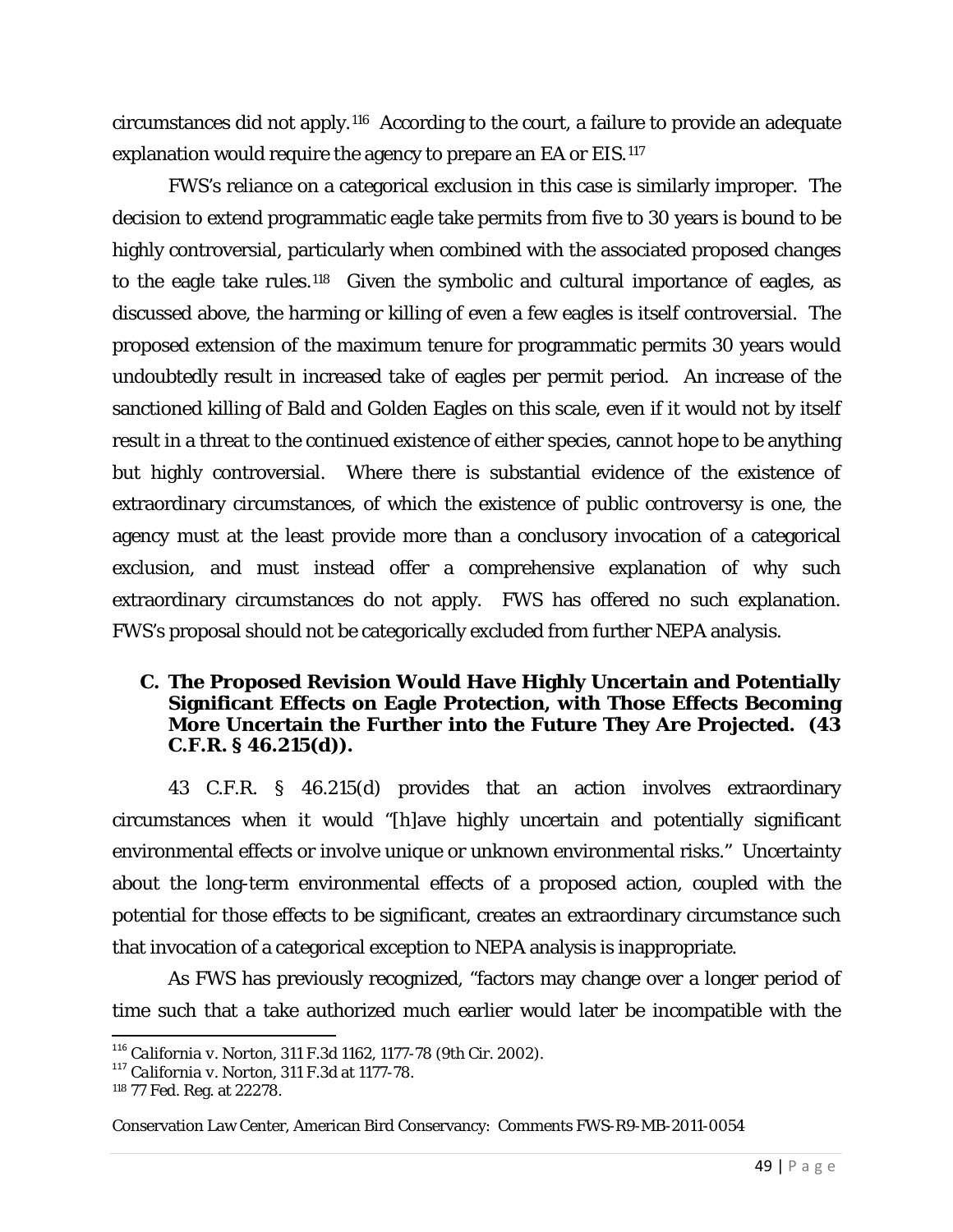preservation of the Bald Eagle or the Golden Eagle."[119](#page-49-0) Additionally, the service has stated that "[o]verall, our data for Golden Eagles are not as comprehensive as for Bald Eagles, and, under the Eagle Act, we cannot issue take permits for Golden Eagles unless we have enough data to make the determination that the take to be authorized will be compatible with the preservation of Golden Eagles."[120](#page-49-1) Both of these statements were made in the context of five-year programmatic eagle take permits. Obviously, the problems associated with uncertainty and the potential to overlook significant future impacts are increased when the duration of the permit is extended. When that duration is extended six-fold, as the current proposed revision would potentially do, these issues create extraordinary circumstances justifying more comprehensive environmental analysis.

The uncertainties associated with long-term Bald and Golden Eagle protection were highlighted in a presentation by FWS scientists that discussed the "basic knowledge gaps" that exist with regard to eagle data. Those knowledge gaps include age-specific survival rates, natal and breeding dispersal characteristics, breeding population size, and long-term occupancy and productivity.[121](#page-49-2) An additional complicating factor in projecting the long-term effects of an action on Bald and Golden Eagles is the difficulty in estimating the population abundance and distribution of prey animals over a long period of time. Reliable models for projecting the populations of jackrabbits and California ground squirrels (two primary prey species) do not exist.<sup>[122](#page-49-3)</sup> In addition, the long-term population trend for Greater Sage-Grouse is uncertain, which increases the difficulty of estimating Golden Eagle populations over time. Greater Sage-Grouse is an important prey species for Golden Eagles and is currently a candidate for listing as an endangered species due to steep population declines and large-scale destruction of its habitat.

<span id="page-49-2"></span><span id="page-49-1"></span>

<span id="page-49-0"></span><sup>&</sup>lt;sup>119</sup> 74 Fed. Reg. at 46856.<br><sup>120</sup> 74 Fed. Reg. at 46867.<br><sup>121</sup> Whittington, et al. 2010, *Long-term Strategies and Information Needs for Conserving Golden Eagles (Aquila chrysaetos) and Bald Eagles (Haliaeetus leucocephalus) in an Energy Development Environment*, slide 6, available online at http://www.rmrp.info/presentations/Whittington001.pdf. 122 Grainger Hunt, California Energy Commission, *Golden Eagles in a Perilous Landscape: Predicting the* 

<span id="page-49-3"></span>*Effects of Mitigation for Wind Turbine Blade-Strike Mortality*, CEC Consultant Report 2002, p. 14.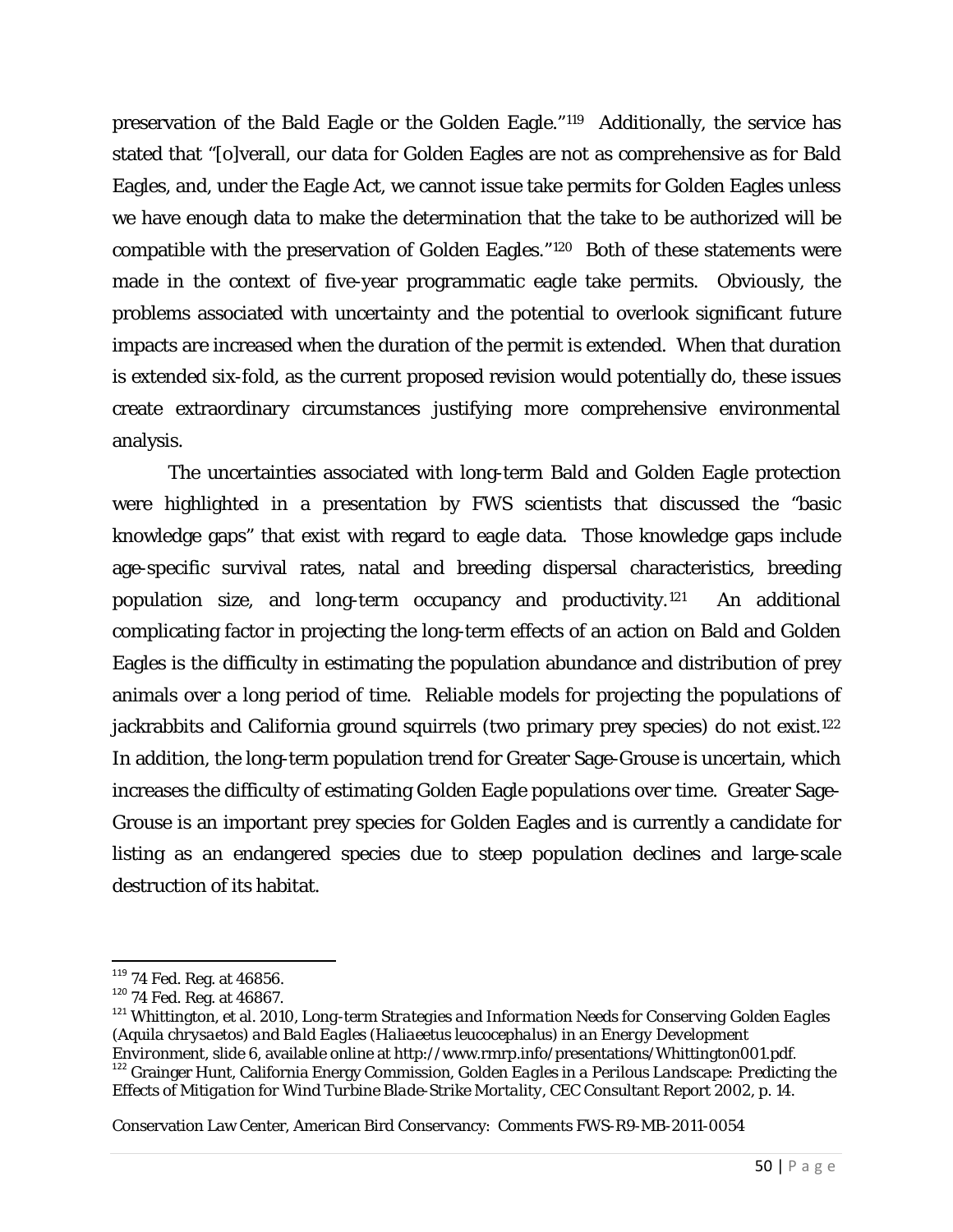Taken together, the multiple uncertainties regarding Bald and Golden Eagles constitute substantial evidence that the extraordinary circumstance in 43 C.F.R. § 46.215(d) applies to FWS's proposed rule revision. Where there is substantial evidence of the existence of extraordinary circumstances, the agency must at the least provide more than a conclusory invocation of a categorical exclusion, and must instead offer a comprehensive explanation of why such extraordinary circumstances do not apply. FWS has offered no such explanation.

FWS's proposal should not be categorically excluded from further NEPA analysis.

### **D. The Proposed Revision Would Represent a Decision in Principle About the Duration of All Future Programmatic Eagle Take Permits, with Potentially Significant Effects on Eagle Protection. (43 C.F.R. § 46.215(e)).**

43 C.F.R. § 46.215(e) provides that an action involves extraordinary circumstances when it would "represent a decision in principle about future actions with potentially significant environmental effects." FWS's proposed revision to the maximum programmatic permit duration from five to 30 years represents such a decision, and therefore should not be subject to this categorical exclusion invoked by FWS.

In its Federal Register notice announcing the proposed rule revision, FWS stated that the five-year tenure limit for programmatic eagle take permits "need[s] to be extended to better correspond to the timeframe of renewable energy projects." This revision would allow FWS to issue 30-year programmatic take permits going forward, as well as allow for the revision of existing permits to reflect the extended maximum duration. If FWS believes, as the record indicates, that long-term permits are "needed" to facilitate wind industry projects, then the decision to allow for long permit duration represents a decision in principle to actually issue such long-term eagle take permits in the future. The potentially significant threat to eagle protection represented by this extension has been described in detail elsewhere in these Comments.

FWS's proposed rule revision is a decision in principle about future actions with potentially significant effects for the protection of Bald and Golden Eagles, and thus the extraordinary circumstance in 43 C.F.R. § 46.215(e) applies. Where there is substantial